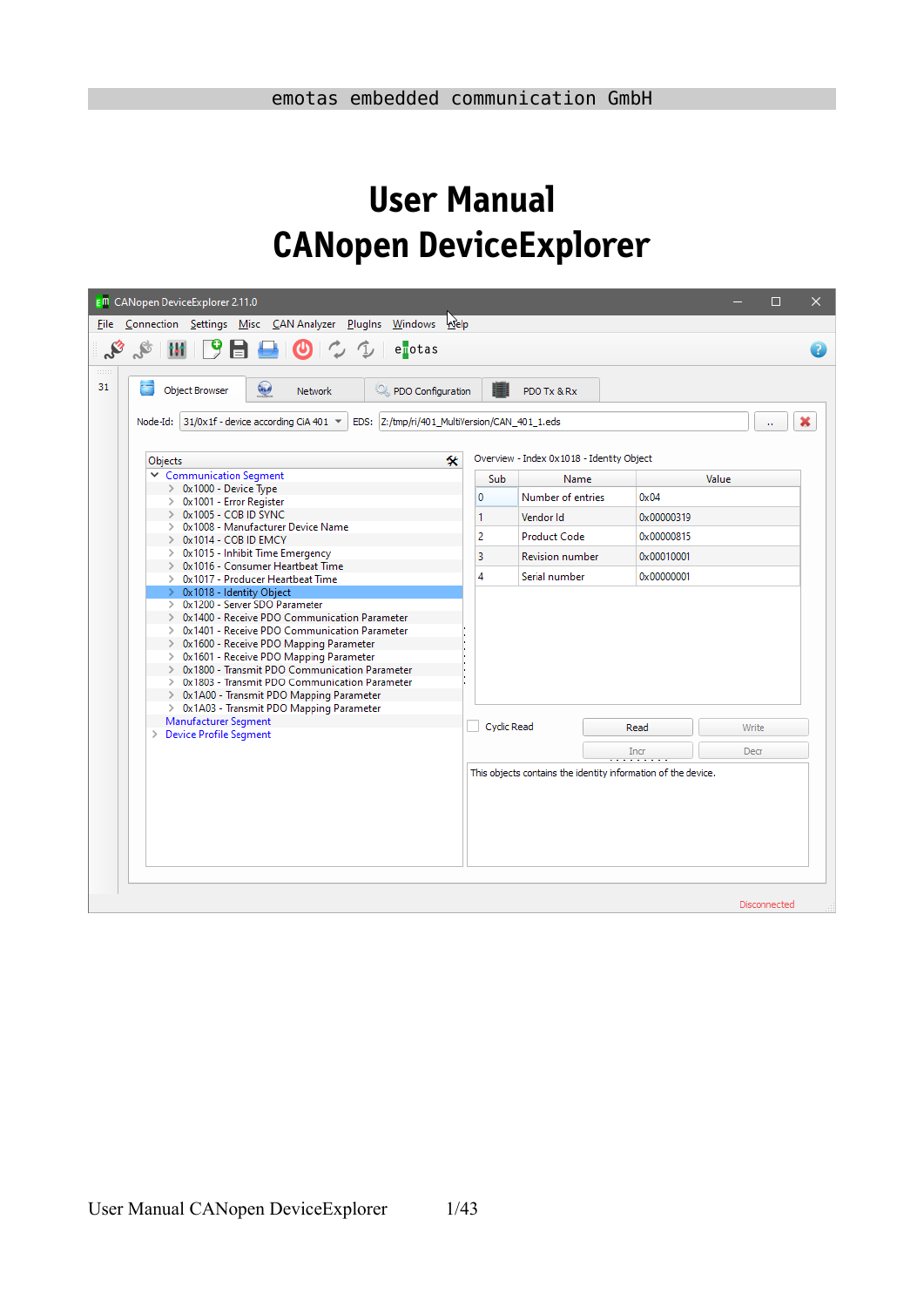| <b>Version</b>   | <b>Changes</b>                                  | <b>Date</b> | Editor |
|------------------|-------------------------------------------------|-------------|--------|
| V1.1.5           | <b>Additional PlugIns added</b>                 | 2013/06/26  | ged    |
| V1.3             | <b>Additional Features added</b>                | 2013/09/20  | ged    |
| V <sub>2.0</sub> | <b>Additional PlugIns and Features added</b>    | 2014/02/20  | ged    |
| V <sub>2.4</sub> | SRDO Configuration and CANReplayer<br>extended  | 2016/03/29  | ged    |
| V <sub>2.5</sub> | Improved and added descriptions and<br>pictures | 2017/04/10  | ri     |
| V <sub>2.6</sub> | Added description for multi interfaces          | 2020/04/21  | ri     |

### Version history

### **Disclaimer**

Even if software from emotas embedded communication GmbH is produced on high reliability levels and tested on different environments there is no proof on absolute reliability. Therefor emotas embedded communication GmbH cannot give any liability on even software or documentation and cannot guarantee there functionality in use cases of our customers. Especially description and technical data are no granted properties of our products. As a consequence emotas embedded communication GmbH will not be responsible for any damages and losses in consequence of using our products.

emotas embedded communication GmbH may apply changes on products and documentation to improve reliability, stability and serve technical advantages. This changes may not be announced.

emotas embedded communication GmbH holds all rights on their products and documentation. Propagation to third parties even from parts of products or documentation may be permitted by emotas embedded communication GmbH. Copies of products or documentation may by established only on backup purposes. It is in the responsibility of our customers not to pass these copies to third parties. We appreciate very much all considerations of our customers on errors ore other aspects of improvement.

### **Copyright**

© 2020 emotas embedded communication GmbH Fritz-Haber-Str. 9 D-06217 Merseburg Germany Tel. +49 3461/79416-0 Fax. +49 3461/79416-10  [service@](mailto:service@emtas.de) [emotas.de](mailto:service@emotas.de) http://www.emotas.de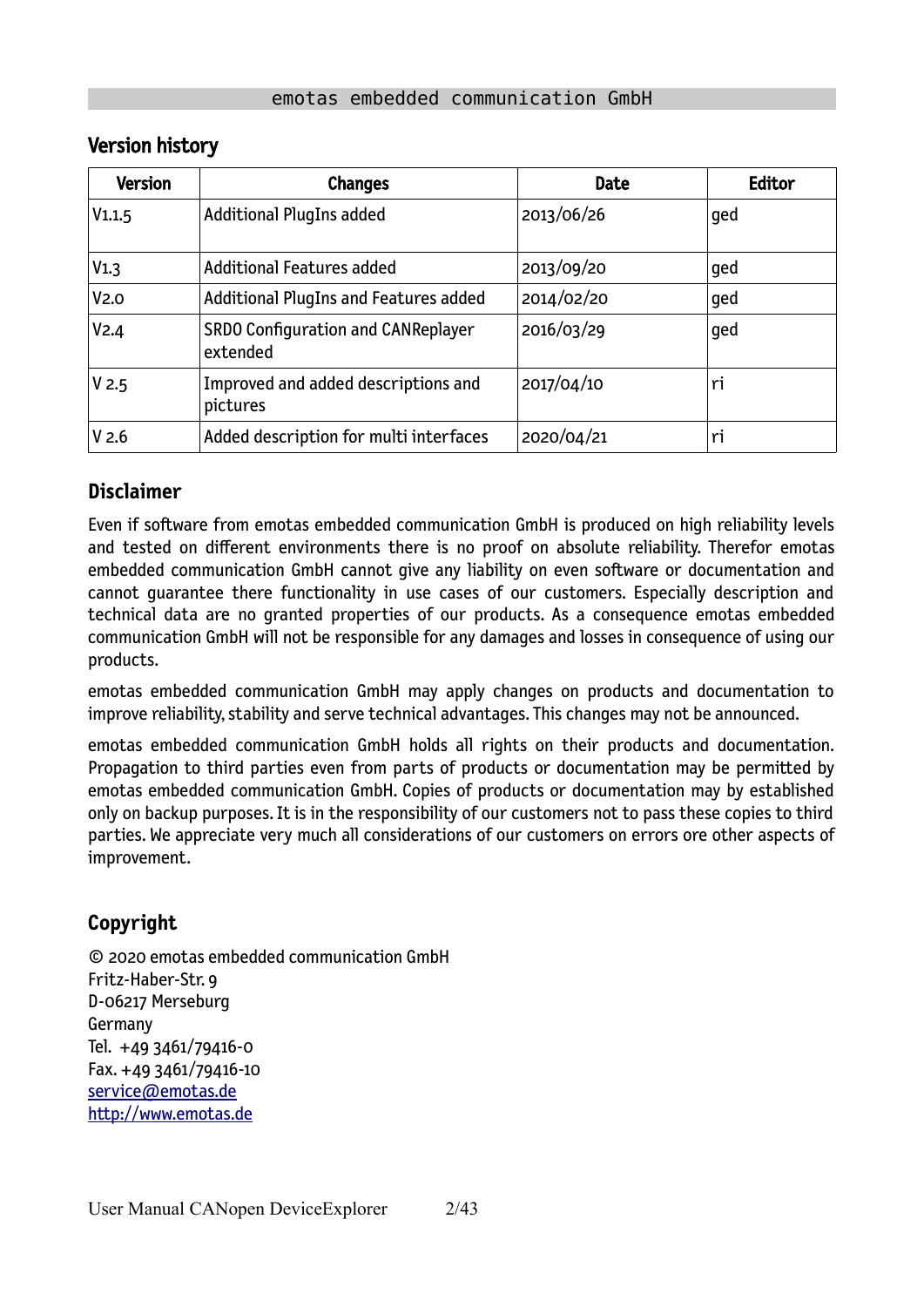## **Table of Contents**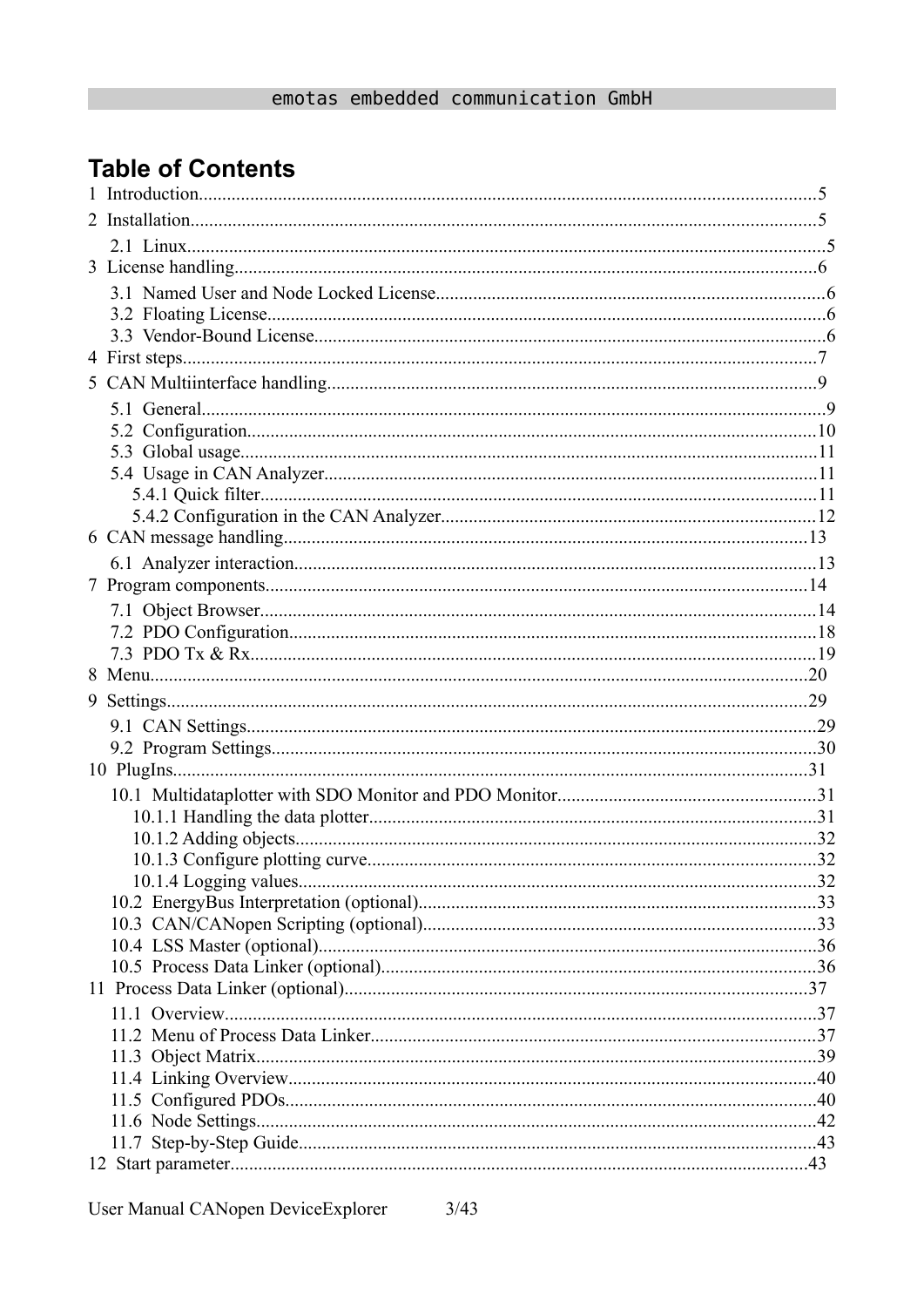| $\sim$ $\sim$<br>13 |  |  |  |
|---------------------|--|--|--|
|---------------------|--|--|--|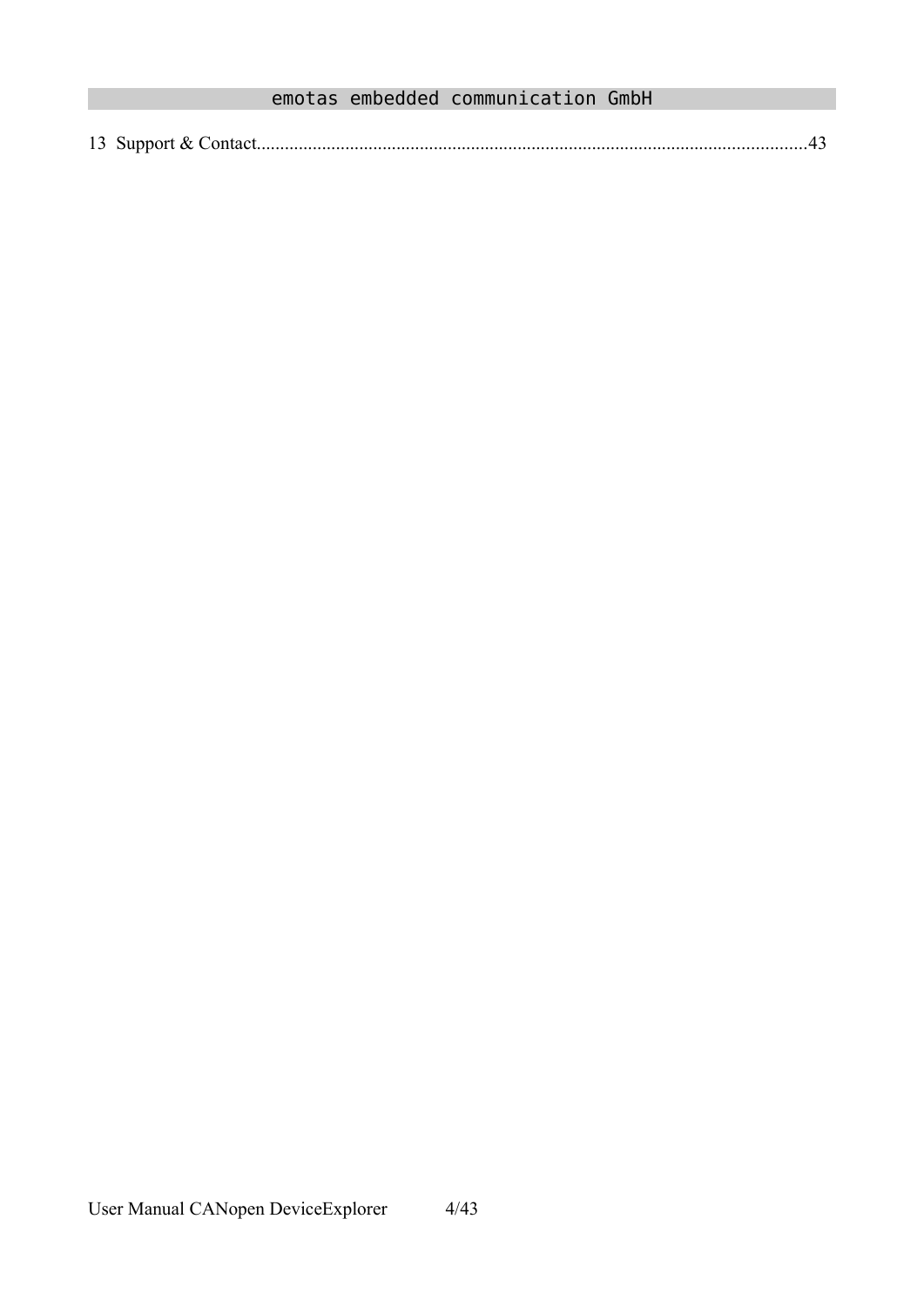## **1 Introduction**

Thank your for using the CANopen DeviceExplorer. The CANopen DeviceExplorer is a versatile tool to test, configure and monitor CANopen devices. The following manual explains the installation and usage of the program.

## <span id="page-4-1"></span>**2 Installation**

### **Windows**

To install the tool on Windows start the setup setup\_canopen\_deviceexplorer.exe and follow the instructions of the setup. The setup creates a shortcut to start the program. At the first connection to CAN the program requires a license file, which is copied to the program and enables the licensed features.

It is possible to use the tool without license file for 1 hour. The node-IDs are limited to 1,2,32 and 64 and only the bitrate 125 kbit/s is possible in demo mode.

| <b>Bezeichnung</b>                                     | getestete Treiberversion | <b>Verweis</b>                    |
|--------------------------------------------------------|--------------------------|-----------------------------------|
| Ixxat/HMS CAN-Interfaces                               | VCI V4 (4.0.162.0)       | <b>Ixxat Support</b>              |
| Janz Tec CAN-USB                                       | 2.10                     | --                                |
| <b>SYS TEC USB-CANmodul</b>                            | 6.05.0154                | <b>SYS TEC Driver</b>             |
| <b>PEAK PCAN-USB</b>                                   | 4.2.2                    | <b>PEAK Driver</b>                |
| Kvaser CAN-Interfaces                                  | 5.31.0.0                 | <b>Kvaser Driver</b>              |
| <b>EMS Wünsche CAN-Interfaces</b>                      | 2.2.3.0                  | --                                |
| Vector CAN-Interfaces (XL-Driver)   XL Driver 20.30.16 |                          | <b>Vector XL Vector XL Driver</b> |

Following CAN – Interfaces are supported at windows:

### <span id="page-4-0"></span>**2.1 Linux**

To install the tool in Linux just unzip the ZIP file linux\_emotas\_cde\_v.v.v.zip into a directory. To start the program run the script cde.sh in this directory. At the first connection to CAN the program requires a license file, which is copied to the program and enables the licensed features.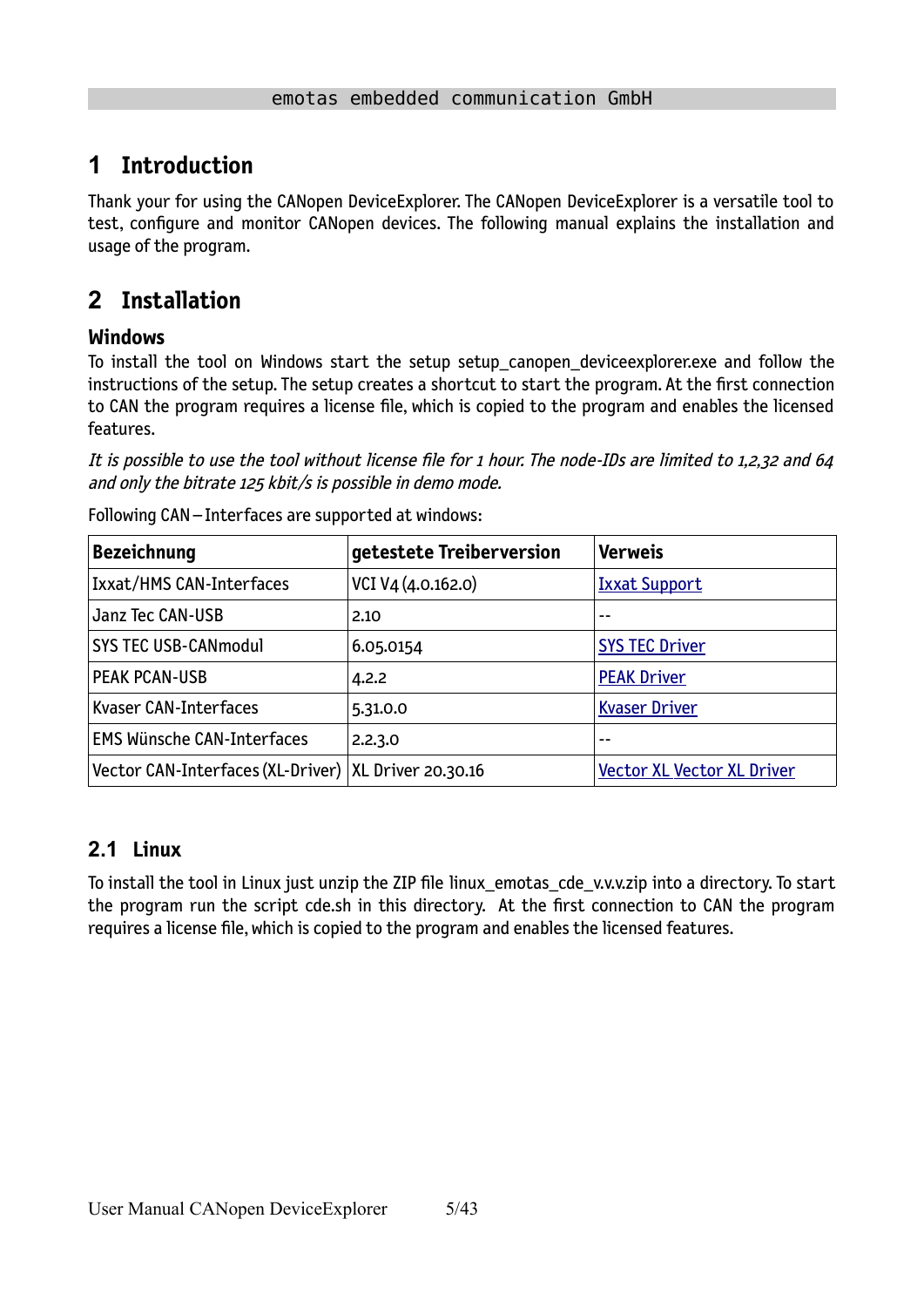## <span id="page-5-3"></span>**3 License handling**

### <span id="page-5-2"></span>**3.1 Named User and Node Locked License**

For one of these license types, it is sufficient to select the license file via "Settings" -> "Update License File" before connecting to the CAN bus.

### <span id="page-5-1"></span>**3.2 Floating License**

With this license type, the license file must be selected via "Settings" -> "Update License File" and the provided USB dongle must be connected to the PC.

The use of the dongle under Linux requires the call of the CDE with 'sudo' or the creation of corresponding udev rules. With this the dongle is automatically integrated with corresponding access rights, so that normal users can also access the dongle. You can do this by creating a file 91- Dongles.rules in /etc/udev/rules.d/ with the following content

```
KERNEL=="hiddev*", NAME="%k", MODE=="0666"
SUBSYSTEM=="usbmisc", KERNEL=="hiddev*", ATTRS{idVendor}=="1bc0", ATTRS{idProduct}=="8101", 
MODE="0666"
```
You can also run the supplied createUdevRules.sh script with sudo. You will find the script within the zip file.

### <span id="page-5-0"></span>**3.3 Vendor-Bound License**

After selecting the corresponding license via "Settings" -> "Update License File", it must be activated. This can be done in the dialog of the license selection via "Activate license". If a license is not activated, a dialog box also prompts you to activate it when connecting. To activate the license a manufacturer's device must be in the network.

**An activated license is valid for 90 days before it must be reactivated.**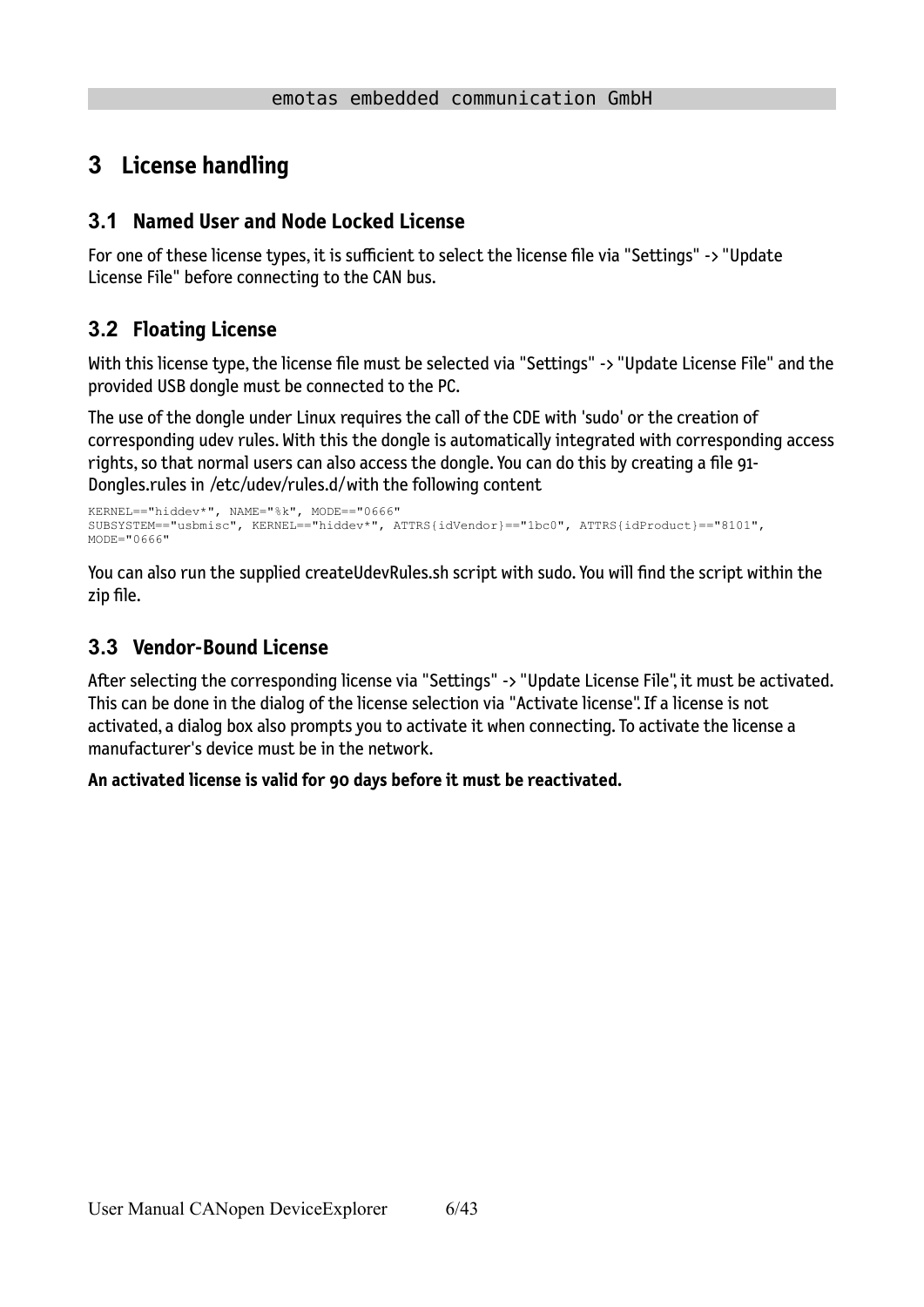## <span id="page-6-0"></span>**4 First steps**

The first step at the very first start of the tool is the configuration of the CAN interface. Open CAN interface settings at the menu entry "Connection  $\rightarrow$  CAN Interface Settings". The following mask appears.

|                | <b>E<sup>m</sup></b> CAN Interface Overview |                       |                         |    |   |              |          |                              |                                                                |                          | $\times$ |
|----------------|---------------------------------------------|-----------------------|-------------------------|----|---|--------------|----------|------------------------------|----------------------------------------------------------------|--------------------------|----------|
|                |                                             |                       |                         |    |   |              |          |                              |                                                                |                          |          |
|                | Saved interfaces                            |                       |                         |    |   |              |          | Current interface            |                                                                |                          |          |
| ID             | <b>Name</b>                                 | <b>Primary Active</b> |                         |    |   | <b>Flags</b> |          |                              |                                                                |                          |          |
| 1              | emotas USB - COM1                           | $\circledbullet$      | √                       | ED | n | Auto         | EF       | <b>Interface Type</b>        | emotas Virtual                                                 | $\overline{\phantom{a}}$ |          |
| $\overline{2}$ | emotas USB - COM2                           | $\cup$                | $\overline{\mathsf{v}}$ | 90 | ю | <b>Auto</b>  | EF<br>ıs | <b>CAN Device</b>            | emotas Virtual                                                 | $\overline{\phantom{a}}$ |          |
| 3              | emotas Virtual -<br>emotas Virtual          |                       | $\blacksquare$          |    |   | Auto         |          | Bitrate                      | 500 kbit/s                                                     | $\overline{\phantom{a}}$ |          |
|                |                                             |                       |                         |    |   |              |          | Available interface settings |                                                                |                          |          |
|                |                                             |                       |                         |    |   |              |          | Listen-Only Mode (LO)        | V Auto bus on (Auto)                                           |                          |          |
|                |                                             |                       |                         |    |   |              |          | Log error frames (EF)        | Low speed (LS)                                                 |                          |          |
|                |                                             |                       |                         |    |   |              |          | System time as timestamp     | Continuous system timestamp                                    |                          |          |
|                |                                             |                       |                         |    |   |              |          |                              |                                                                |                          |          |
|                |                                             |                       |                         |    |   |              |          |                              |                                                                |                          |          |
|                |                                             |                       |                         |    |   |              |          |                              | Adapter changed - Update current adapter or add new interface. |                          |          |
|                |                                             |                       |                         |    |   |              |          |                              |                                                                |                          |          |
|                | Clear all                                   | Remove selected       |                         |    |   |              |          | Add new interface            | Update selected interface                                      |                          |          |
|                |                                             |                       |                         |    |   |              |          |                              |                                                                | Close                    |          |
|                |                                             |                       |                         |    |   |              |          |                              |                                                                |                          |          |

Choose the type of the CAN interface, the name of the CAN device and the bit rate in the CANopen network and confirm the settings with "Add new interface" before closing the dialog.

Connect now the CANopen DeviceExplorer with the CAN interface via "Connection  $\rightarrow$  Connect". In the status bar you can see now the name of the CAN device and the current bitrate. Depending on the CAN-State the font color differs. It is green for active, yellow for passive and red on bus-off.

<span id="page-6-1"></span>

To test the functionality of the CAN connection, select the "Object Browser" tab. After that configure the node-Id of the device(1) and click in the object tree at the object 0x1000(2) and press "Read"(3) afterwards. Now the object 0x1000<sup>[2](#page-6-2)</sup> is read and the result is displayed at "Current Value".

<span id="page-6-2"></span>[<sup>2</sup>](#page-6-1) Device Type … available at each CANopen device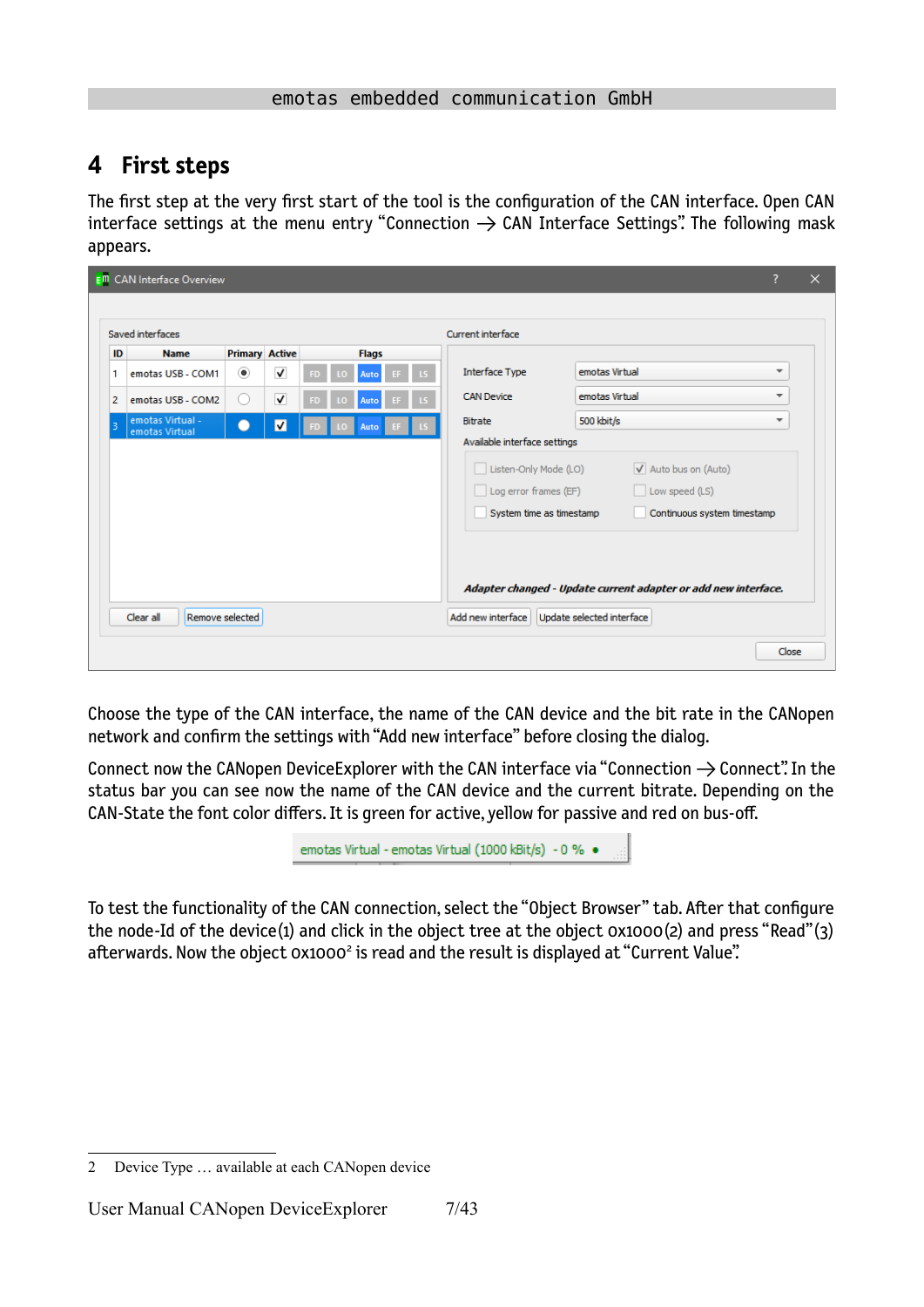| پ<br><b>Object Browser</b><br>Network                                              | PDO Configuration                                | PDO Tx & Rx        |
|------------------------------------------------------------------------------------|--------------------------------------------------|--------------------|
| 1/0x01 - device according C ▼<br>$Node-Id:$                                        | EDS: C:/Daten/Projekte/eds_repo/emtas_401_qt.eds | $\mathbf{r}$       |
| Objects                                                                            | Index 0x1000 - Subindex 0x0                      |                    |
| ▲ Communication Segment<br>2                                                       |                                                  | <b>Attributes</b>  |
| ▲ 0x1000 - Device Type                                                             | Index                                            | 0x1000             |
| 0 - Device Type                                                                    | SubIndex.                                        | 0                  |
| 0x1001 - Error Register<br>0x1005 - COB ID SYNC                                    | Name                                             | <b>Device Type</b> |
| 0x1008 - Manufacturer Device Name                                                  |                                                  | UNSIGNED32         |
| 0x1014 - COB ID EMCY                                                               | Datatype                                         |                    |
| $\triangleright$ 0x1015 - Inhibit Time Emergency                                   | <b>Access</b>                                    | ro                 |
| 0x1016 - Consumer Heartbeat Time                                                   | PDO Mapping no                                   |                    |
| 0x1017 - Producer Heartbeat Time                                                   | Default Value                                    | 0xf0191            |
| 0x1018 - Identity Object                                                           |                                                  |                    |
| 0x1200 - Server SDO Parameter                                                      | Current Value                                    | 0x000f0191         |
| 0x1400 - Receive PDO Communication Para                                            |                                                  |                    |
| ▷ 0x1401 - Receive PDO Communication Para                                          |                                                  |                    |
| 0x1600 - Receive PDO Mapping Parameter<br>> 0x1601 - Receive PDO Mapping Parameter |                                                  |                    |
| 0x1800 - Transmit PDO Communication Par                                            | Cyclic Read                                      | Read<br>Write      |
| $\sim$ mm m m                                                                      |                                                  |                    |

In parallel the CAN messages can be watched in CAN view. CAN View can be activated via "PlugIns  $\rightarrow$ CAN View".

If a valid value has been read, this indicates that the node Id is correct and the CAN connection works. If you do not receive a response, but a SDO timeout, please check the node Id and the CAN bit rate. Unless switched off, the tool saves all settings when quiting the tool, so at next start you can start with the same settings.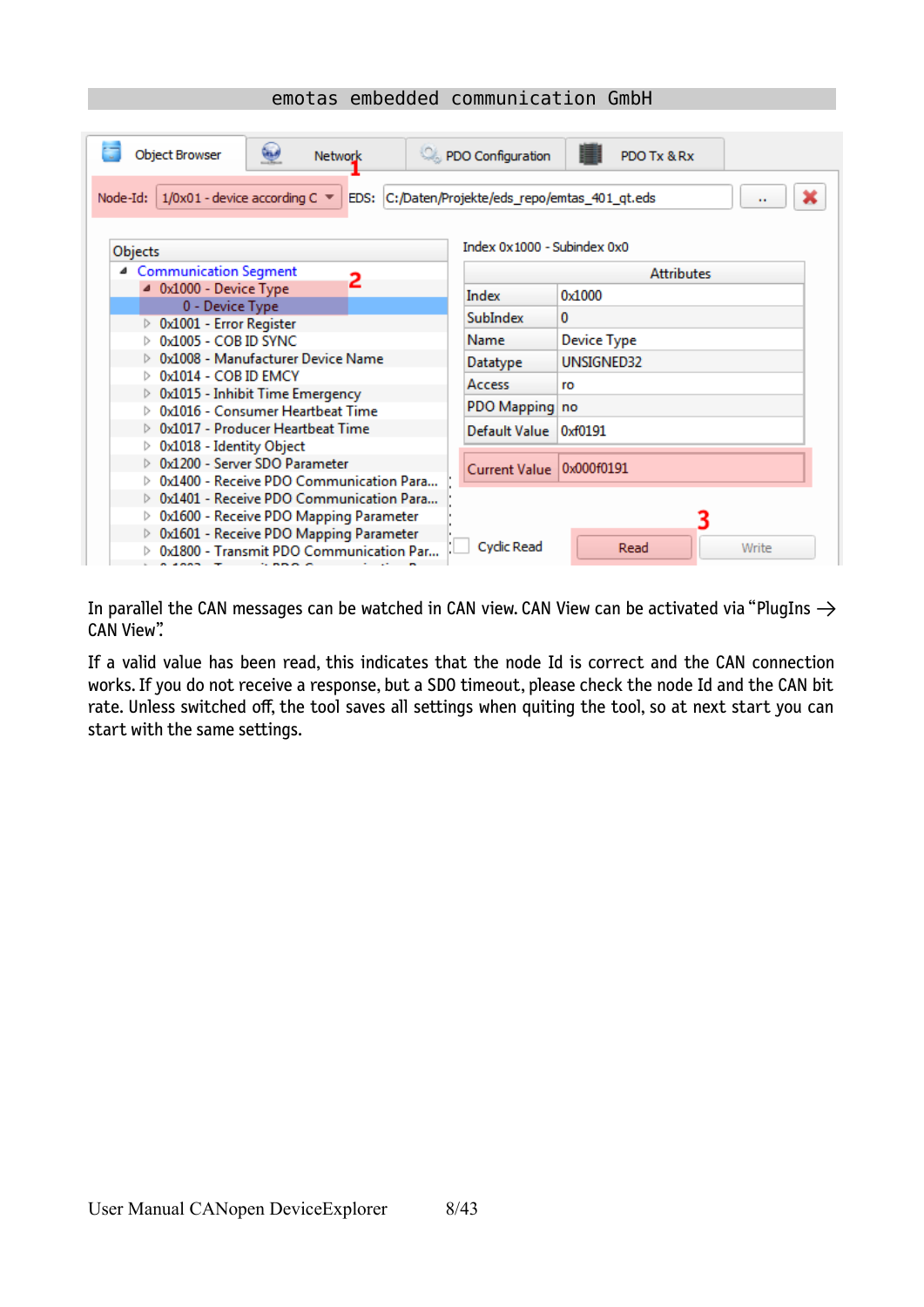## <span id="page-8-1"></span>**5 CAN Multiinterface handling**

### <span id="page-8-0"></span>**5.1** General

With version 2.13.0 of this tool the possibility to connect to several CAN adapters at the same time was added, if your license supports this. There is always one primary adapter and the possibility to set other adapters active.

All write actions of the tool are handled by the primary adapter. This includes, for example, interaction with the Object Browser, Network Overview, PDO Configuration, PDO Tx & Rx, but also scripting, LSS Master etc.

The CAN messages of the active adapters are displayed in the supported CAN analyzers. The supported analyzers include CAN View, CAN Object View, CANopen Interpretation, CANopen Object View, EnergyBus Object View, User-defined Interpretation, J1939 Interpretation, J1939 Object View and ISO-TP Interpretation.

Each adapter has its unique ID. See the screenshot below. This ID can be found in the column "IF" in the individual CAN analyzers.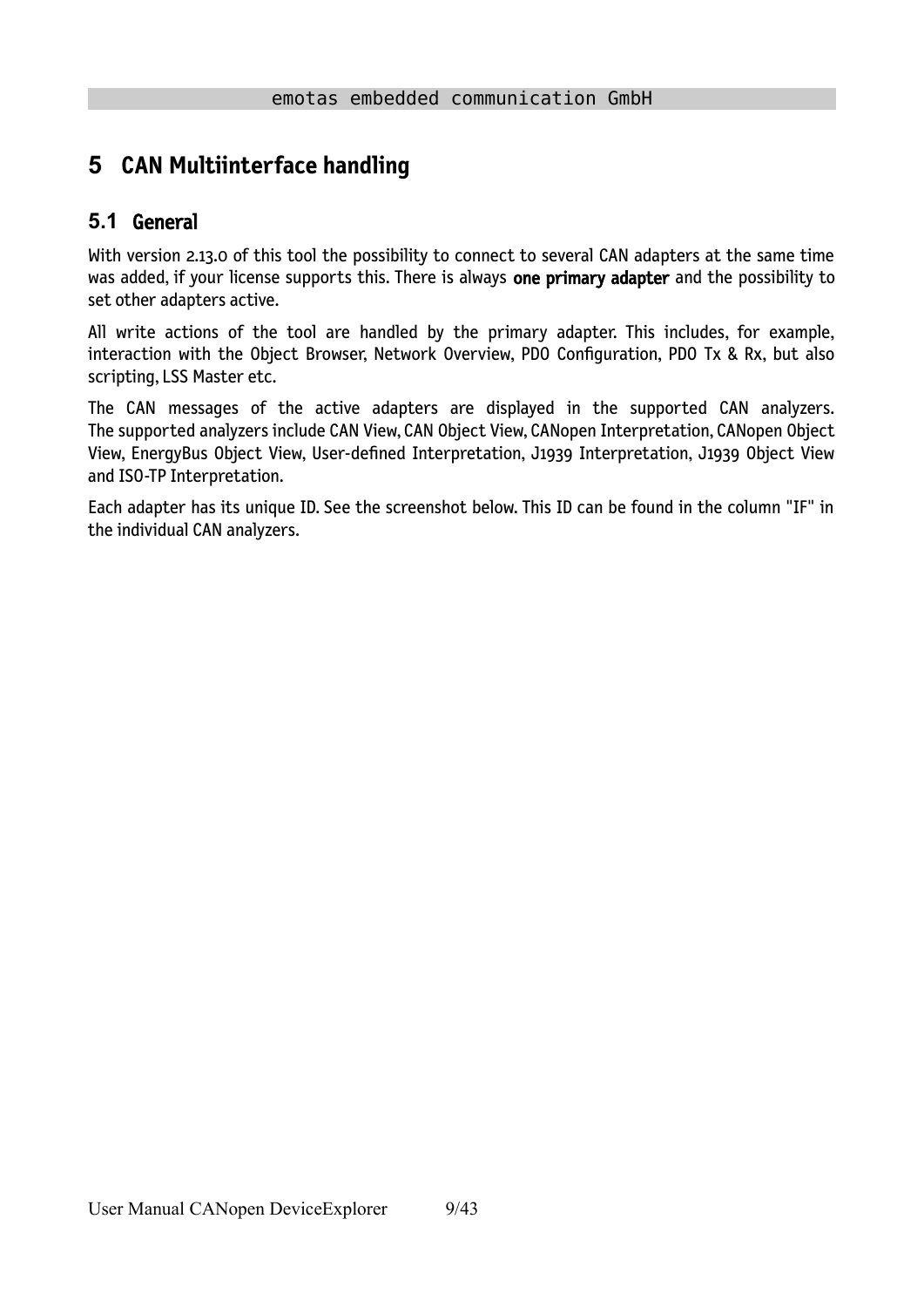### <span id="page-9-0"></span>**5.2** Configuration

The configuration of several CAN lines is done via the "CAN Interface Overview" dialog.

| <b>Primary Active</b><br>ID<br><b>Name</b><br><b>Flags</b><br>$\overline{\mathsf{v}}$<br>۰<br>emotas USB - COM1<br>Auto |                                                                                                                                                                                                                       |                          |
|-------------------------------------------------------------------------------------------------------------------------|-----------------------------------------------------------------------------------------------------------------------------------------------------------------------------------------------------------------------|--------------------------|
|                                                                                                                         |                                                                                                                                                                                                                       |                          |
|                                                                                                                         | <b>Interface Type</b><br>emotas Virtual                                                                                                                                                                               | ▼                        |
| $\overline{\mathsf{v}}$<br>emotas USB - COM2<br>0<br>Auto<br>ю<br>ED                                                    | emotas Virtual<br><b>CAN Device</b>                                                                                                                                                                                   | $\overline{\phantom{a}}$ |
| emotas Virtual -<br>V<br>FD.<br>LO.<br>Auto EF LS<br>emotas Virtual                                                     | 500 kbit/s<br><b>Bitrate</b>                                                                                                                                                                                          | $\overline{\phantom{a}}$ |
| $\overline{9}$                                                                                                          | Listen-Only Mode (LO)<br>V Auto bus on (Auto)<br>Log error frames (EF)<br>Low speed (LS)<br>System time as timestamp<br>Continuous system timestamp<br>Adapter changed - Update current adapter or add new interface. |                          |

- 1. The "Current Interface" area contains all information about the currently selected adapter or possible new adapter.
- 2. "Add new interface" adds a new adapter with settings from "Current Interface" to the list.
- 3. "Update selected interface" updates the currently selected adapter in the left list to the new settings.
- 4. The "Saved Interfaces" overview shows the currently saved interfaces. In this list, one adapter is always the primary and therefore active. Additionally, several adapters can be set to active if the corresponding license is available.
- 5. "Clear all" deletes all set interfaces from the list.
- 6. "Remove selected" deletes the currently selected interface.
- 7. The message "Adapter changed Update current adapter or add new interface" appears as soon as an adapter is selected and the input mask has been changed by the user. It is then necessary to apply the changes to the current adapter or add it as a new adapter.
- 8. "Close" closes the dialog.
- 9. The Flags column highlights the flags set for the adapter. The following abbreviations are used:

| FD - CAN FD       | LO - Listen-Only Mode | Auto - Auto bus on |
|-------------------|-----------------------|--------------------|
| EF - Error frames | LS - Low Speed        |                    |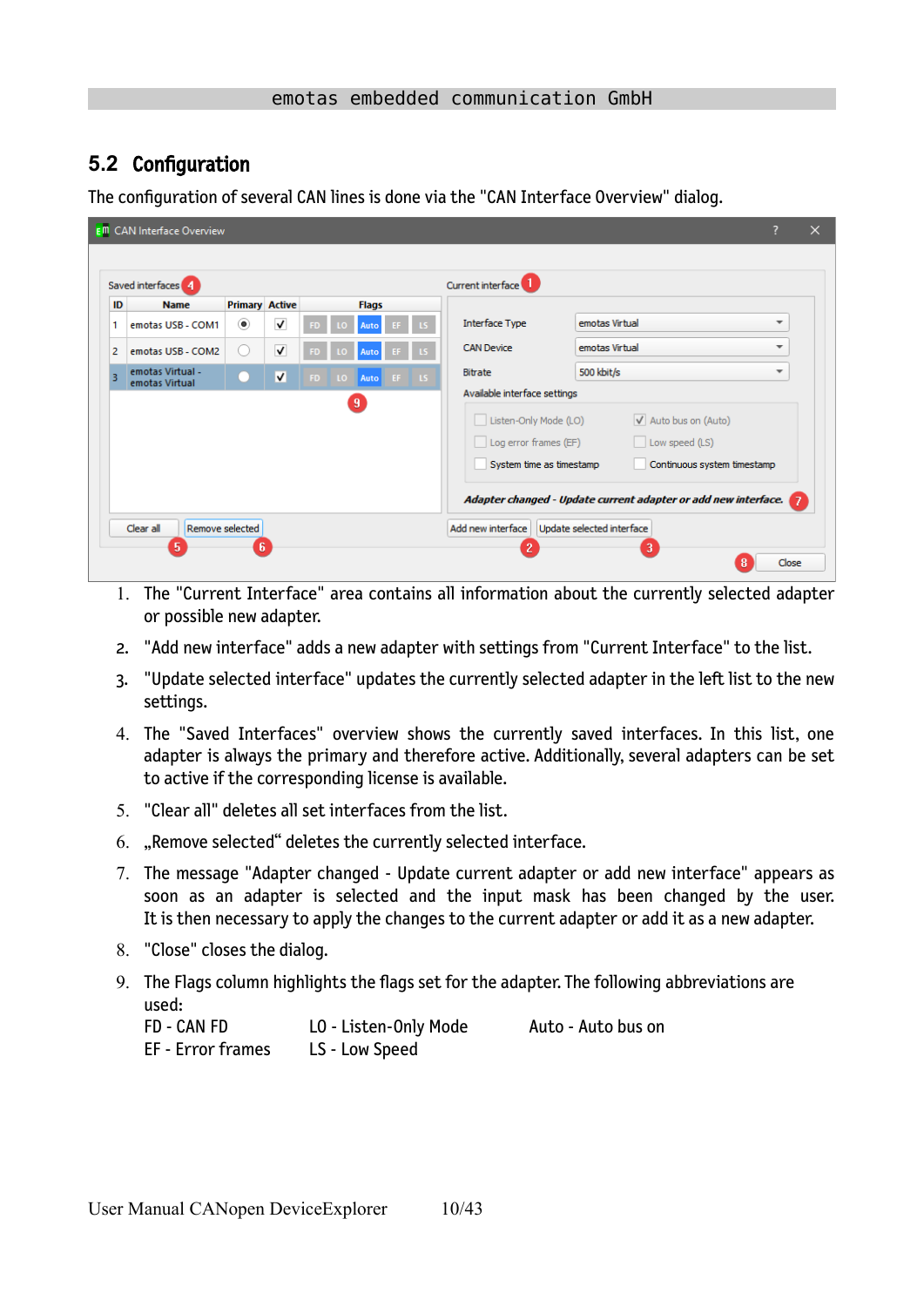### <span id="page-10-2"></span>**5.3** Global usage

After setting several active adapters and successfully connecting them, a new menu item "CAN Interfaces" is displayed in the main window. The primary adapter can be changed at any time using this menu.

| Plugins Windows Help | <b>CAN</b> Interfaces           |  |  |
|----------------------|---------------------------------|--|--|
| enotas               | √ emotas USB - COM1             |  |  |
|                      | emotas USB - COM2               |  |  |
| PDO Configuration    | emotas Virtual - emotas Virtual |  |  |

### <span id="page-10-1"></span>**5.4** Usage in CAN Analyzer

Each supported analyzer shows the ID of the adapter in the column "IF" and has the possibility to display, hide and color the CAN messages of the different adapters. The tooltip of the column shows the name of the currently set adapter of the ID.

|    | IF. | Time                   |  |
|----|-----|------------------------|--|
| 19 |     | 41656.772000           |  |
|    |     | 20 2 emotas USB - COM2 |  |
|    |     | 41657.270000           |  |

Note that only the ID and not the corresponding adapter is saved when importing and exporting data. So there could be a mismatch when importing datafiles.

### <span id="page-10-0"></span>5.4.1 Quick filter

In the individual views, each active adapter can be quickly hidden by right-clicking on the title of the "IF" column. At this point a menu with all active adapters opens, which can be deselected by a simple click. (1)

Since it can happen that the current list of active adapters does not match the displayed data, for example, after importing old data, each adapter can be filtered with its unique ID by entering this ID in the comma-separated list and confirming with Enter. (2)

The IDs of the adapters are shown in the column "IF".

| TF                             | Time                                | CAN-ID     | Type                         | L٤ |  |  |  |
|--------------------------------|-------------------------------------|------------|------------------------------|----|--|--|--|
| 19                             | Show all                            |            | <b>RTS</b>                   | 8  |  |  |  |
| 20<br>1.3                      |                                     |            | <b>RTR</b><br>$\overline{c}$ | 8  |  |  |  |
| 23                             | 1 - emotas USB - COM1               |            |                              |    |  |  |  |
| $\sqrt{2}$ - emotas USB - COM2 | <b>RTR</b>                          | 8          |                              |    |  |  |  |
| 27                             | 3 - emotas Virtual - emotas Virtual |            | <b>RTR</b>                   | 8  |  |  |  |
| 29                             | 41657.785000                        | 1568/0x620 | RT.<br>÷                     | 8  |  |  |  |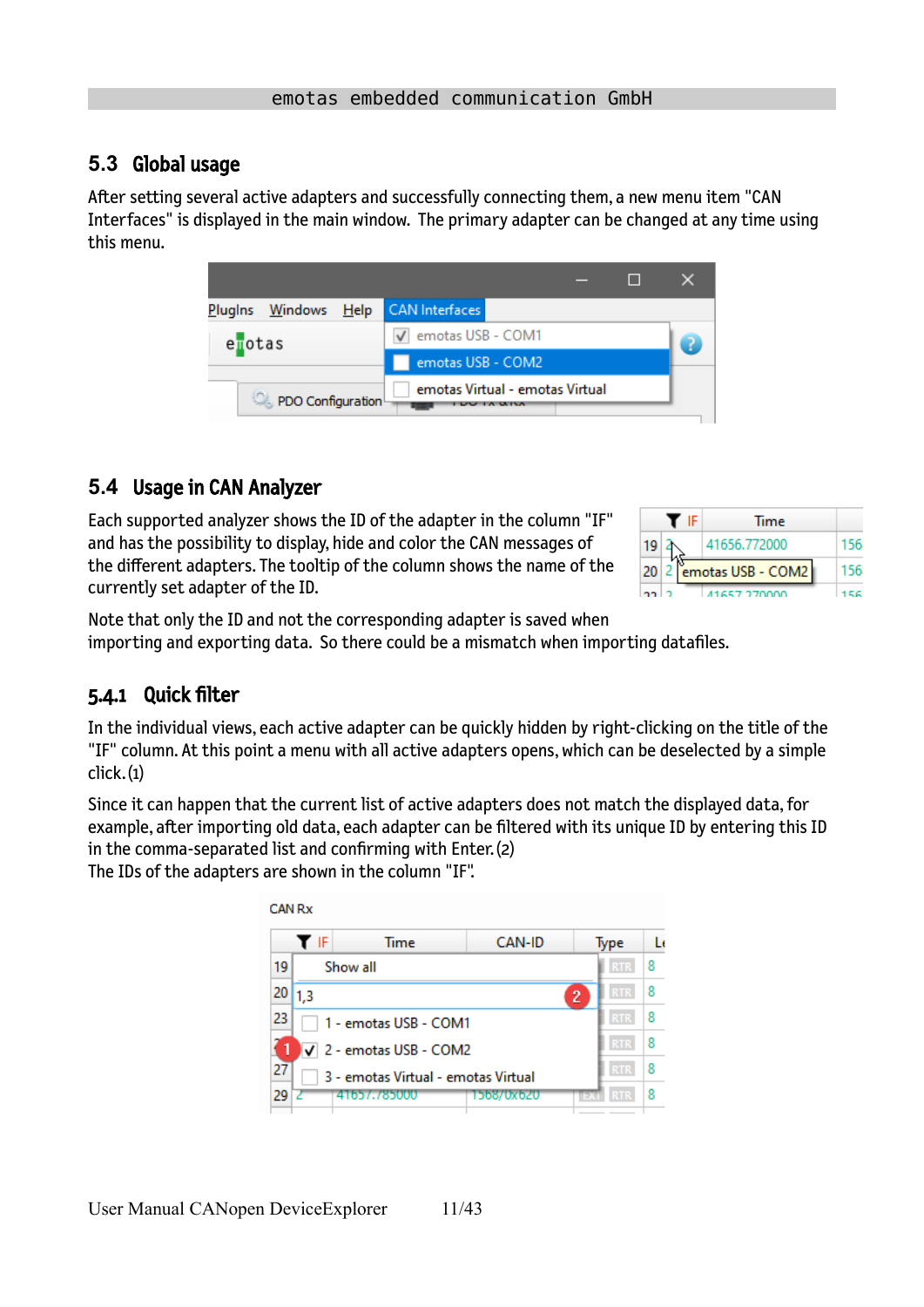### <span id="page-11-0"></span>5.4.2 Configuration in the CAN Analyzer

In each view, an extended configuration of the adapters is possible via the menu item "Configuration". Here you can also show or hide the adapter and set the font color of the CAN messages for the adapter.

| <b>E</b> <sup>m</sup> CAN View Configuration |    |                                 |      | ?<br>$\times$          |
|----------------------------------------------|----|---------------------------------|------|------------------------|
| General<br>×                                 | IF | Name                            | Show |                        |
| <b>Highlights</b><br>◢                       | 1  | emotas USB - COM1               | ۸    | $\boldsymbol{\lambda}$ |
| <b>Treshold Colors</b>                       | 2  | emotas USB - COM2               | ✓    |                        |
| Y<br><b>Filter</b>                           | 3  | emotas Virtual - emotas Virtual | √    |                        |
| Interfaces<br>u                              |    |                                 | 1.   | $\mathbf{2}$           |
|                                              |    |                                 |      |                        |
|                                              |    |                                 |      |                        |
|                                              |    |                                 |      |                        |
|                                              |    | Apply                           | OK   | Cancel                 |

With the boxes in the "Show" column (1) the CAN messages of the adapters can be shown or hidden as with the quick filter. With the buttons of the last column (2) the font color can be changed. The buttons are colored according to the selected font color.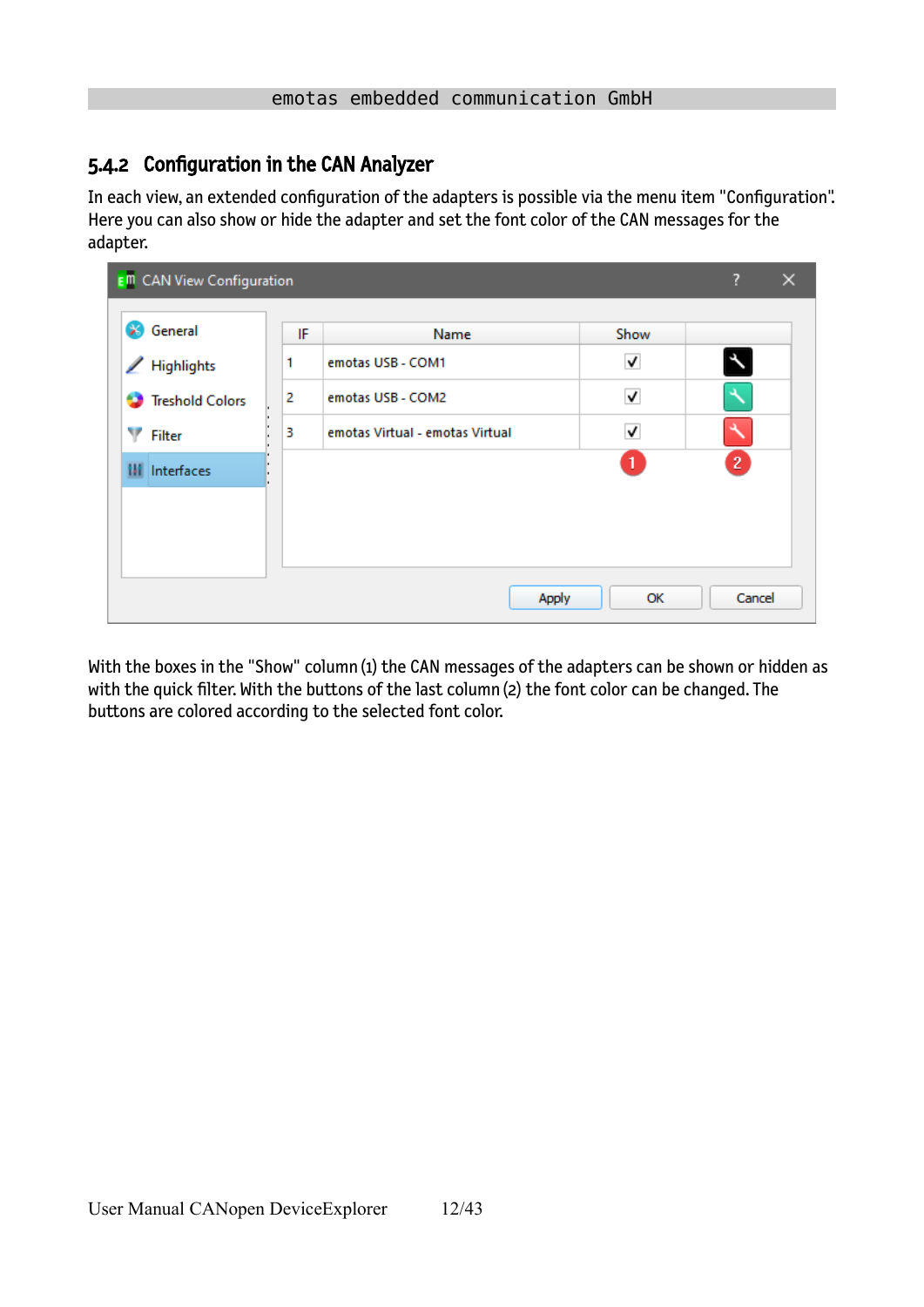## <span id="page-12-1"></span>**6** CAN message handling

With version 2.6.0 the internal data handling of the can messages gets improved. Those improvements affects the following program elements:

- CAN View
- CANopen Interpretation
- J1939 Interpretation

The received messages are stored as message package to the hard disc drive if the "Maximal message count" [\(9.2](#page-29-0) [Program Settings](#page-29-0)) is reached and removed from the internal buffer.

The saved messages could be viewed via the menu in the upper right corner of the analyzer window.

|                 |                           |                                    | E <sup>m</sup> CANopen DeviceExplorer - CAN Analyzer |                        |     |      |              |      |      |      |      |   |   |     |
|-----------------|---------------------------|------------------------------------|------------------------------------------------------|------------------------|-----|------|--------------|------|------|------|------|---|---|-----|
| Analyzer        |                           | Views CAN View                     |                                                      |                        |     |      |              |      |      |      |      |   |   |     |
| Import          |                           | $\mathbf{v}$   $\mathbf{v}$ Export | $\bullet$ Live mode [2] $\overline{\phantom{a}}$     |                        |     |      |              |      |      |      |      |   |   |     |
|                 |                           |                                    | <b>V</b> Live                                        |                        |     |      |              |      |      |      |      |   |   |     |
| <b>CAN View</b> |                           |                                    |                                                      | Clear complete buffer  |     |      |              |      |      |      |      |   |   |     |
| 탈               |                           | Ō                                  |                                                      | 0.000970 - 75.286390   |     |      | $\checkmark$ |      |      |      |      |   |   |     |
| Autoscroll      |                           | <b>Relative time</b>               |                                                      | 75.286440 - 150.733130 |     |      |              |      |      |      |      |   |   |     |
| <b>CAN Rx</b>   |                           |                                    |                                                      |                        |     |      |              |      |      |      |      |   |   | Sea |
|                 | IF                        | <b>Time</b>                        | CAN-ID                                               | Type                   | Len | 0    | 1            | 2    | 3    | 4    | 5    | 6 | 7 |     |
| 417457          | 3                         | 157.359660                         | 0x143                                                | EXT RTR                | 6   | Oxaa | 0x93         | 0x53 | 0x65 | 0x7e | 0x76 |   |   |     |
|                 | 417458<br>3<br>157.361460 |                                    |                                                      | <b>EXT</b> RTR         | 0   |      |              |      |      |      |      |   |   |     |
|                 |                           |                                    | 0x2d1                                                |                        |     |      |              |      |      |      |      |   |   |     |
| 417459          | 3                         | 157.361560                         | 0x119                                                | EXT RTR                | 5   | Oxa1 | 0x96         | 0x7a | 0xc8 | 0x47 |      |   |   |     |

Each message package holds the timestamp of the first and of the last message as name.

If a message package is selected newly received message are still being processed in the background and could be viewed by switching back to "Live". The buttons text changed also to "File mode" instead of "Live mode".

The CANopen and J1939 interpretation have the restriction that a maximum of 200'000 messages are viewed if the "Live" mode is selected. If an old message package is loaded, all messages are displayed.

### <span id="page-12-0"></span>**6.1** Analyzer interaction

Between the mentioned program elemts an interaction is possible. A right click on a message views a context menu, which makes it possible to jump to the specific message in another view.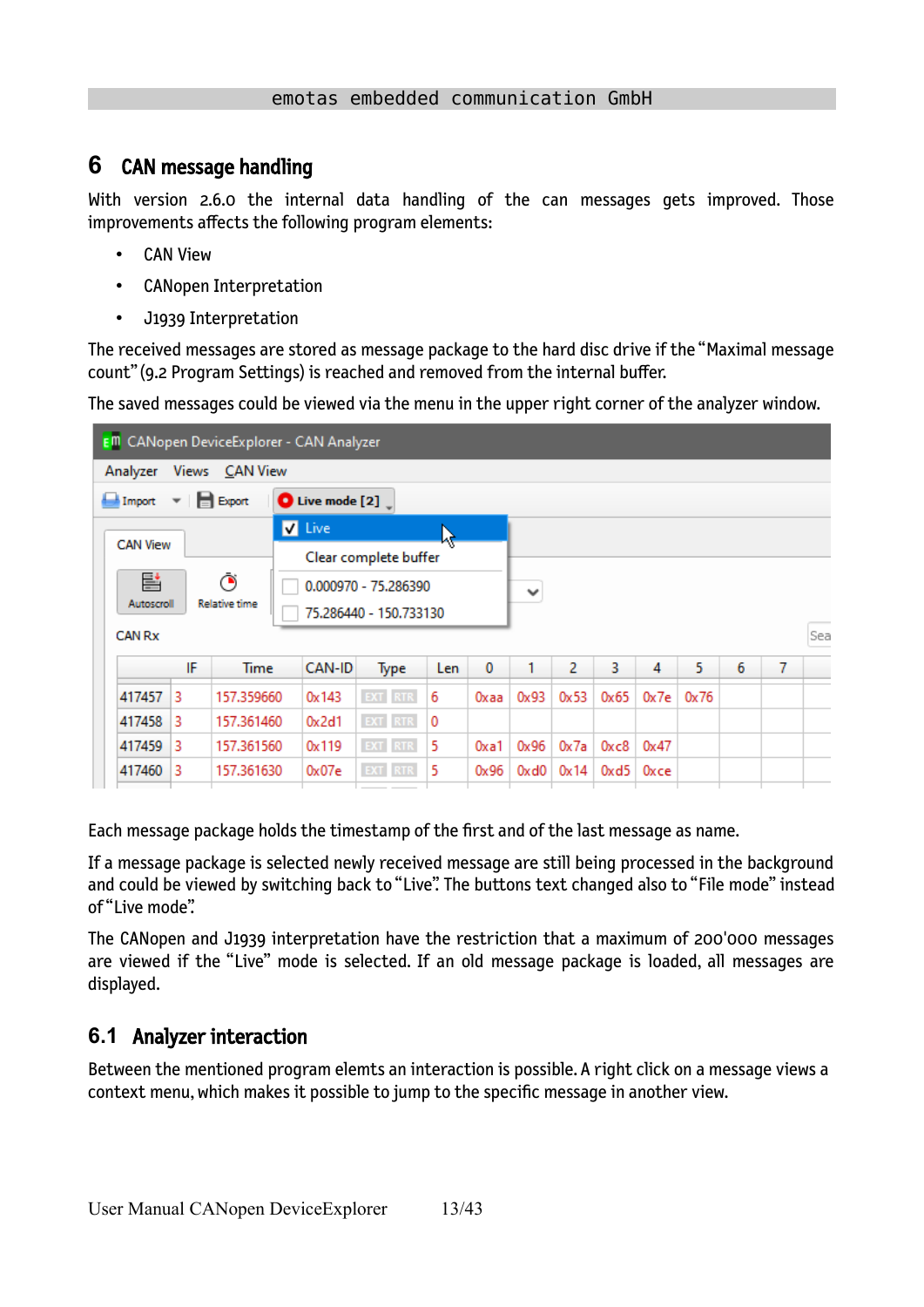## <span id="page-13-1"></span>**7 Program components**

### <span id="page-13-0"></span>**7.1 Object Browser**

Using the object browser all objects of a CANopen device can be read or written – depending on access rights. An EDS file, which contains the information about the CANopen objects, can be imported for each device in the network. If the global option "Read objects automatically at selection" is active, the objects are read by SDO immediately when they are selected in the object tree, otherwise after pressing the 'Read' button. If no EDS file is available or if any other objects shall be accessed, it is possible to specify the index, subindex or data type directly in the 'Attributes' table. After reading a value it is displayed in the 'Current Value' field in decimal and hexadecimal notation. When writing a value the last value from the 'Current Value' field is transmitted.

|         | ١<br><b>Object Browser</b><br><b>Network</b>                       | PDO Configuration                                 | PDO Tx & Rx         | <b>CODFD</b>      |
|---------|--------------------------------------------------------------------|---------------------------------------------------|---------------------|-------------------|
|         | Node-Id: 32/0x20 - device according CiA 401                        | EDS: C:/Daten/Projekte/eds other/emtas 401 gt.eds |                     |                   |
|         |                                                                    |                                                   |                     |                   |
| Objects |                                                                    | Index 0x1018 - Subindex 0x2<br>攵                  |                     |                   |
|         | $\vee$ Communication Segment                                       |                                                   |                     | <b>Attributes</b> |
|         | $\geq 0x1000$ - Device Type                                        |                                                   |                     |                   |
|         | > 0x1001 - Error Register                                          | Index                                             | 0x1018              |                   |
|         | $\geq$ 0x1005 - COB ID SYNC                                        | <b>SubIndex</b>                                   | 2                   |                   |
|         | > 0x1008 - Manufacturer Device Name<br>$\geq$ 0x1014 - COB ID EMCY | Name                                              | <b>Product Code</b> |                   |
|         | $\geq 0x1015$ - Inhibit Time Emergency                             |                                                   |                     |                   |
|         | $\vee$ 0x1016 - Consumer Heartbeat Time                            | Datatype                                          | UNSIGNED32          |                   |
|         | 0 - Number of entries                                              | Access                                            | ro                  |                   |
|         | 1 - Consumer Heartbeat Time                                        | <b>PDO Mapping</b>                                | no                  |                   |
|         | > 0x1017 - Producer Heartbeat Time                                 |                                                   |                     |                   |
|         | $\times$ 0x1018 - Identity Object                                  | Default Value                                     | 0x0815              |                   |
|         | 0 - Number of entries                                              |                                                   |                     |                   |
|         | 1 - Vendor Id                                                      | Current value                                     | 0x00000815 / 2069   |                   |
|         | 2 - Product Code<br>3 - Revision number                            | <b>Status</b>                                     | Read successful     |                   |
|         | 4 - Serial number                                                  |                                                   |                     |                   |
|         | $\geq 0x1200$ - Server SDO Parameter                               | <b>Cyclic Read</b>                                | Read                |                   |
|         | > 0x1400 - Receive PDO Communication Parameter                     |                                                   |                     | Write             |
|         | > 0x1401 - Receive PDO Communication Parameter                     |                                                   | Incr                | Decr              |
|         | > 0x1600 - Receive PDO Mapping Parameter                           |                                                   |                     |                   |
|         | > 0x1601 - Receive PDO Mapping Parameter                           | No description found                              |                     |                   |
|         | > 0x1800 - Transmit PDO Communication Parame                       |                                                   |                     |                   |
|         | > 0x1803 - Transmit PDO Communication Parame                       |                                                   |                     |                   |
|         | > 0x1A00 - Transmit PDO Mapping Parameter                          |                                                   |                     |                   |
|         | > 0x1A03 - Transmit PDO Mapping Parameter<br>Manufacturer Segment  |                                                   |                     |                   |
|         | > Device Profile Segment                                           |                                                   |                     |                   |
|         |                                                                    |                                                   |                     |                   |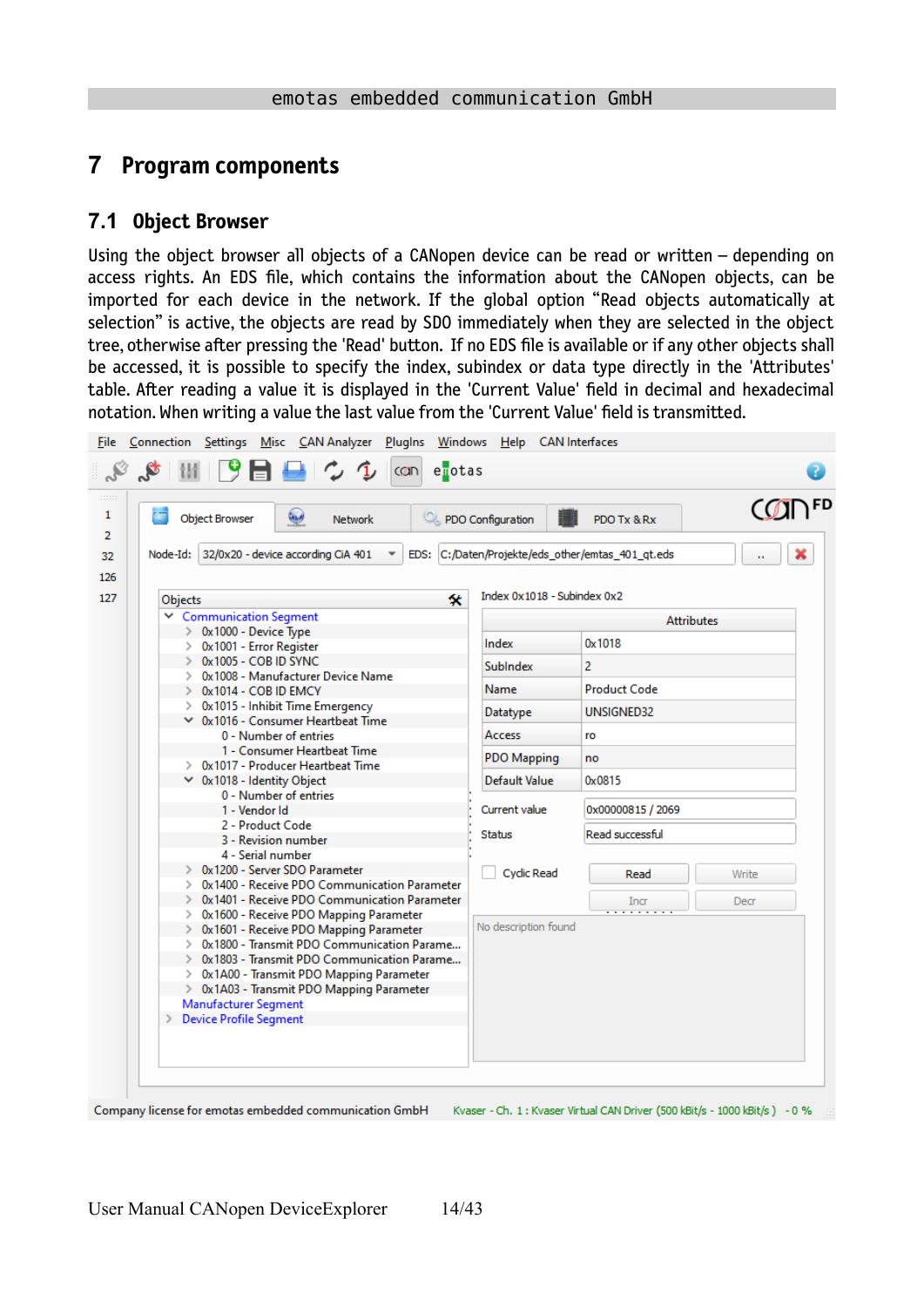#### **Meaning of the buttons**

• **Read**

Read the value of the currently selected object

• **Write**

Write the value of the currently selected object

• **Incr**

Increment the value of the currently selected object by 1.

• **Decr**

Decrement the value of the currently selected object by 1.

• **Cyclic Read**

Cyclic read of the object (interval: 1s) and display of the value in the Current Value field

Objects of type "Domain" can be written with a file by right click on an object to open the context menu.

#### USDO Usage

If the CDE is connected via CAN FD it is possible to switch between SDO and USDO.

This is done either by the CANFD icon in the menu bar or by the CAN FD logo in the tool on the right side above. Both are framed red in the following picture.



If USDO is activated, the button in the menu is "pressed" and the symbol on the right is coloured, otherwise it is grey.

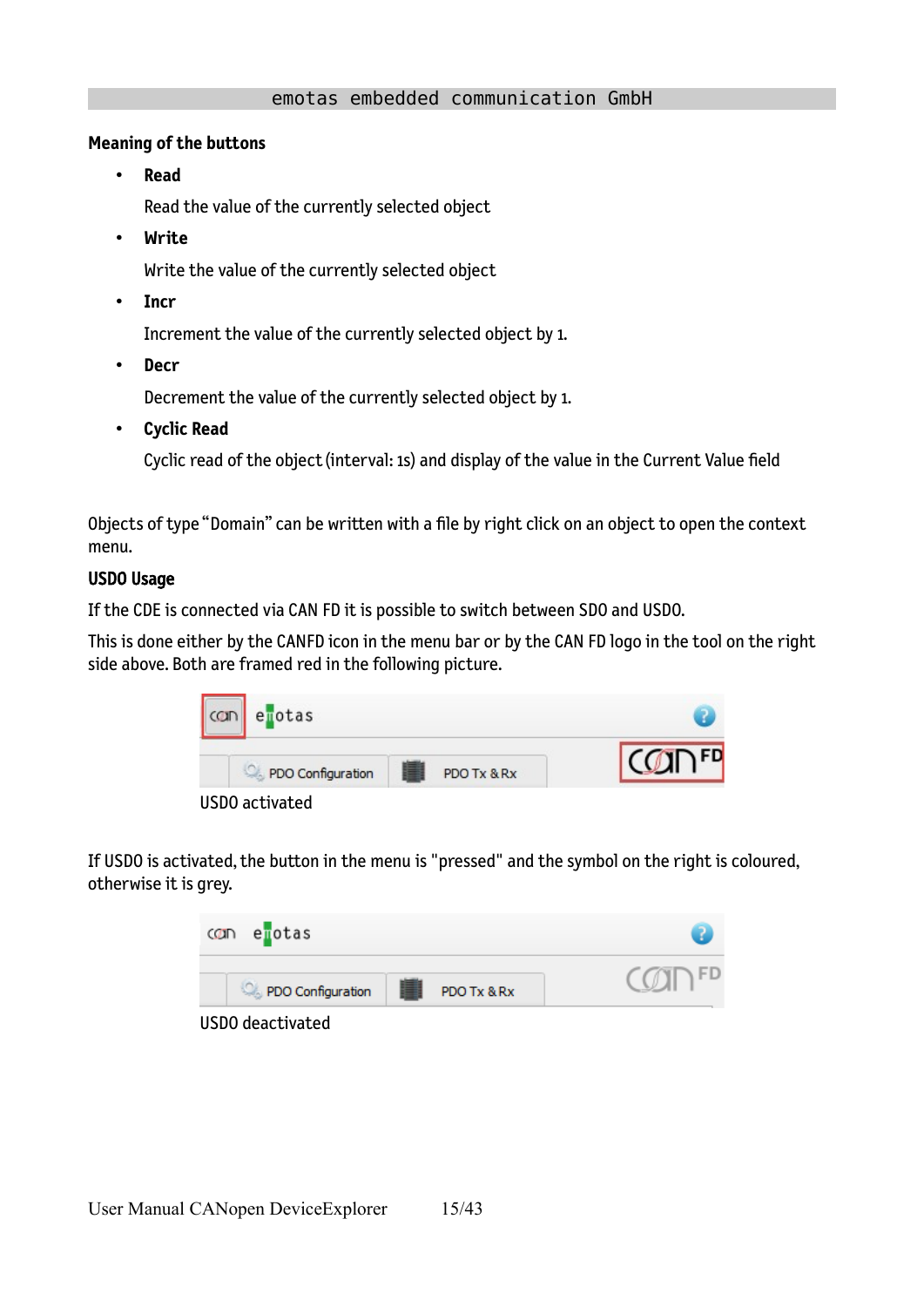#### **Network Overview**

The Network tab shows all CANopen devices in the network with their NMT states and their last received Emergency messages. Additionally, NMT master commands to start or stop distinct devices or for the complete network can be sent. The tab also provides masks to configure Heartbeat and Node Guarding and there monitoring by the tool.

|    | <b>Object Browser</b><br>Network Overview | فيها<br>Network    |                  |           | PDO Configuration          |                   | PDO Tx & Rx    |                      |
|----|-------------------------------------------|--------------------|------------------|-----------|----------------------------|-------------------|----------------|----------------------|
|    |                                           | <b>Device Name</b> | <b>NMT State</b> |           | <b>HB</b> State            |                   | Last Emergency |                      |
| 0  | <b>Network</b>                            |                    |                  |           |                            |                   |                |                      |
| 32 | device according CiA 401                  |                    | Operational      |           | HB ok                      | ۰                 |                |                      |
|    | 126 small CANopen Bootloader              |                    | Boot-up          |           | $\overline{a}$             | ч                 |                |                      |
|    |                                           |                    |                  |           |                            |                   |                |                      |
|    | Update Network Overview                   |                    | Clear Node List  |           |                            |                   | 100%           |                      |
|    |                                           |                    |                  | .         |                            |                   |                |                      |
|    | Network Management - <network></network>  |                    |                  |           |                            |                   |                |                      |
|    | <b>Enter Preop</b>                        | Start Node         |                  | Stop Node |                            | <b>Reset Comm</b> |                | <b>Reset Node</b>    |
|    | Heartbeat                                 |                    |                  |           | Node Guarding              |                   |                |                      |
|    |                                           |                    |                  |           | Guarding Interval (Master) |                   | 1000 ms        | $\hat{=}$            |
|    | <b>Producer Time</b>                      | 1000 ms            |                  | $\div$    |                            |                   |                |                      |
|    |                                           |                    |                  |           |                            |                   |                |                      |
|    | <b>Consumer Timer</b>                     | 1300 ms            |                  | $\div$    | Guarding Interval (slave)  |                   | 1200 ms        | $\frac{1}{\sqrt{2}}$ |
|    | Start Heartbeat                           |                    | Stop Heartbeat   |           | Life Time Factor           |                   | 3              | $\frac{1}{\sqrt{2}}$ |
|    |                                           |                    |                  |           | Start Guarding             |                   | Stop Guarding  |                      |
|    |                                           |                    |                  |           |                            |                   |                |                      |
|    |                                           |                    |                  |           |                            |                   |                |                      |
|    |                                           |                    |                  |           |                            |                   |                |                      |

#### • **Network Overview**

The table lists all device in the network. If the devices send Heartbeat messages these are detected automatically by the CANopen DeviceExplorer. Alternatively, using "Update Network Overview" scans for devices in the CANopen network. The search is done by SDO read access to object 0x1000 of all nodes.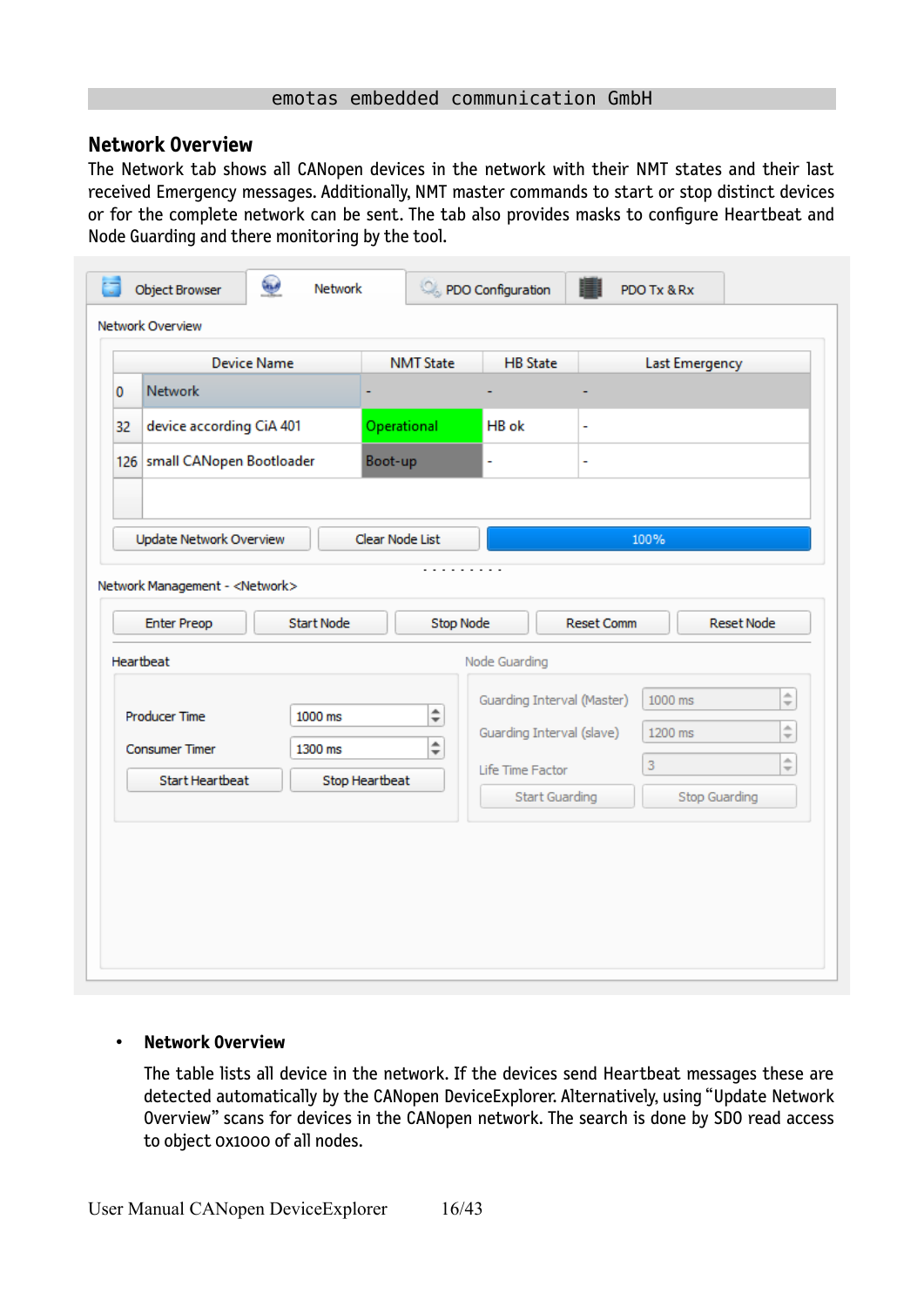- The columns of the table have the following meanings:
	- Device Name Name of the device read from EDS file
	- NMT State current NMT state
	- HB State State of Heartbeat or NodeGuarding monitoring
	- Last Emergency last Emergency message sent by the node

A right click in the table opens a pop-up menu with access to the following actions: Start a node, Reset communication, Enter Pre-operational and load an EDS file.

#### • **Network Management**

The CANopen NMT master commands Start, Enter Pre-Operational, Stop, Reset Communication and Reset Node can be send to the node which is selected in network overview. If the complete network is selected, the commands are sent to all nodes (id 0).

#### • **Heartbeat**

Configuration of the Heartbeat producer interval and the Heartbeat consumer time for the selected node. After the start of the heartbeat monitoring errors(loss of heartbeat messages) are displaed in the column "HB State". The value for the producer interval is send by SDO to the device. The configuration mask is only active, if the device supports Heartbeat and if the object 0x1017 exists in the EDS file.

#### • **Node Guarding**

Configuration of Node Guarding for the selected node. After the start of the Node Guarding monitoring errors(Loss of messages, Guarding Lost or Connection Lost) are shown in the column "HB state". The values for the guarding interval and the life time factor are written by SDO to the device. The Node Guarding configuration is only active if the device supports Node Guarding and if it is indicated in the EDS file of the device.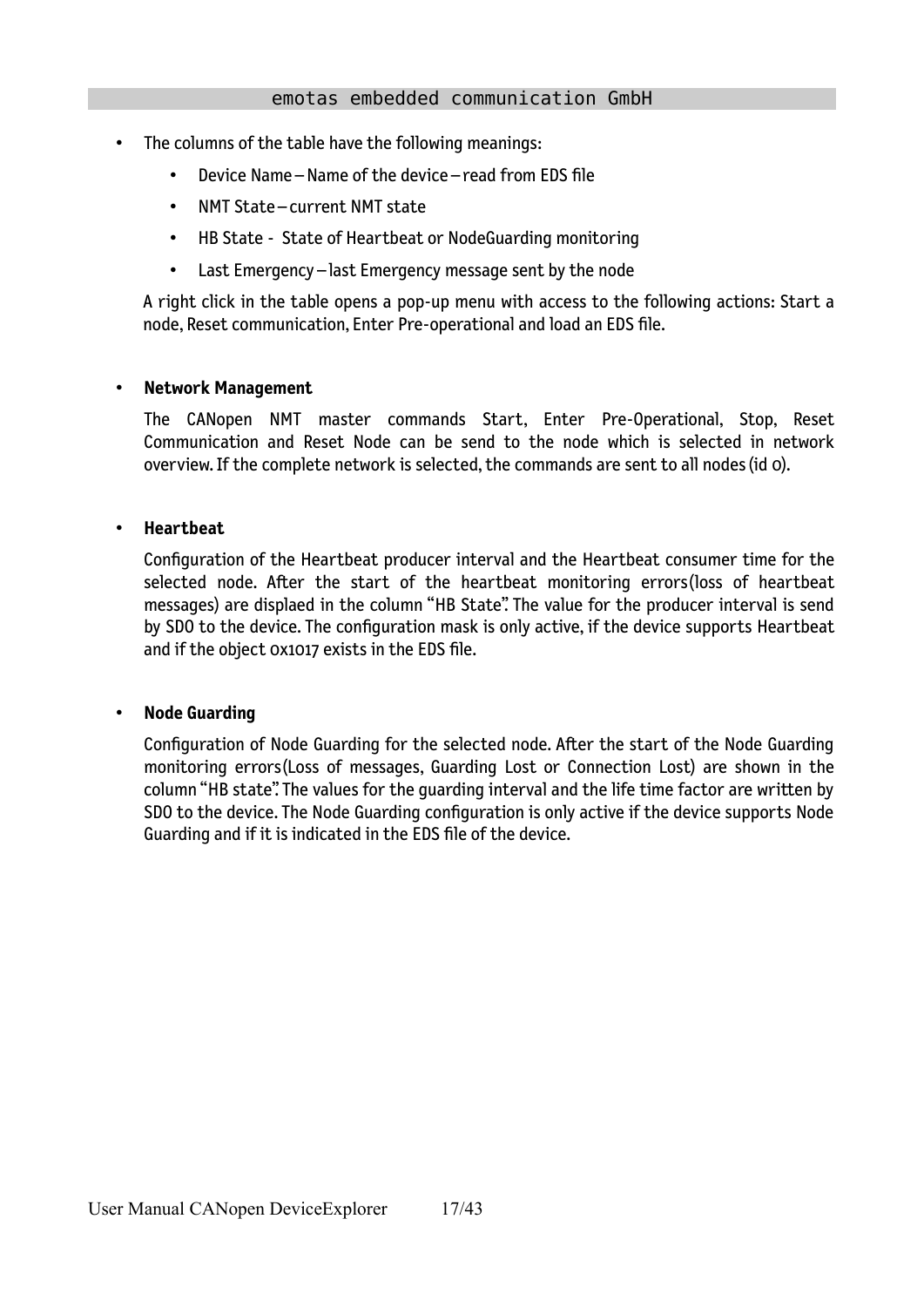### <span id="page-17-0"></span>**7.2 PDO Configuration**

The PDO Configuration tab can be used to configure PDOs with static or dynamic mapping. The mapping of dynamic changeable PDOs can be configured by Drag&Drop.

| فيها<br>Object Browser<br><b>Network</b>                                                                                    |                         | PDO Configuration             |               | PDO Tx & Rx                                             |                          |
|-----------------------------------------------------------------------------------------------------------------------------|-------------------------|-------------------------------|---------------|---------------------------------------------------------|--------------------------|
| 32/0x20 - device according CiA · ▼<br>Node-Id:                                                                              |                         |                               |               | EDS: C:/Daten/Projekte/eds_other/emtas_401_qt.eds<br>ò. |                          |
| 솻<br>Indices with mappable objects<br><b>Communication Segment</b><br>Manufacturer Segment<br><b>Device Profile Segment</b> | PDO                     | PDO Properties (EDS)          | <b>RPDO</b>   | $1$ (0x1400/0x1600) - static $\sqrt{*}$                 |                          |
| > 0x6000 - Read Input 8 Bit<br>0x6200 - Write Output 8 Bit<br>≻                                                             |                         |                               |               | Value                                                   |                          |
| ◇ 0x6401 - Read Analogue In                                                                                                 | COB-ID                  | <b>Transmission Type</b>      | 0x220<br>0xFE |                                                         |                          |
| 1 - Dial left<br>2 - Dial right                                                                                             |                         | Inhibit Time (1/10 ms)        | 0             |                                                         |                          |
| 3 - Slider left                                                                                                             |                         | Event Timer (ms)              | 0             |                                                         |                          |
| 4 - Slider right<br>> 0x6411 - Write Analogue O                                                                             |                         | <b>Sync Counter</b>           |               |                                                         |                          |
| Network Variable Segment                                                                                                    | PDO Mapping Table (EDS) | Number of mapped objects:   1 | $\hat{=}$     |                                                         |                          |
|                                                                                                                             |                         | Object<br>Length              |               | Name                                                    | ┻                        |
|                                                                                                                             | 0x6411:1                | 16                            |               | Write Analogue Output 16 Bit-                           |                          |
|                                                                                                                             |                         |                               |               |                                                         |                          |
|                                                                                                                             |                         |                               |               |                                                         |                          |
|                                                                                                                             |                         |                               |               |                                                         |                          |
|                                                                                                                             |                         |                               |               |                                                         |                          |
|                                                                                                                             |                         |                               |               |                                                         | $\overline{\phantom{a}}$ |
|                                                                                                                             |                         | Read from EDS/XDD             |               |                                                         |                          |
|                                                                                                                             |                         | Read from device              |               | <b>Write to Device</b>                                  |                          |
|                                                                                                                             |                         |                               |               |                                                         |                          |

According to the object browser in the top row the node Id and the EDS file of the device can be configured. The object tree on the left side only contains objects that can be mapped into PDOs. On the right side of the tab there is a PDO with its properties and its mapping table.

#### • **Read from EDS**

Read the properties and the mapping of the PDO from the device description file.

• **Read from Device**

Read the properties and the mapping of the PDO from the device by SDO.

User Manual CANopen DeviceExplorer 18/43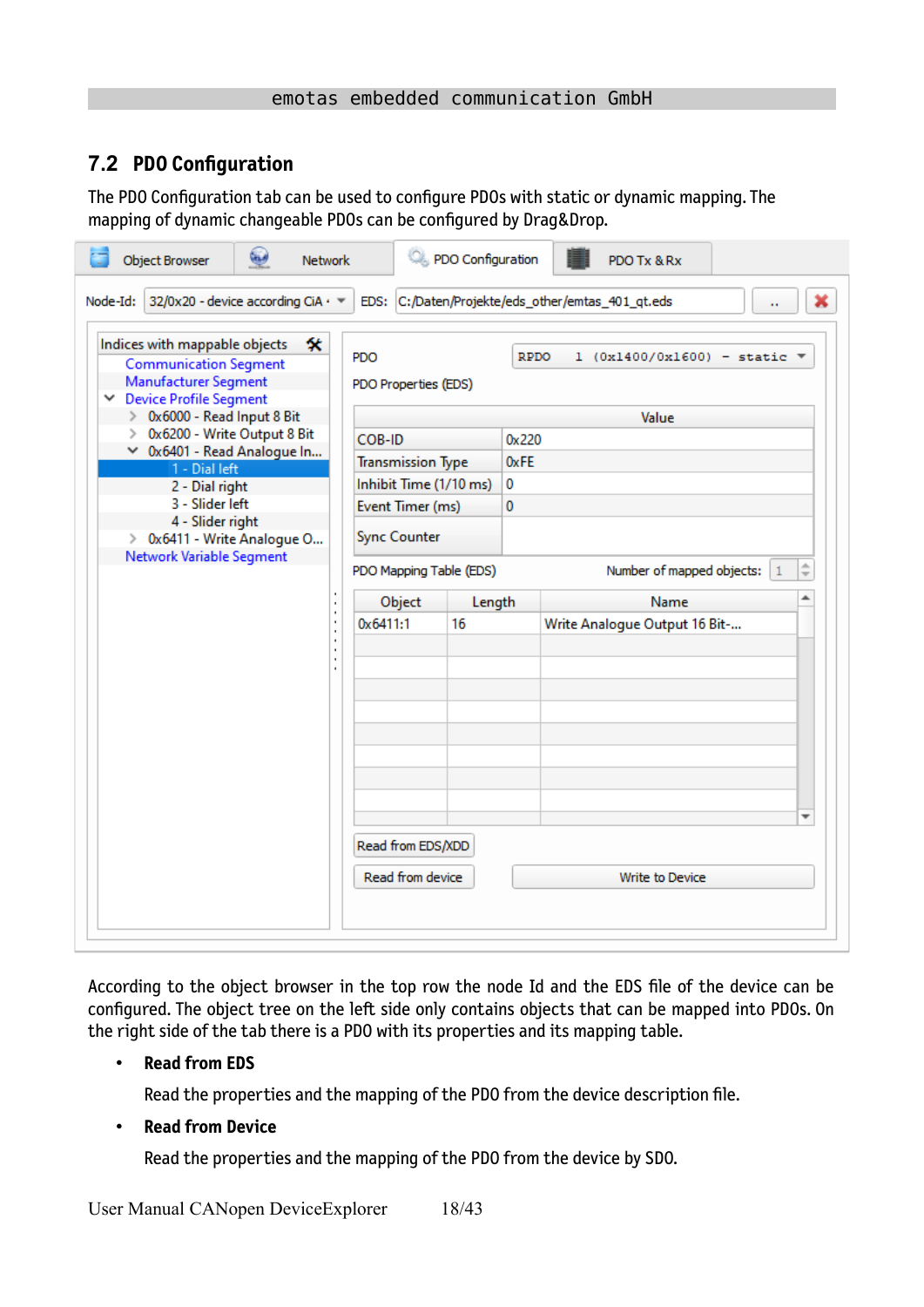#### • **Write to Device**

Download of properties and mapping table to the device by SDO. Specialities of the CANopen protocol are considered, like e.g. that a PDO has to be deactivated before it can be configured.

## <span id="page-18-0"></span>**7.3** PDO Tx & Rx

The PDO Tx&Rx Tab provides the functionality do send and receive PDOs of the active CANopen node. In the upper part of the tab the received PDOs are displayed with the interpreted values and in the lower part PDOs of this node can be sent.

| <b>Object Browser</b>                                  | ۵<br><b>Network</b> |                               | PDO Configuration                        | PDO Tx & Rx                                                                                                                                                                                                                             |               |
|--------------------------------------------------------|---------------------|-------------------------------|------------------------------------------|-----------------------------------------------------------------------------------------------------------------------------------------------------------------------------------------------------------------------------------------|---------------|
| PDO View - Node 32 - device according CiA 401          |                     |                               |                                          |                                                                                                                                                                                                                                         | Clear         |
| Period<br>Count<br>▼<br>$\times$ 15<br>0.051000        | CAN-ID<br>416/0x1a0 | PDO<br><b>TPDO1</b>           | Interpretation<br>15863 16525 32767 9765 | Read Analogue Input 16 Bit:Dial left (6401:1) = 15863<br>Read Analogue Input 16 Bit:Dial right (6401:2) = 16525<br>Read Analogue Input 16 Bit: Slider left (6401:3) = 32767<br>Read Analogue Input 16 Bit: Slider right (6401:4) = 9765 |               |
|                                                        |                     |                               |                                          |                                                                                                                                                                                                                                         |               |
| PDO Transmission 544/0x220 RPDO ▼                      |                     | $\div$<br>$\mathbf 1$<br>Name |                                          | <b>DataType</b>                                                                                                                                                                                                                         | Send<br>Value |
| Write Analogue Output 16 Bit: Progressbar top (6411:1) |                     |                               |                                          | 116                                                                                                                                                                                                                                     |               |
| (0000:0)                                               |                     |                               |                                          | U8                                                                                                                                                                                                                                      |               |
|                                                        |                     |                               |                                          |                                                                                                                                                                                                                                         |               |

The interpretation is done according to the current PDO mapping of the device.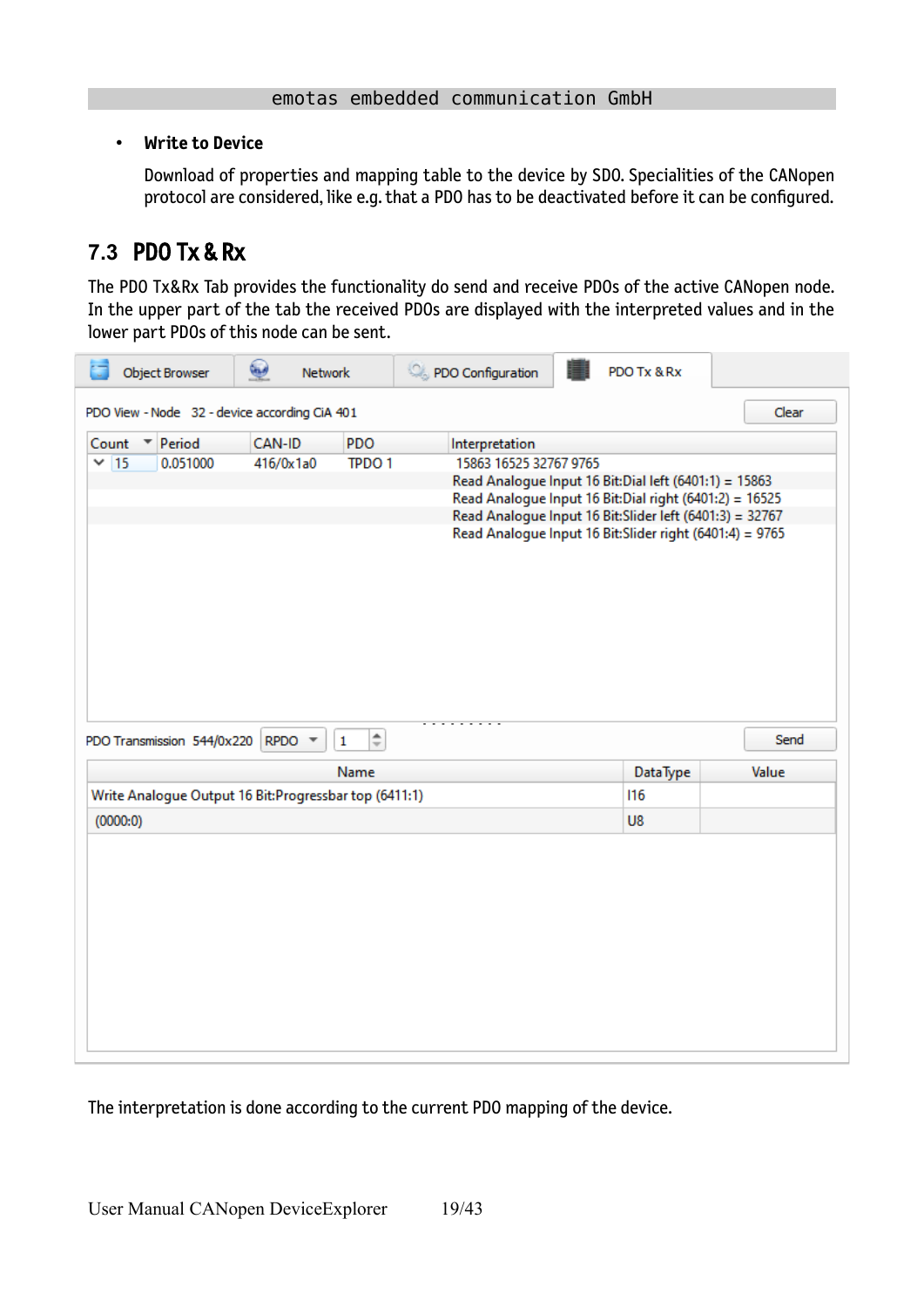## <span id="page-19-0"></span>**8 Menu**

The menu provides access to various functions and settings of the CANopen DeviceExplorer.

**File**

• **Load EDS**

Load an EDS file for the selected node.

• **Recent EDS** 

Load a previous used EDS file

- Device Configuration
	- Load DCF

Load a DCF file with saved parameter values for the active node.

◦ Save DCF

Save a DCF file with current parameter values of the active node

◦ Save Concise DCF

Save the current parameter values for the active node in a binary DCF file.

- Projects
	- New

Create a new empty project

• **Open** 

Open an existing project

• **Save** 

Save the current project using the current name. With new projects the tool asks for a name of the project file.

• **Recent Projects**

List of 10 recently used projects.

• **Quit**

Quit the application.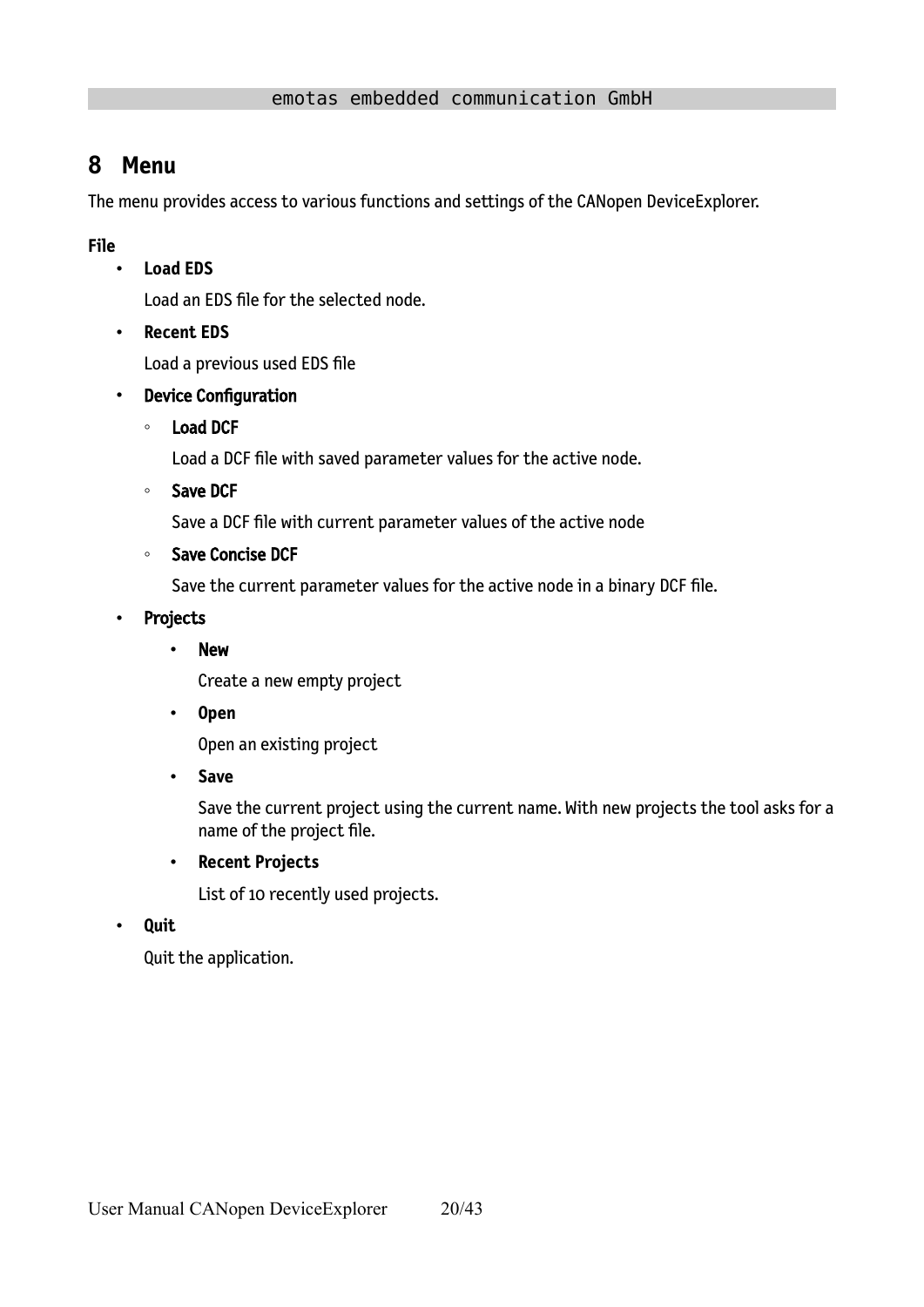#### **Connection**

#### • **CAN Interface Settings**

Dialog to configure the CAN interface and the bit rate

• **Connect**

Connect to CAN using the configured interface

• **Disconnect**

Disconnect from CAN

#### **Settings**

• **Options**

Open the options dialog to configure various settings of the program.

• **Save**

Save the current settings. If "Settings  $\rightarrow$  Options  $\rightarrow$  Save settings automatically at exit" is enable, the settings are automatically saved when the program is quit.

#### • **Export Settings**

Export of the current settings into a configuration file. It can be used to store various settings of different use cases.

#### • **Import Settings**

Import of the settings from a configuration file.

#### • **Update Licence File**

Dialog to select a new license file. The content of the license file can be viewed and it can be imported.

#### • **Check for Updates**

Query the web server for updates of the tool. Beside the IP address no additional data is transmitted.

#### **Misc**

#### • **EDS Viewer**

Open the EDS file in the text viewer.

#### • **HTML Project Documentation**

Creates an HTML project documentation. It contains the names and paths to EDS files of all projects and the current values of all write-able resp. configurable objects of the devices.

#### • **Update Device Configuration**

Open the dialog to Send/Read/Store/Restore of certain objects of the CANopen devices.

#### • Update Network Configuration

Open the dialog to send the device configurations to multiple devices in the network.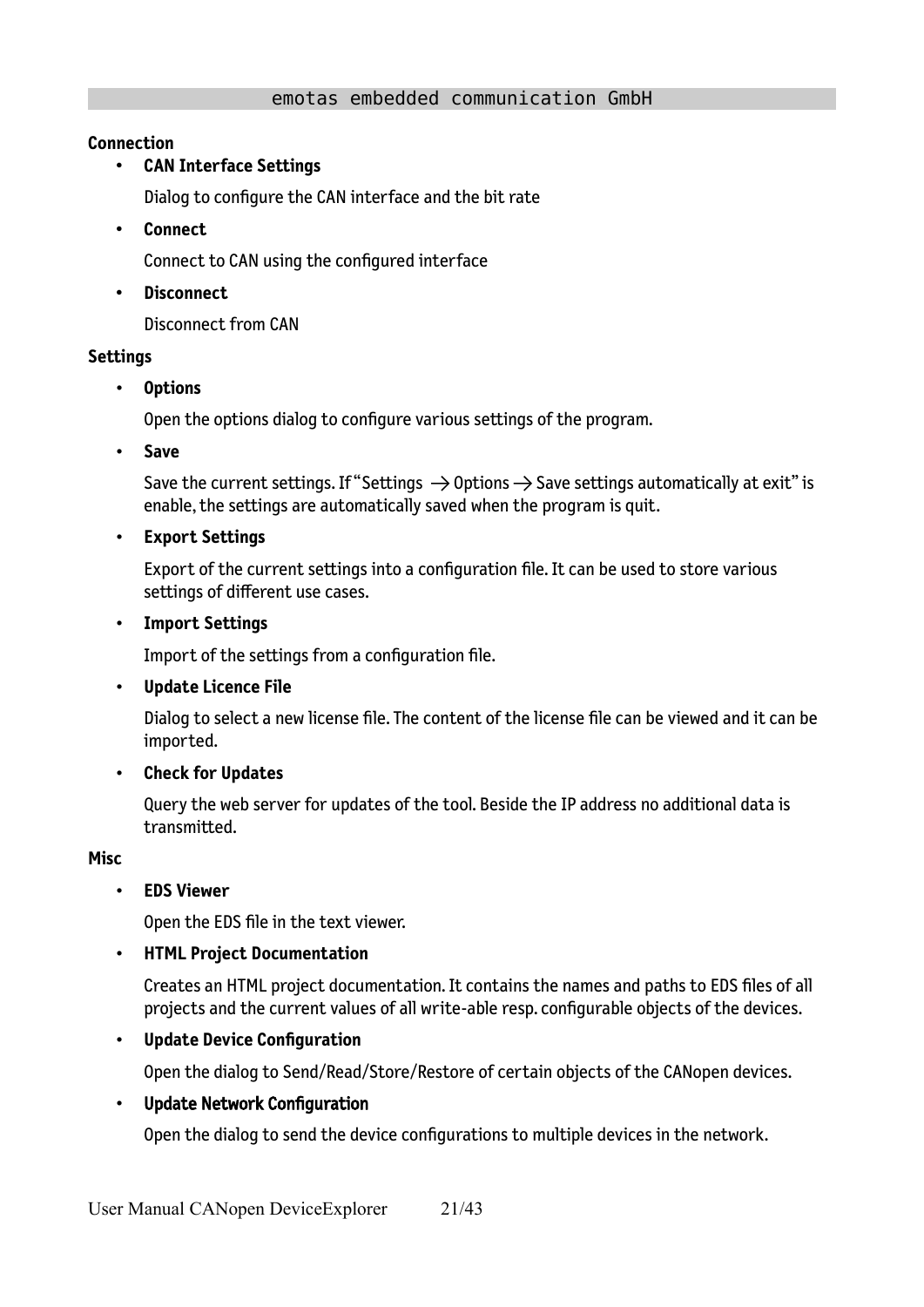#### **CAN Analyzer**

This menu contains program components to display and interpret CAN messages.

• **CAN View** 

The CAN View shows received and transmitted CAN messages. To send a CAN message the Transmit table below can be used. The values for CAN-IDs, DLC and data can be specified as decimal values or as hexadecimal values with leading 0x.

Up to 16 transmit messages can be defined. The selected one is sent by clicking on the Transmit button. Cyclic messages can be sent automatically by the tool, if the value in the column 'Interval(ms)' is larger than 0.

<span id="page-21-0"></span>In the menu of the CAN View windows a filter for distinct CAN IDs can be defined. A list of CAN IDs can be defined, which either can be displayed or ignored. The list can be a list of single values like (100,200,0x400,0x500) or a range (0x100-0x200) or a combination of both e.g. 1,2,0x300-0x400,720.

The filter type defines the behavior of the filter:

PASS – only the CAN IDs in the filter list are displayed

|               | <b>CAN View</b> |                           |                 |                            |         |                     |          |            |                  |      |      |      |                |               |      |      |      |        |              |              |                          |
|---------------|-----------------|---------------------------|-----------------|----------------------------|---------|---------------------|----------|------------|------------------|------|------|------|----------------|---------------|------|------|------|--------|--------------|--------------|--------------------------|
|               | 뢑<br>Autoscroll | Ō<br><b>Relative time</b> |                 | Y<br><b>Filter enabled</b> |         | c<br><b>Refresh</b> |          | <b>HEX</b> | $\checkmark$     |      |      |      |                |               |      |      |      |        | 436/2000000  | Clear view   |                          |
| <b>CAN Rx</b> |                 |                           |                 |                            |         |                     |          |            |                  |      |      |      |                |               |      |      |      | Search |              | $\mathbb{R}$ |                          |
|               | IF              | Time                      |                 | CAN-ID                     |         | Type                |          |            | Len              | 0    |      | 1    | $\overline{2}$ | 3             | 4    | 5.   | 6    | 7      | <b>Notes</b> |              | ዹ                        |
| 299 1         |                 | 0.002682                  | 1535/0x5ff      |                            | EXT RTR |                     |          |            | 8                | 0x60 |      | 0x00 | Ox 1 a         | 0x02          | 0x00 | 0x00 | 0x00 | 0x00   |              |              |                          |
| 300 1         |                 | 0.001257                  |                 | 1663/0x67f                 | EXT RTR |                     |          |            | 8                | 0x2f |      | 0x00 | 0x1a           | $0 \times 00$ | 0x02 | 0x00 | 0x00 | 0x00   |              |              |                          |
| 3011          |                 | 0.002652                  | 1535/0x5ff      |                            | EXT RTR |                     |          |            | 8                | 0x60 |      | 0x00 | Ox 1 a         | $0 \times 00$ | 0x00 | 0x00 | 0x00 | 0x00   |              |              |                          |
| 302 1         |                 | 0.001213                  | 1663/0x67f      |                            | EXT RTR |                     |          |            | 8                | 0x23 |      | 0x00 | 0x18           | 0x01          | 0xff | 0x01 | 0x00 | 0x00   |              |              |                          |
| 303 1         |                 | 0.002654                  |                 | 1535/0x5ff                 | EXT RTR |                     |          |            | 8                | 0x60 |      | 0x00 | 0x18           | 0x01          | 0x00 | 0x00 | 0x00 | 0x00   |              |              | $\overline{\phantom{a}}$ |
|               |                 |                           |                 |                            |         |                     |          |            |                  |      | .    |      |                |               |      |      |      |        |              |              |                          |
| <b>CAN Tx</b> |                 |                           |                 |                            |         |                     |          |            |                  |      |      |      |                |               |      |      |      |        |              |              |                          |
|               | $\infty$        | Interval (ms) CAN-ID      |                 |                            | Type    | Len                 | $\bf{0}$ | 1          | 2                | 3    | 4    | 5.   | 6              | 7             |      |      |      | Name   |              |              | ┻                        |
| 1             |                 | 1000                      | 0xc             |                            | EXT RTR | 1                   | 0x1      |            |                  |      |      |      |                |               |      |      |      |        |              |              |                          |
| 2             |                 | 1000                      | 0 <sub>xd</sub> |                            | EXT RTR | $\overline{2}$      | 0x1      | 0x2        |                  |      |      |      |                |               |      |      |      |        |              |              |                          |
| з             |                 | 1                         | 0xe             |                            | EXT RTR | 3                   | 0x1      | 0x2        | 0x3              |      |      |      |                |               |      |      |      |        |              |              |                          |
| 4             |                 | 1                         | 0xf             |                            | EXT RTR | 4                   | 0x1      | 0x2        | 0 <sub>x</sub> 3 | 0x4  |      |      |                |               |      |      |      |        |              |              |                          |
| 5.            |                 | 1                         | $0x$ 7ff        |                            | EXT RTR | 8                   | 0xff     | 0xff       | 0xff             | 0xff | 0xff | 0xff | 0xff           | 0xff          |      |      |      |        |              |              | $\overline{\phantom{a}}$ |
|               |                 |                           |                 |                            |         |                     |          |            |                  |      |      |      |                |               |      |      |      |        |              | Transmit     |                          |

• REJCECT – the CAN IDs in the filter list are ignored, all other CAN IDs are displayed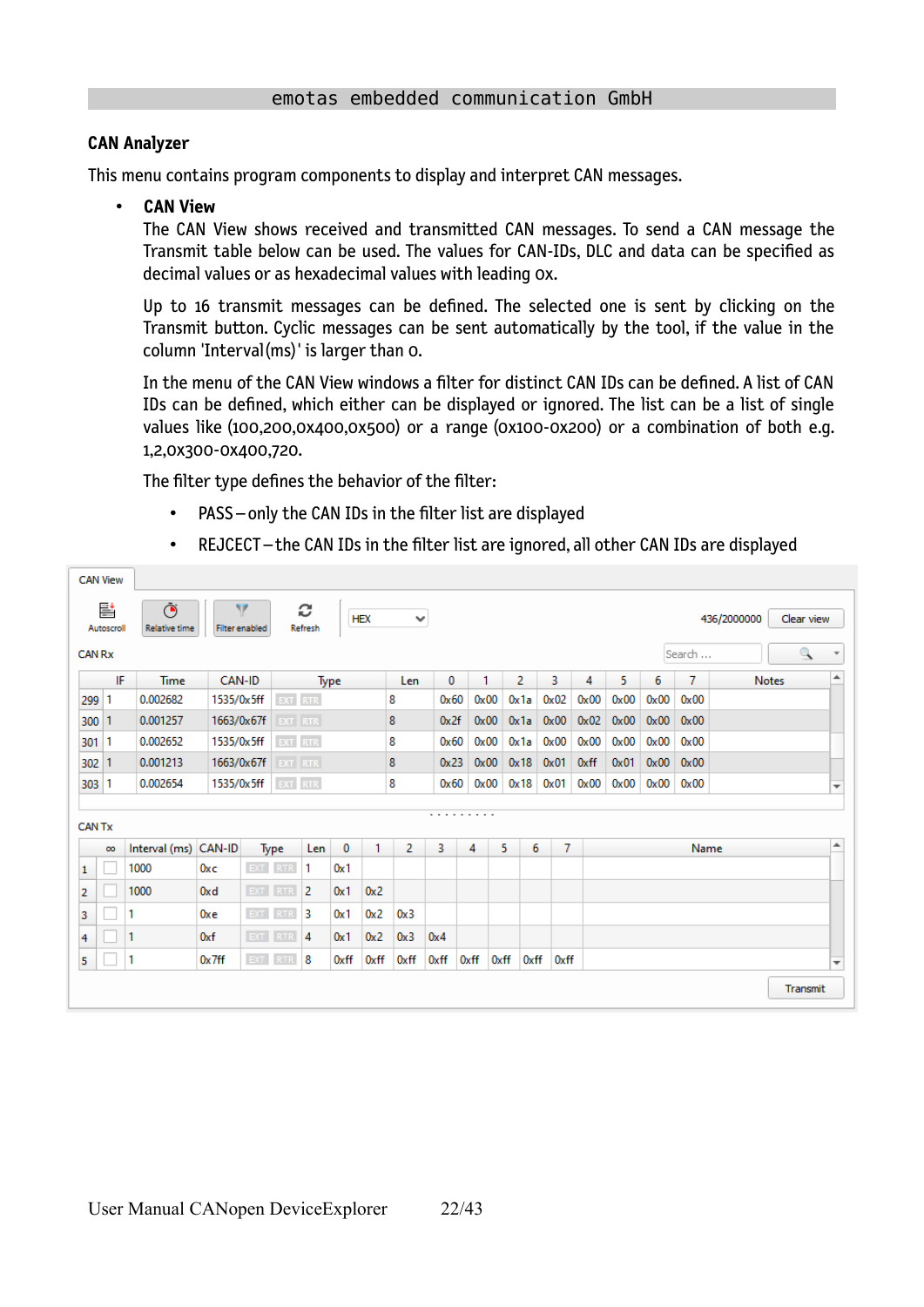The time stamp of the CAN message can be absolute or relative values and the accuracy depends on the used CAN interfaces and the operation system. For most CAN interfaces no TX time stamp is available.

The recorded CAN messages can be exported into text files by CAN View  $\rightarrow$  Export CAN-Logging.

The format of the save text is explained below:

```
 3.653302 0x5a0/1440 (8): 43 18 10 03 00 00 00 00 
  time stamp
               CAN-ID
                          DLC
                                Data in hexadecimal notation
The CAN View PlugIn is part of the standard scope of delivery of the CANopen DeviceExplorer.
```
#### **Relative times**

If "relative time" is set, each message could be used as time reference by right-clicking on it and select "Use messages as time reference". The relative times of each other message is now calculated to this messages.

Furthermore if "relative time" is set, the messages could be highlighted. To setup the thresholds and colors select "Configuration" in the "CAN View" menu.

| <b>E</b> <sup>m</sup> CAN View Configuration |                                                            | ?                               |
|----------------------------------------------|------------------------------------------------------------|---------------------------------|
| General                                      | V Activate relative time colors                            |                                 |
| Highlights                                   | Highlight type                                             | Color background of time column |
| <b>Treshold Colors</b>                       | ▲<br>0,500<br>$\overline{\phantom{a}}$                     | JII                             |
| Filter                                       | ∸<br>1,000<br>$\overline{\phantom{a}}$                     | 驷                               |
| Interfaces<br>ш                              | 2,000<br>$\overline{\phantom{a}}$                          | JII                             |
|                                              |                                                            |                                 |
|                                              | All relative times upper the time set will be highlighted. | $\ddot{}$                       |
|                                              | Apply                                                      | Cancel<br>ОК                    |

In this dialog you could add new thresholds and add a color. If the relative time of one message is higher than the threshold, the message is highlighted in the chosen color.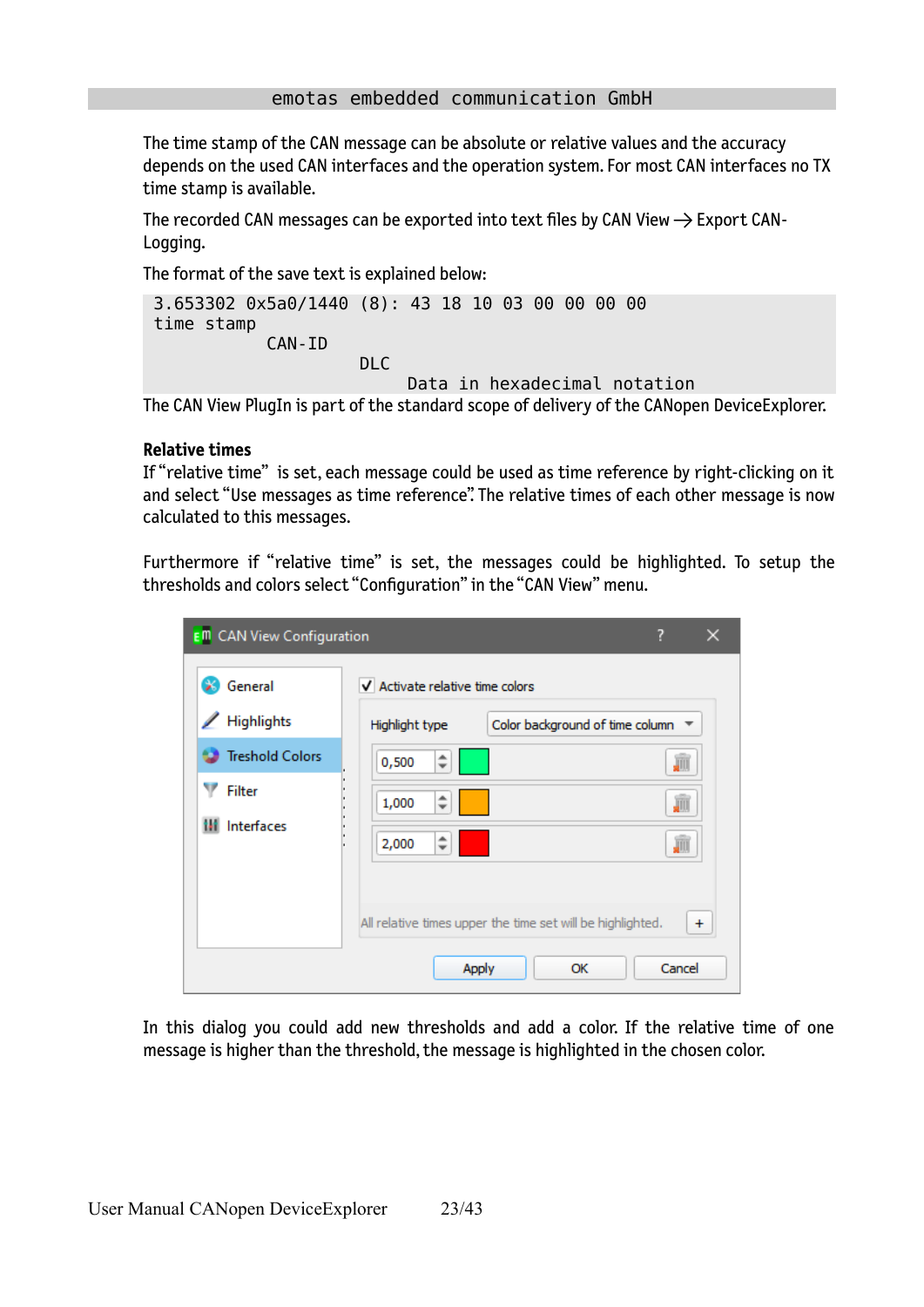#### • **CAN Object View**

The CAN Object View shows all received CAN messages in the so called 'Object View'. That means all received CAN IDs are shown in a table with the last data and the number of receptions.

| <b>CAN Object View</b> |                                     |                     |                 |              |     |          |      |      |      |      |      |      |            |
|------------------------|-------------------------------------|---------------------|-----------------|--------------|-----|----------|------|------|------|------|------|------|------------|
| 탈<br>Autoscroll        | ◔<br>Relative time<br>Toggle filter | c<br><b>Refresh</b> | <b>HEX</b>      | $\checkmark$ |     |          |      |      |      |      |      |      | Clear view |
| Count                  | IF<br>▼                             | Time                | CAN-ID          | Type         | Len | $\bf{0}$ |      | 2    | 3    | 4    | 5.   | 6    | 7          |
| 518                    |                                     | 468.267             | 511/0x1ff       | EXT RTR 6    |     | 0x04     | 0x00 | 0x00 | 0x00 | 0x00 | 0x00 |      |            |
| 297                    |                                     | 468.866             | 1919/0x         | EXT RTR 1    |     | 0x05     |      |      |      |      |      |      |            |
| 16                     |                                     | 197.385             | 1663/0x         | EXT RTR 8    |     | 0x23     | 0x00 | 0x18 | 0x01 | 0xff | 0x01 | 0x00 | 0x00       |
| 16                     |                                     |                     | 197.388 1535/0x | EXT RTR 8    |     | 0x60     | 0x00 | 0x18 | 0x01 | 0x00 | 0x00 | 0x00 | 0x00       |

The table can be sorted by the number, the time stamp of the CAN ID. A filter can be configured in the same way as in the CAN View PlugIn. The CAN Object View is included in the standard scope of delivery of the CANopen DeviceExplorer.

### CAN Object View Configuration

At the CAN Object View you could highlight changed bytes or highlight the whole row if a CAN ID was not received within a certain time. You will find those settings via the "CAN Object View"- menu at "Configuration".

#### General

• Refresh interval

This time determine the refresh rate of the view. The lower this time, the more computing time is required.

• Highlight changed bytes

If this option is enabled changed bytes will be printed bold, if they changed from message to message.

#### Filter

Please refer to the description of the [CAN View filtering](#page-21-0).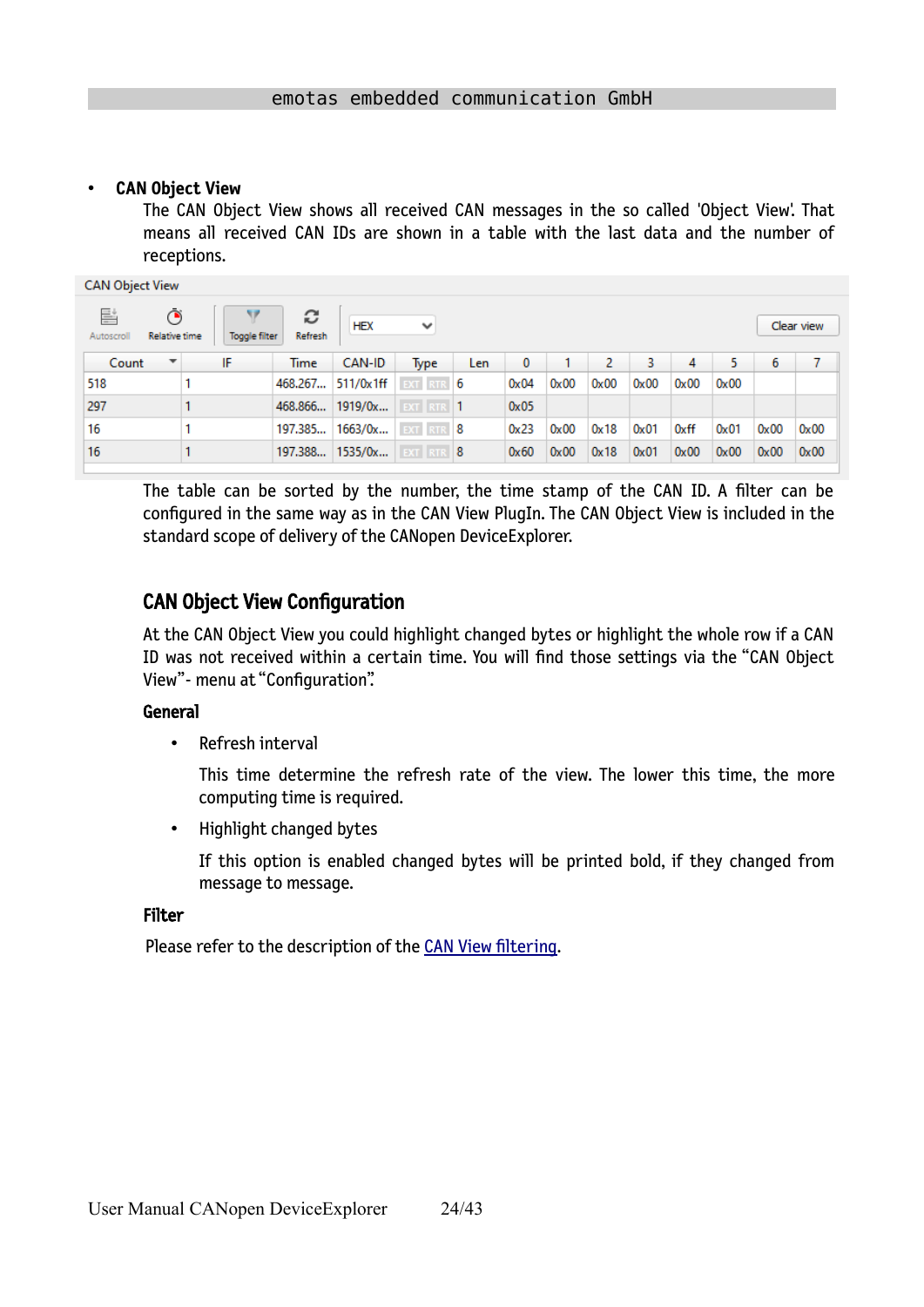#### Highlighting

With the Highlighting-Tab you could set a textcolor for the case a special CAN ID or all CAN IDs were not received within a certain time.

| <b>E<sup>m</sup></b> CAN Object View Configuration |                                                                                                                                                                                                                                                                                                                                                                     |
|----------------------------------------------------|---------------------------------------------------------------------------------------------------------------------------------------------------------------------------------------------------------------------------------------------------------------------------------------------------------------------------------------------------------------------|
| General<br>Highlights<br>Filter<br>Interfaces      | CAN ID Highlighting<br>You can set the text color for a specific CAN ID or all CAN IDs<br>when the set time is exceeded.<br>2<br>业<br>2,000<br>All IDs<br>画<br>0x0<br>$\sim$<br>3<br>5<br>4<br>÷<br>0,500<br>Specific ID<br>0x1<br>JÜ<br>6<br>$\hat{=}$<br>1,000<br>Specific ID<br>0x2<br>J<br>1<br>Insert a new entry by clicking + on the right side<br>$\ddot{}$ |
|                                                    | Cancel<br><b>Apply</b><br>ОК                                                                                                                                                                                                                                                                                                                                        |

- 1. Add a new entry for the highlighting.
- 2. The time in seconds after which the CAN ID should be highlighted if they was not received.
- 3. Select "Specific ID" if you want to highlight only a specific CAN ID or select "All IDs" to highlight all CAN IDs.
- 4. Select the color for the text if the CAN ID was not received within the time.
- 5. Deletes the entry
- 6. Set the specific CAN ID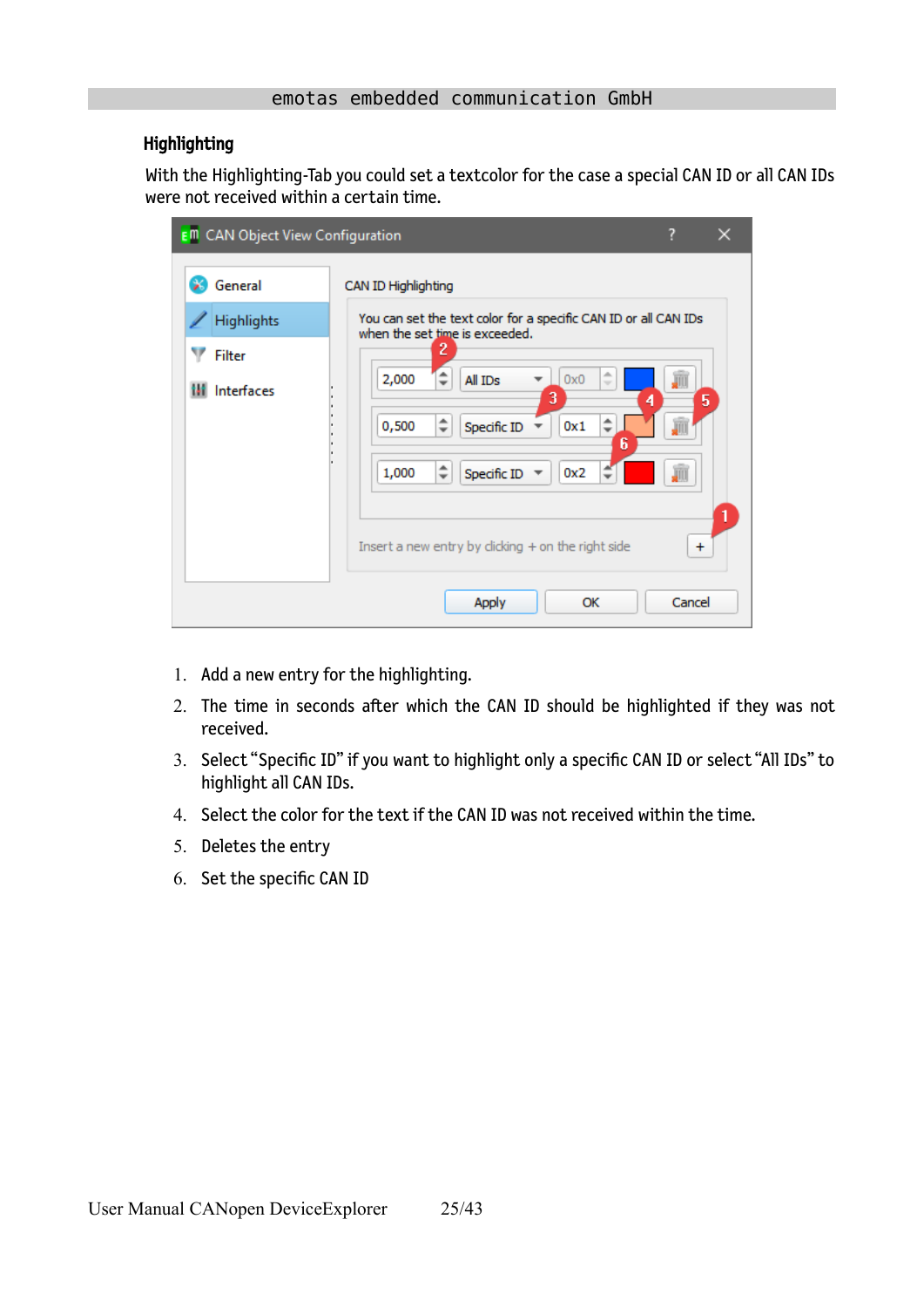#### • **CANopen Interpretation (optional)**

The CANopen Interpreter interprets all received CAN messages according to the CANopen protocol and displays the CANopen service of the message, the source or target node ID and a service-specific interpretation in a human-readable format. Additionally the CANopen Interpreter can interpret the content of PDO messages according to the PDO mapping as defined in EDS or DCF files.

| <b>CANopen Interpretation</b>                    |            |             |                                            |                         |                                                          |
|--------------------------------------------------|------------|-------------|--------------------------------------------|-------------------------|----------------------------------------------------------|
| Auto Scroll V hex circular                       |            | v           |                                            |                         | $\mathbb{Q}$<br><b>Update Model</b><br>Clear             |
| <b>Time Stamp</b>                                | CAN-ID     | <b>Type</b> | Node-Id                                    | Data                    | ▲<br>Interpretation                                      |
| 1491479795.991180                                | 1409/0x581 | <b>SDO</b>  | 1 - device according CiA 401               | 43 18 10 02 15 08 00 00 | r Res exp 1018:2 Val 0x815                               |
| 1491479795.995680                                | 1409/0x581 | <b>SDO</b>  | 1 - device according CiA 401               | 43 18 10 03 01 00 01 00 | r Res exp 1018:3 Val 0x10001                             |
| 1491479795.995680<br>D                           | 1537/0x601 | <b>SDO</b>  | 1 - device according CiA 401               | 40 18 10 03 00 00 00 00 | r Req - 1018:3                                           |
| 1491479796.039180<br>Þ                           | 1537/0x601 | <b>SDO</b>  | 1 - device according CiA 401               | 40 18 10 04 00 00 00 00 | r Reg - 1018:4                                           |
| 1491479796.041180                                | 1409/0x581 | <b>SDO</b>  | 1 - device according CiA 401               | 43 18 10 04 01 00 00 00 | r Res exp 1018:4 Val 0x1                                 |
| 1491479796.300180                                | 1793/0x701 |             | Error Control 1 - device according CiA 401 | 05                      | Operational                                              |
|                                                  |            |             |                                            |                         | toggle Bit 0                                             |
|                                                  |            |             |                                            |                         | <b>Node State Operational</b>                            |
| 4 1491479796.302680                              | 385/0x181  | PDO         | 1 - device according CiA 401               | 00 00 0a 43 50 4e 00 00 | 0 17162 20048 0                                          |
|                                                  |            |             |                                            |                         | Read Analogue Input 16 Bit: Dial left (6401:1) = 0       |
|                                                  |            |             |                                            |                         | Read Analogue Input 16 Bit: Dial right (6401:2) = 17162  |
|                                                  |            |             |                                            |                         | Read Analogue Input 16 Bit: Slider left (6401:3) = 20048 |
|                                                  |            |             |                                            |                         | Read Analogue Input 16 Bit: Slider right (6401:4) = 0    |
| 1491479796.918180<br>b.                          | 385/0x181  | PDO         | 1 - device according CiA 401               | 00 00 0a 43 38 52 00 00 | 017162210480                                             |
| 1491479797.262180                                | 385/0x181  | <b>PDO</b>  | 1 - device according CiA 401               | 00 00 0a 43 20 56 00 00 | 017162220480                                             |
| 1491479797.340180<br>Þ                           | 1793/0x701 |             | Error Control 1 - device according CiA 401 | 05                      | Operational                                              |
| 1491479797.582180<br>Þ                           | 385/0x181  | PDO         | 1 - device according CiA 401               | 00 00 14 21 20 56 00 00 | 0 8468 22048 0                                           |
| 1491479797.670680                                | 385/0x181  | <b>PDO</b>  | 1 - device according CiA 401               | 00 00 aa 22 20 56 00 00 | 08874220480                                              |
| 1491479797.725180<br>$\triangleright$            | 385/0x181  | <b>PDO</b>  | 1 - device according CiA 401               | 00 00 5a 24 20 56 00 00 | 09306220480                                              |
| 1491479797.965680                                | 385/0x181  | <b>PDO</b>  | 1 - device according CiA 401               | 00 00 ba 3b 20 56 00 00 | 015290220480                                             |
| 1491479797.991680                                | 1409/0x581 | <b>SDO</b>  | 1 - device according CiA 401               | 4f 18 10 00 04 00 00 00 | r Res exp 1018:0 Val 0x4                                 |
| 1491479797 991180 1537/0x601<br>$\triangleright$ |            | SDO.        | $1 -$ device according $C$ i $\Delta$ 401  | 40 18 10 00 00 00 00 00 | $r$ Reg - 1018:0                                         |
|                                                  |            |             |                                            |                         | 264 (264) messages                                       |

A filtering of the CAN message is possible by various criteria:

- CANopen Service only the enabled services are displayed
- CANopen NodeID only the selected node IDs are displayed. A definition of ranges like e.g (1,2-30,40) is possible.
- Additional CAN-IDs: CAN IDs, which are rejected by the previous filters can be enabled again.
- Exclude CAN-IDs: CAN IDs, which have passed the previous filters can be filtered out selectively. A definition of ranges like e.g. 100,0x710-0x730 is possible.

Interpreted CANopen messages can be exported as text files and raw CAN loggings can be imported and interpreted as well.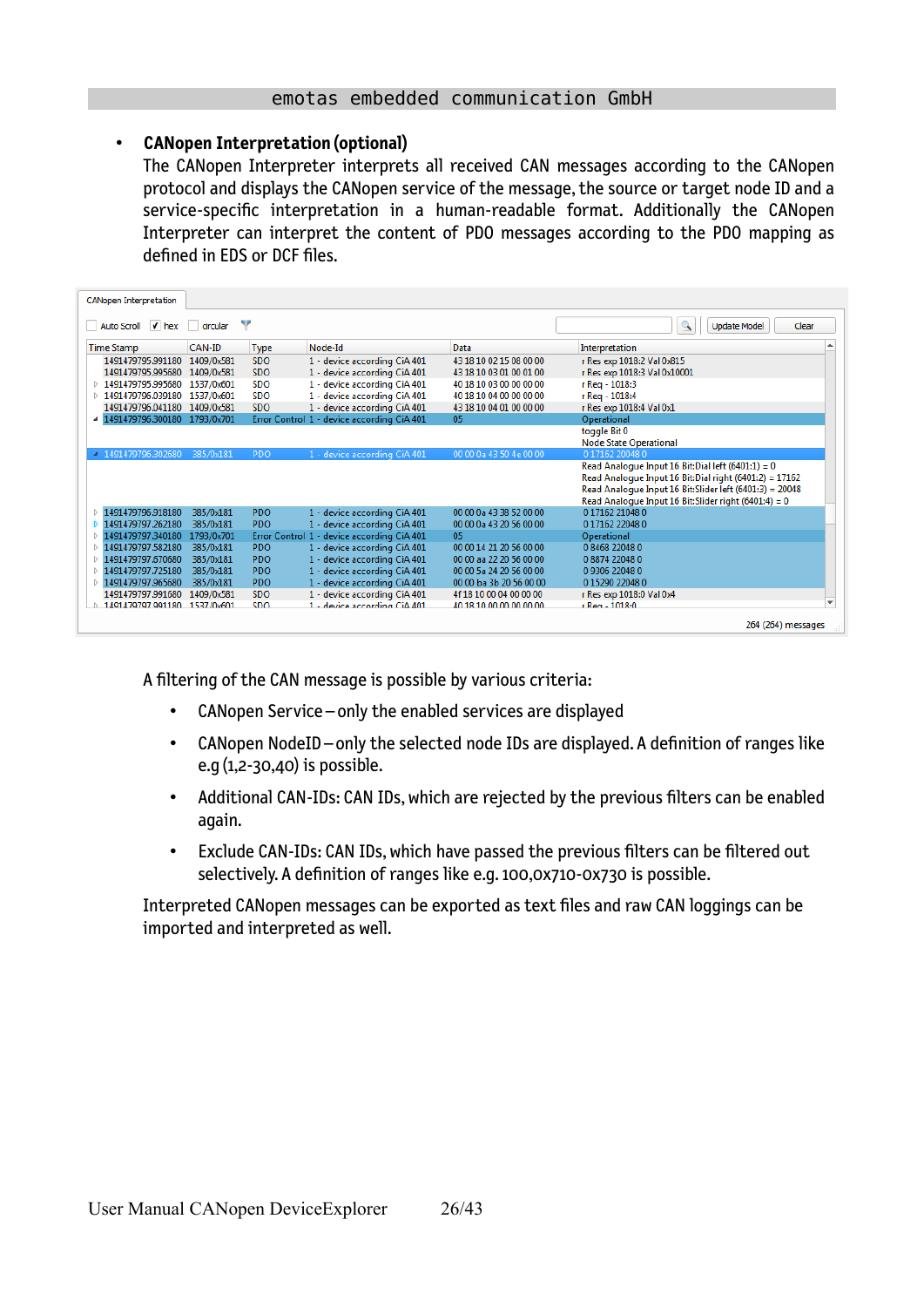| <b>E<sup>m</sup></b> CANopen Configuration                     | ?                                                                                                                                                                                                                                                                                                             | × |
|----------------------------------------------------------------|---------------------------------------------------------------------------------------------------------------------------------------------------------------------------------------------------------------------------------------------------------------------------------------------------------------|---|
| <b>Colors</b>                                                  | Other<br><b>CANopen Services</b>                                                                                                                                                                                                                                                                              |   |
| Filter<br><b>III</b> Interfaces<br><b>Additional SDOs</b><br>⋿ | $\sqrt{PDO}$<br>V NMT<br>$\sqrt{SDO}$<br>V Show segmented messages<br>$\sqrt{\ }$ SYNC $\sqrt{\ }$ NMT EC<br>$\sqrt{\phantom{a}}$ EMCY<br>V Show SDO block data<br>V SRDO V Bootup<br>$\sqrt{RTR}$<br>V Flying Master<br>V Sleep V Error Frame V LSS<br>V TIME V other<br>All<br>CANopen NodeIDs<br>$0 - 127$ |   |
|                                                                | <b>Additional CAN-IDs</b><br>Exclude CAN-IDs<br><b>Reset Filter</b>                                                                                                                                                                                                                                           |   |
|                                                                | Completely disable filtering. Use this if you have performance issues.                                                                                                                                                                                                                                        |   |
|                                                                | Cancel<br><b>Apply</b><br>OK                                                                                                                                                                                                                                                                                  |   |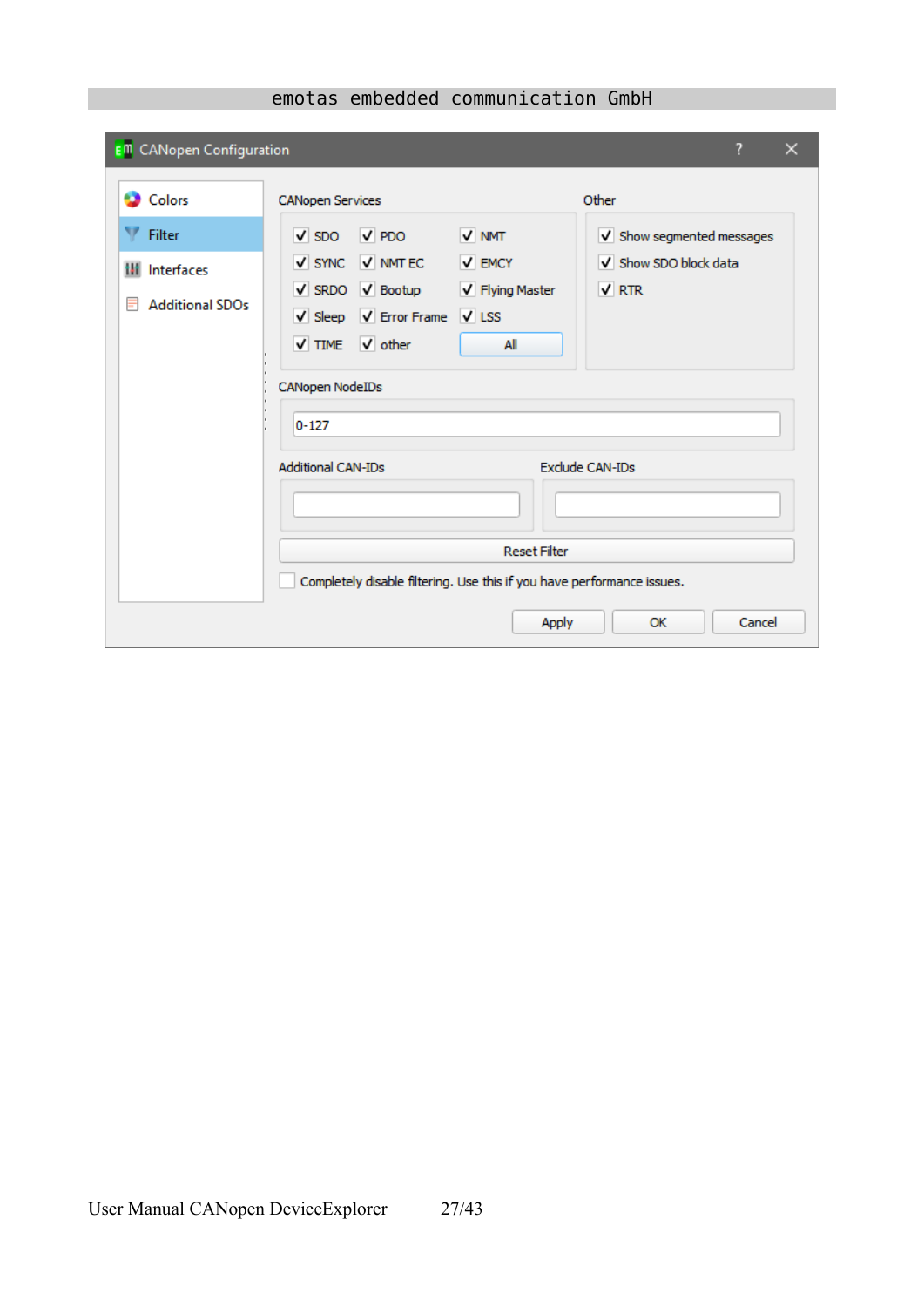#### • **CANopen Object View (optional)**

The CANopen ObjectView combines the CANopen interpretation with an object view of the CAN messages. All received CAN-IDs are shown with the last interpreted values.

#### • **EnergyBus Object View (optional)**

The EnergyBus ObjectView combines the EnergyBus interpretation with an object view of the CAN messages. All received CAN-IDs are shown with the last interpreted values.

#### • **User Interpretation**

The user interpretation allows to interpret the CAN message according to the configuration of the user.

#### • **File Logger**

The File Logger is able to record CAN messages directly into log files according to certain trigger conditions.

#### • **CAN Replayer**

The CAN Replay can be used to send CAN messages that has been logged in advance. Specific CAN-IDs may be skipped for transmision and the timings are reproduced as good as possible depending on the operating system.

#### **PlugIns**

Menu to activate various extensions of the CANopen DeviceExplorer. The availability of the PlugIns depends on the license.

#### **Help**

• **Help F1**

Show the relevant chapter of the manual for the active component.

• **Enter help mode**

Shows additional help to selected items.

• **Manual**

Show the complete manual as PDF file.

• **About**

Show about dialog including license information.

• **About Qt**

Information about the Qt framework and license information about the used Qt components.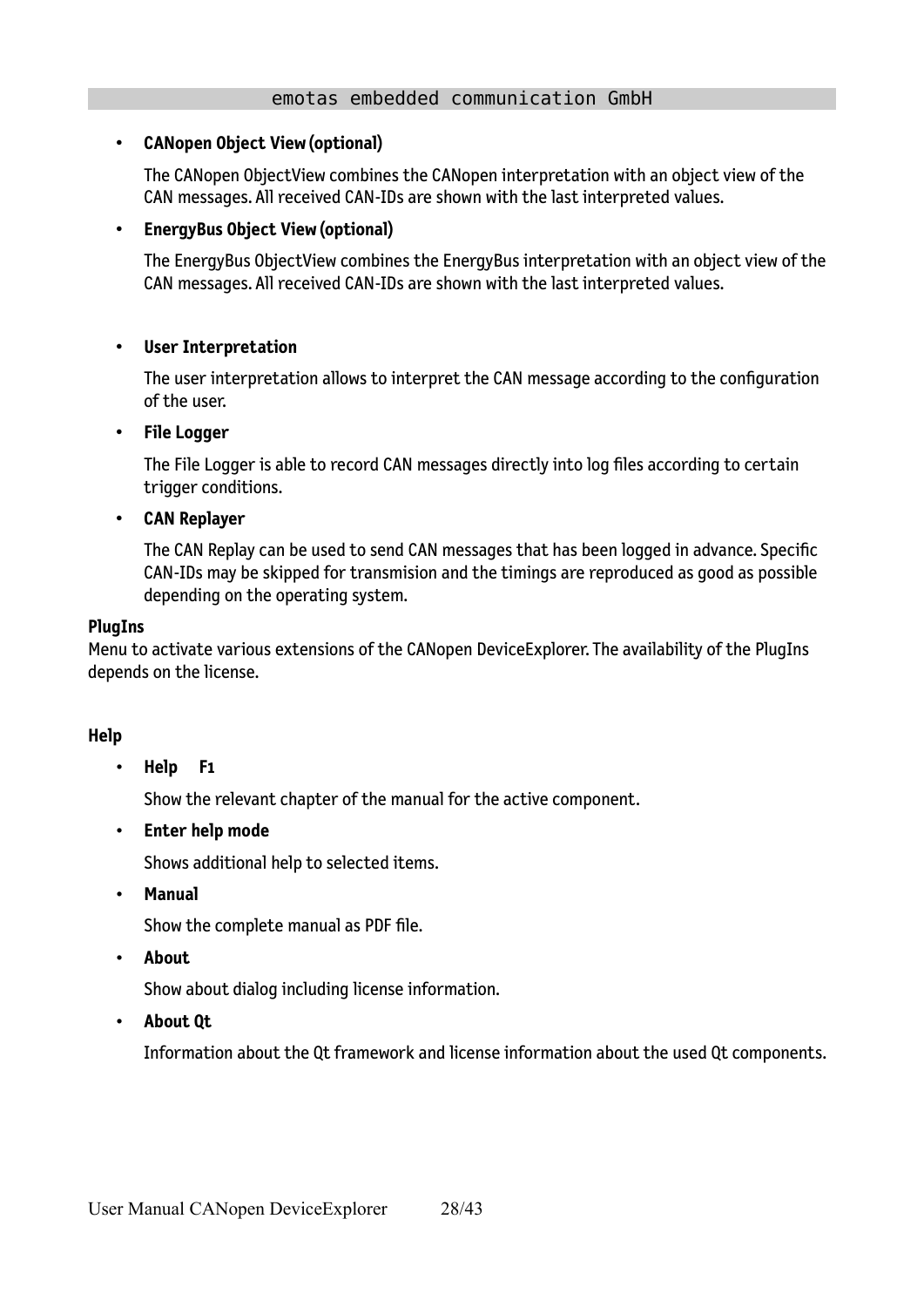## <span id="page-28-1"></span>**9 Settings**

### <span id="page-28-0"></span>**9.1 CAN Settings**

The CAN interface can be configured using the CAN settings dialog.

With version 2.13.0 the support of multiple channels was added. The multi-channel usage is described in chapter [5](#page-8-1) [CAN Multiinterface handling.](#page-8-1) Independent of the license, several adapters can always be stored, but only with a multichannel license can several adapters be used in parallel.

|                | Saved interfaces                   |                       |                         |     |              | Current interface                                                          |                                                                       |                          |
|----------------|------------------------------------|-----------------------|-------------------------|-----|--------------|----------------------------------------------------------------------------|-----------------------------------------------------------------------|--------------------------|
| ID             | <b>Name</b>                        | <b>Primary Active</b> |                         |     | <b>Flags</b> |                                                                            |                                                                       |                          |
| 1              | emotas USB - COM1                  | $_{\circ}$            | $\overline{\mathsf{v}}$ | SD) | Auto         | <b>Interface Type</b>                                                      | emotas Virtual                                                        | $\overline{\mathbf{v}}$  |
| $\overline{2}$ | emotas USB - COM2                  | $\Box$                | $\overline{\mathsf{v}}$ | 50  | Auto         | <b>CAN Device</b>                                                          | emotas Virtual                                                        | $\overline{\phantom{a}}$ |
| в              | emotas Virtual -<br>emotas Virtual |                       | $\overline{\mathbf{v}}$ |     | Auto         | Bitrate                                                                    | 250 kbit/s                                                            | ▼                        |
|                |                                    |                       |                         |     |              | Listen-Only Mode (LO)<br>Log error frames (EF)<br>System time as timestamp | V Auto bus on (Auto)<br>Low speed (LS)<br>Continuous system timestamp |                          |

#### • **Interface Type**

Selection of the CAN interface. Currently different CAN interface manufacturers are supported on Windows and on Linux.

#### • **CAN Device**

Depending on the Interface type the available CAN devices are listed here to choose from.

• **Bit Rate**

Configuration of the bit rate of the CANopen DeviceExplorer. The configured bit rate must match with the bit rate of the CAN network.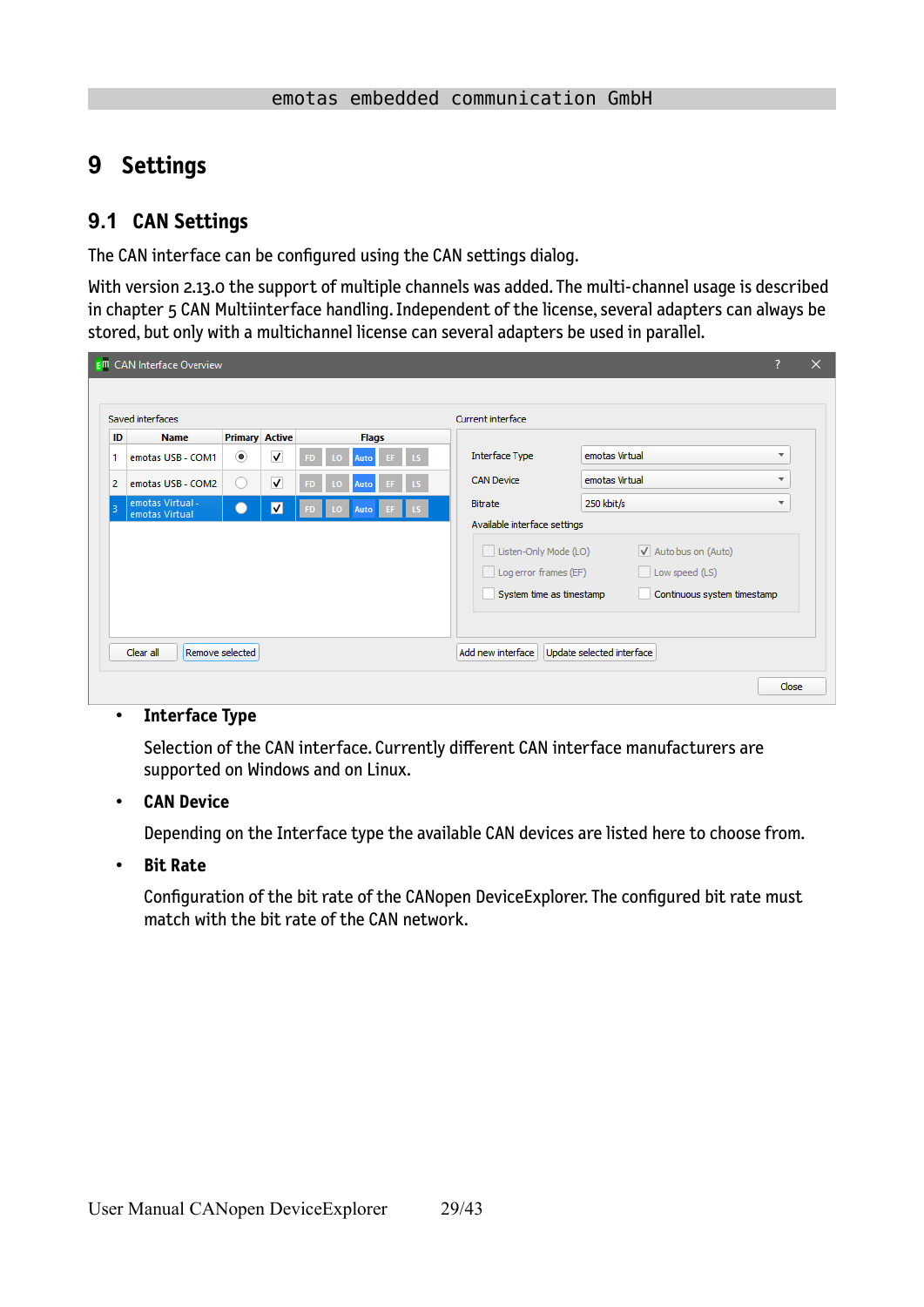### <span id="page-29-0"></span>**9.2 Program Settings**

The option dialog provides access to various settings of the CANopen DeviceExplorer.

| E <sup>m</sup> Settings                                                              | x                                                                                    |  |  |  |  |  |  |  |  |
|--------------------------------------------------------------------------------------|--------------------------------------------------------------------------------------|--|--|--|--|--|--|--|--|
| General<br><b>SDO</b><br><b>SYNC Producer</b><br>Scripting                           | Advanced                                                                             |  |  |  |  |  |  |  |  |
| Connection                                                                           |                                                                                      |  |  |  |  |  |  |  |  |
| Warning when exit with active CAN connection<br>Auto Connect to CAN after startup    |                                                                                      |  |  |  |  |  |  |  |  |
| Performance                                                                          |                                                                                      |  |  |  |  |  |  |  |  |
| Maximum disk space used                                                              | $\div$<br>1000 MB                                                                    |  |  |  |  |  |  |  |  |
| Maximum message count                                                                | $\hat{\mathbf{z}}$<br>This indicates how much HDD space could be<br>used.            |  |  |  |  |  |  |  |  |
| Environment                                                                          | If this value is too low, the tool will delete old                                   |  |  |  |  |  |  |  |  |
| V Save Settings automatically at exit<br>V Show icon description in analyzer windows | datachunks.<br>Set this value to 0 to avoid saving anything.<br>ation (if supported) |  |  |  |  |  |  |  |  |
| V Keep object tree items expanded at node id change                                  | Disable filter in all views on startup                                               |  |  |  |  |  |  |  |  |
| V Restore windows from previous session on start                                     | V Warn when PDO configuration was not written                                        |  |  |  |  |  |  |  |  |
| Use EDS/XDD repository                                                               |                                                                                      |  |  |  |  |  |  |  |  |
| <b>EDS Repository</b><br>C:I<br>$\sim 100$                                           |                                                                                      |  |  |  |  |  |  |  |  |
|                                                                                      | OK<br>Cancel                                                                         |  |  |  |  |  |  |  |  |

For a detailed description you can use the question mark in the upper right corner and click on any item.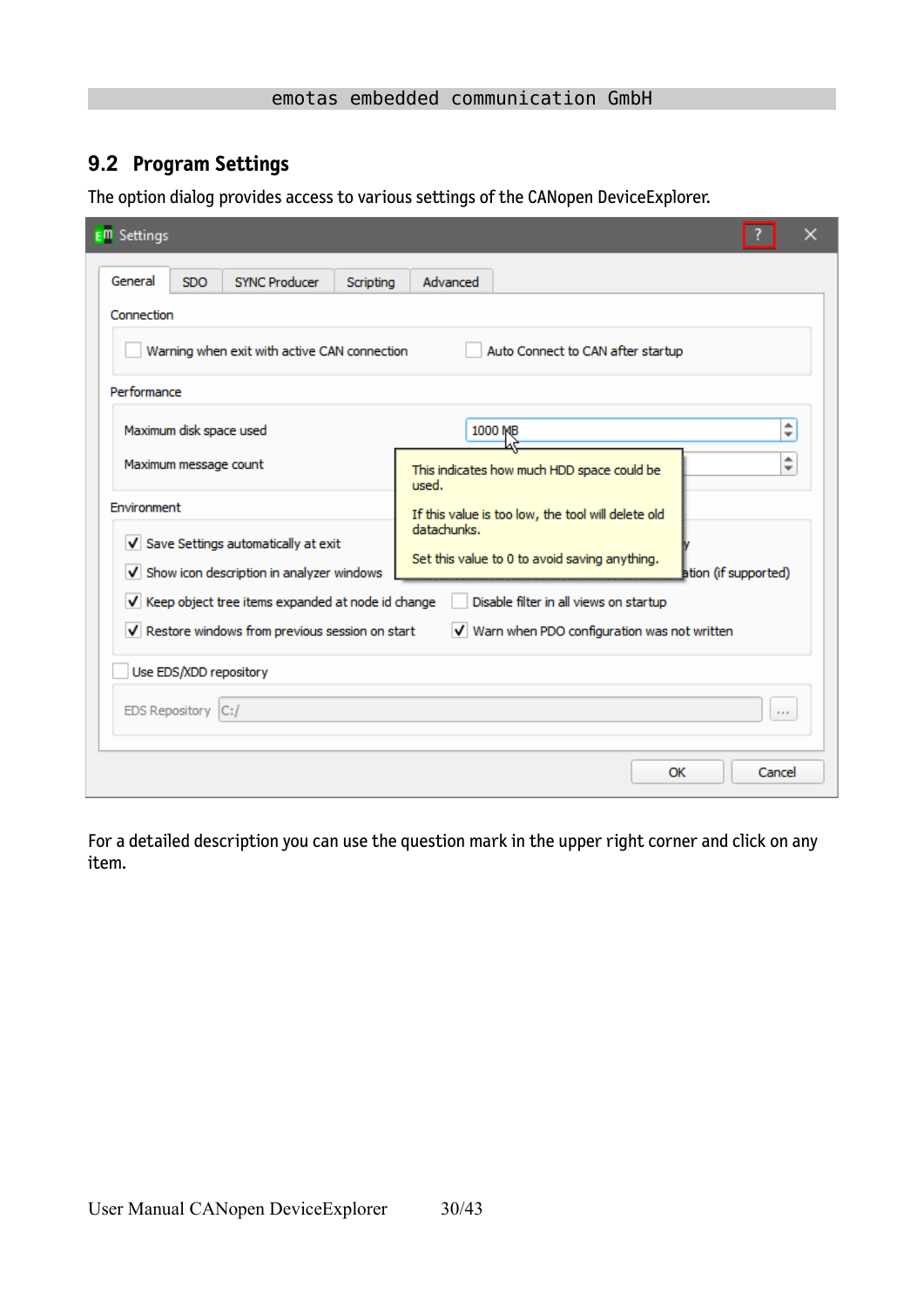## <span id="page-30-2"></span>**10** PlugIns

| <b>E<sup>m</sup></b> Multi-Dataplotter |        |                     |     |                   |                                   |                          |                     |                                          |                                                         |        |        |                                | -        | $\Box$     | $\times$ |
|----------------------------------------|--------|---------------------|-----|-------------------|-----------------------------------|--------------------------|---------------------|------------------------------------------|---------------------------------------------------------|--------|--------|--------------------------------|----------|------------|----------|
| SDO Monitor                            |        |                     |     |                   | $\mathbb{Z}$                      | SDO read interval 500 ms |                     | $\ddot{=}$                               | $35.000 -$                                              |        |        | <b>Data Plotter</b>            |          |            |          |
| $\bullet$<br>ACT LOG 31<br>1           | NodelD | Index<br>$0x6401$ 1 | Sub | Name              | Value<br>Dial left 0x5cfc / 23804 | 23804                    | <b>Scaled Value</b> | $^\circledR$<br>$\overline{\mathcal{F}}$ | 30.000<br>25.000<br>20,000<br>15.000<br>10.000<br>5.000 |        |        |                                |          |            |          |
| <b>PDO Monitor</b>                     |        |                     |     |                   | .                                 |                          | Update PDO Model    |                                          | $\bf{0}$<br>$-5.000$                                    |        |        |                                |          |            |          |
| ٠<br>1 ACT LOG 31                      | NodelD | Index<br>$0x6401$ 2 | Sub | Name<br>Dial left | Value<br>26791                    | Scaled value<br>26791    | Interval            | $^\circledR$<br>$\overline{\mathcal{F}}$ | $-10.000$<br>$-15.000$<br>$-20.000$<br>$-25.000$        |        |        |                                |          |            |          |
|                                        |        |                     |     |                   |                                   |                          |                     |                                          | $-30.000$<br>$-35.000 -$<br>47.860                      | 47.865 | 47.870 | 47.875<br>Dial left Dial right | 47.880   | 47.885     |          |
|                                        |        |                     |     |                   |                                   |                          |                     |                                          |                                                         |        | Clear  |                                | Settings | Reset zoom |          |

### <span id="page-30-1"></span>**10.1**Multidataplotter with SDO Monitor and PDO Monitor

Within the Multidataplotter you can monitor, log or plot SDO or PDO values from different nodes.

### <span id="page-30-0"></span>10.1.1 Handling the data plotter

Interaction:

- Moving: Press the middle mouse button and move your mouse to move the plot.
- Zooming: Press the right-mouse button and move your mouse to zoom in or out.

Settings:

- Enable auto scale If enabled the y-axis depends on the values in the plot.
- Zoom x-axis If this is enabled zooming with the right-mouse button influences the x-axis
- Zoom y-axis If this is enabled zooming with the right-mouse button influences the y-axis
- Plot update time This value determine the update rate of the plot in milliseconds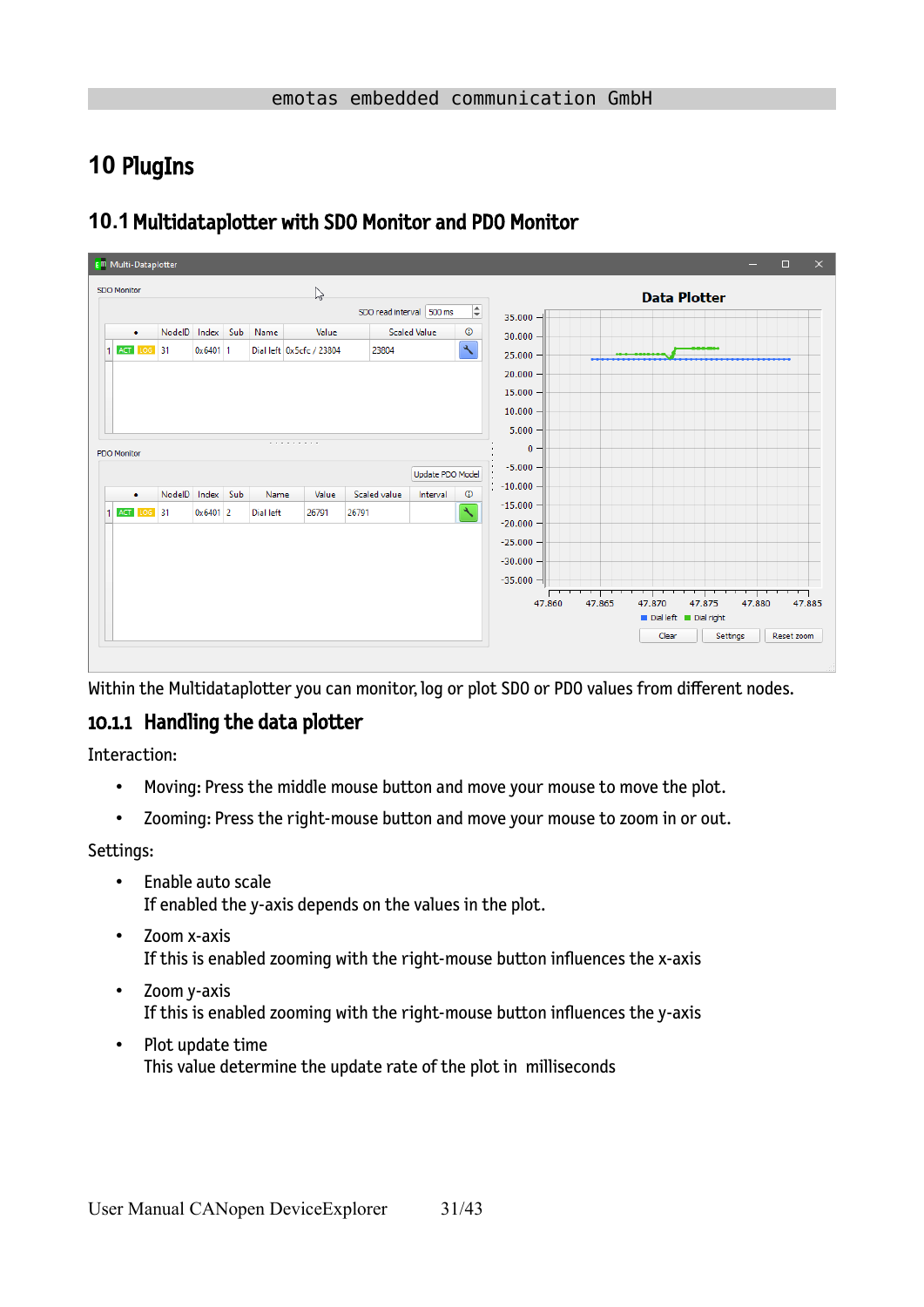### <span id="page-31-2"></span>10.1.2 Adding objects

To add objects into the SDO or PDO monitor, you can do this either by right-click into a table and select "Add object" or drag and drop objects from the objectbrowser of the mainwindow into the table.

By adding the items, they are still deactivated. This means they will not be plotted until you activate them with the "ACT" button in the first column. The button will be green if the row is active.

### <span id="page-31-1"></span>10.1.3 Configure plotting curve

You can configure the plotting curve by clicking the wrench-button in each row.

Within this dialog you can set a filename for the singlerow-logging (see below), can change the line color or add a scale-factor and offset.

### <span id="page-31-0"></span>10.1.4 Logging values

There are two ways to log values.

1. Log each value to a separate file

There exists a fast accessible way to log each row. It is activated by clicking the "LOG" button in the first column. It will be yellow if it is activated.

In this logging state each time a new value is received, the value will be outputted to a default file in the subfolder "CANopen DeviceExplorer" of own documents or in the file which is specified within the settings.

2. Export multiple columns

You can export several values at any time my by selecting one or more rows and right-click to select "Export values". Each selected row will be exported together to one file.

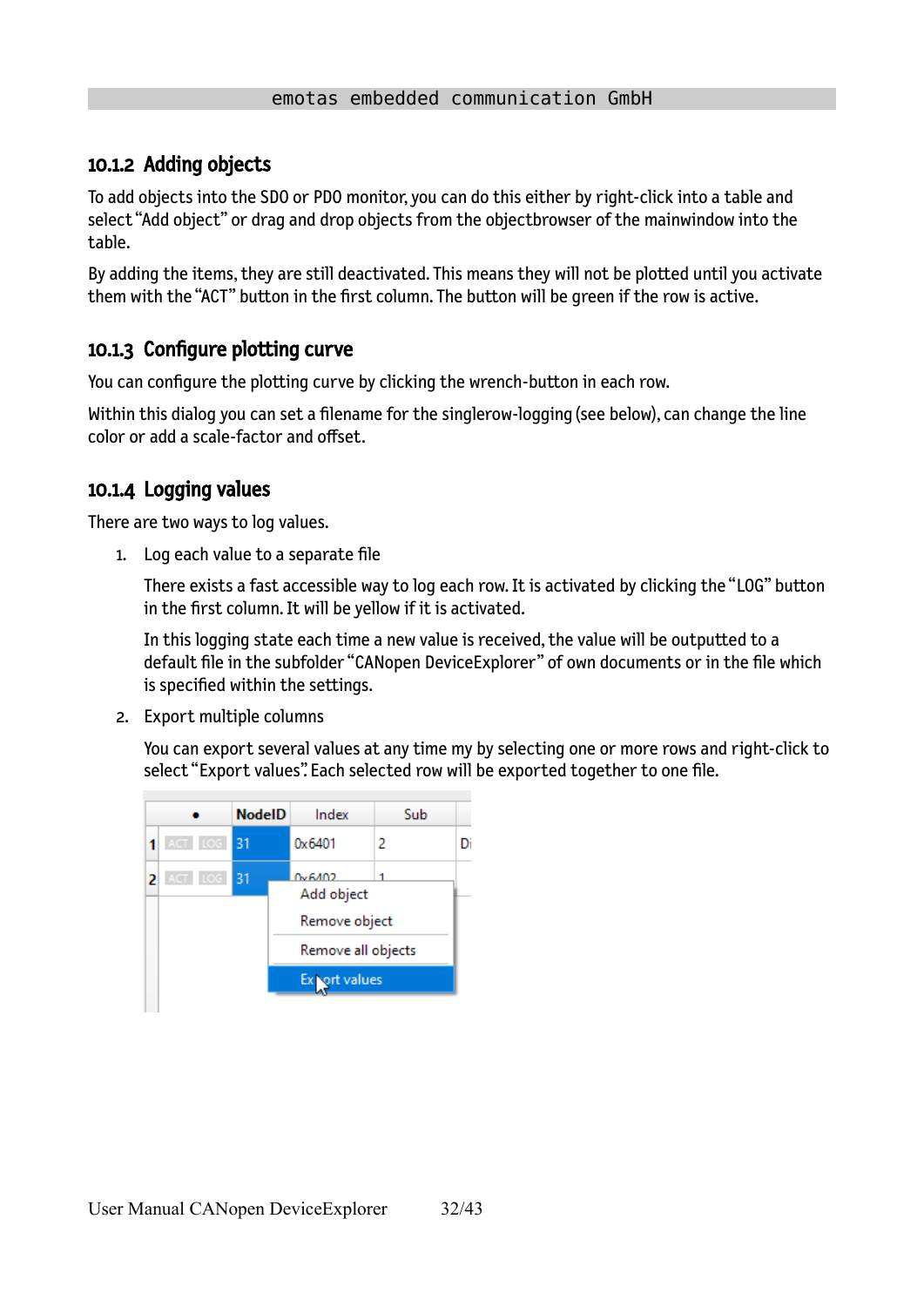## <span id="page-32-1"></span>**10.2**EnergyBus Interpretation (optional)

The optional EnergyBus Interpretation displays the state of EnergyBus devices in an EnergyBus (CiA-454) network.

### <span id="page-32-0"></span>**10.3CAN/CANopen Scripting (optional)**

The Scripting Interpreter provides the possibility to run QtScript(JavaScript) programs with special extensions for CANopen.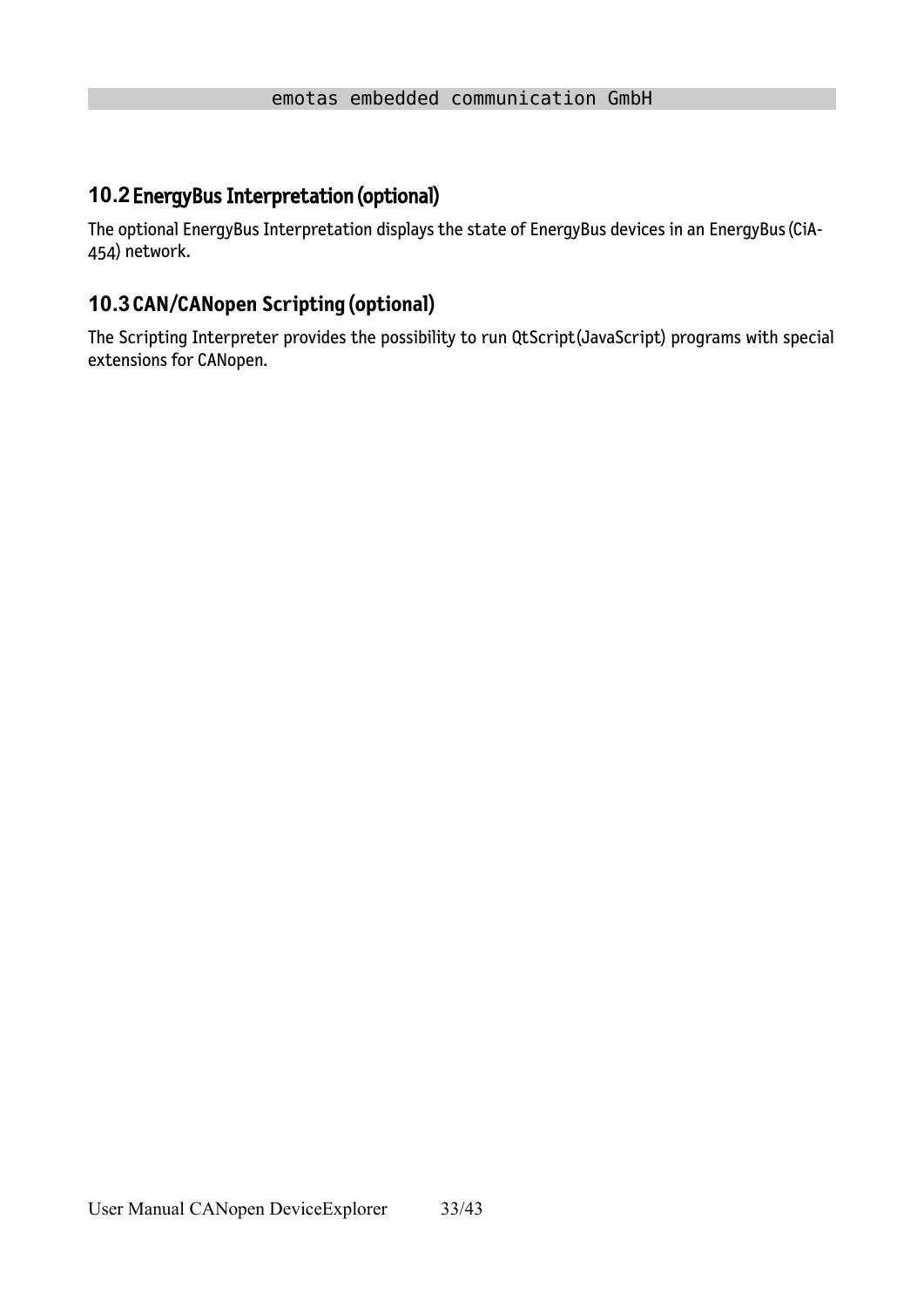|                      | <b>EM</b> Script GUI Example created by Qt Designer                                                                                                                                                                                      |                    |         | P<br>x               |
|----------------------|------------------------------------------------------------------------------------------------------------------------------------------------------------------------------------------------------------------------------------------|--------------------|---------|----------------------|
|                      | <b>Start Network</b>                                                                                                                                                                                                                     | Simulate Heartbeat |         | Stop Heartbeat       |
| Heartbeat Intervall: |                                                                                                                                                                                                                                          |                    | 1000 ms | $\div$               |
| Node-Id:             |                                                                                                                                                                                                                                          |                    | 1       |                      |
| GUI.                 | Any other Qt widget can be used to build a user-specific<br>Turn the wheel to setup the node-Id for the Heartbeat ;-)<br>Helpful information about QtScript can be found e.g. there<br>http://qt-project.org/doc/qt-4.8/scripting.html . |                    |         | $\perp$              |
|                      | We can loard external UIs                                                                                                                                                                                                                |                    |         |                      |
|                      |                                                                                                                                                                                                                                          |                    |         | Option 1<br>Option 2 |
|                      |                                                                                                                                                                                                                                          |                    |         |                      |
|                      | <b>Script Commands</b>                                                                                                                                                                                                                   |                    |         | Reset                |
|                      | util.print("We can loard external UIs")                                                                                                                                                                                                  |                    |         | Load                 |

Even own user interfaces can be generated by the QtDesigner and used in scripts.

**All additional CANopen-specific commands are explained in the separate document "CANopen Scripting Interpreter – API Reference" (cde\_script\_api.pdf).**

The following example shows the usage of a QtScript program:

```
// print something to console and set device to operational
util.print("Test of simple device");
```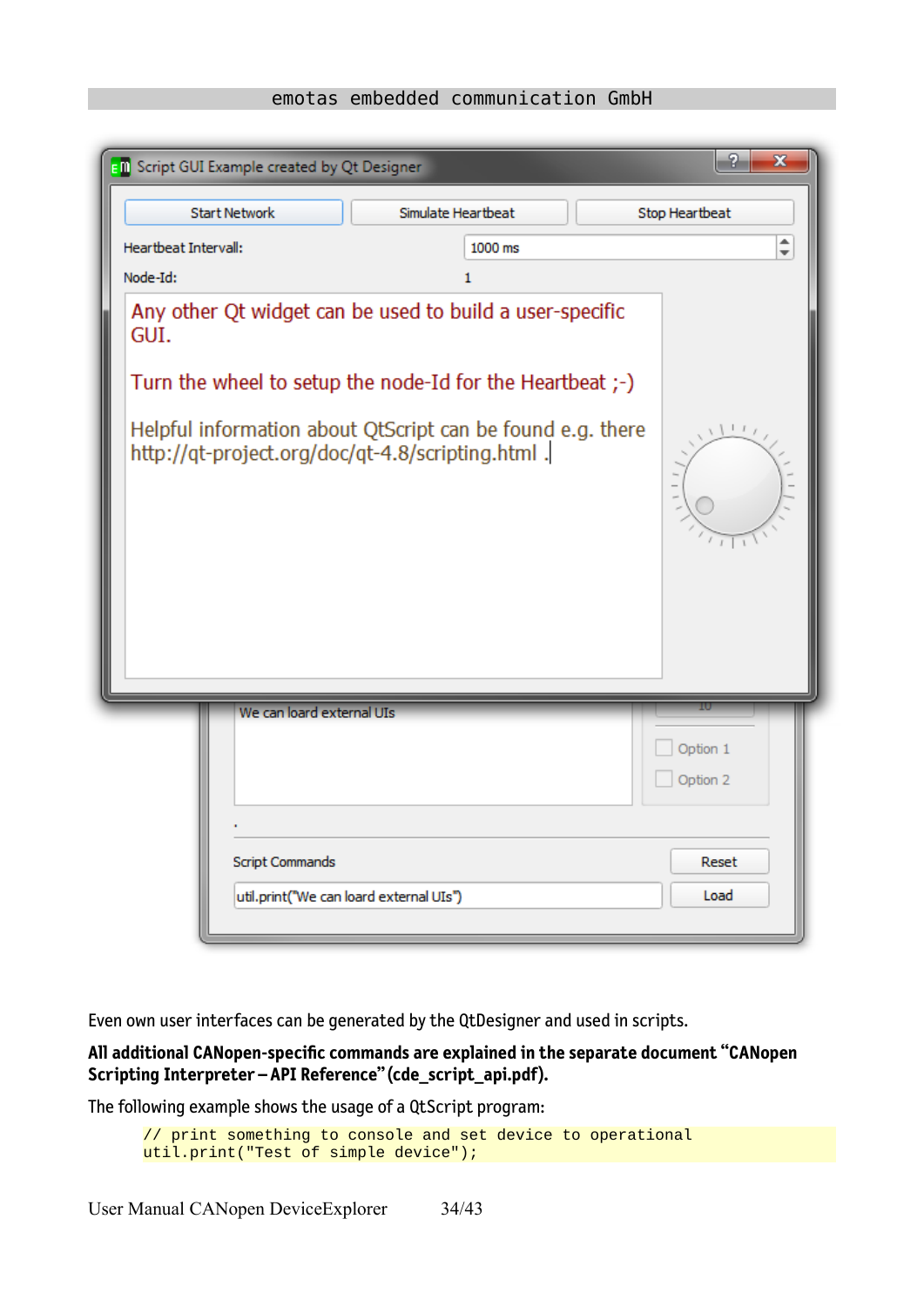```
nmt.preopNetwork();
nmt.startNode(32);
i = 0;util.print("We are in " + util.pwd());
// set node id for SDO access
sdo.setNodeId(32);
// loop over objects 0x4000 to 0x04010 
for (object = 0x4000; object < 0x4005; object ++) {
     str = "Test object ";
     str = str + object;
     util.print(str);
     // write value to object 0x4000..
     result = sdo.write(object, 0x0, UNSIGNED32, i);
    if (result == "SDO_OK") {
         util.print(" Write OK");
     } else {
         util.print(" Write NOT OK");
 }
     // wait a bit to allow device update its internal values
     util.msleep(10);
     // read from 0x4100.. and expect same value
    result = sd0.read(object+0x100, 0x0, 0x07);if (result == i) {
         util.print("Read OK");
     } else {
         util.print(" Read NOT OK");
 }
     i++;
}
// user defined function that can be called from Scripting tab
function urk(count) {
    for (i = 0; i < count; i^{++}) {
         nmt.startNetwork();
         nmt.stopNetwork();
        var dlc = 4;
        var canId = 0x100 + i;
         can.sendBaseFrame(canId, dlc, 1 , 2 , 3 ,4 , 0, 0, 0 ,0);
     }
}
// call user defined function
urk(4);
// setup cyclic timer every 2 seconds
timerId = util.every(2000, "urk(10)");
This example is installed with the CDE as example1.js.
```
Script commands can be entered into the command line at the bottom of the window. Complete script files can be loaded as well if a path to a script file is specified in the command line. The command line stores it history and using the cursor buttons up and down older commands can be selected again. The command line history is stored when the program is closed.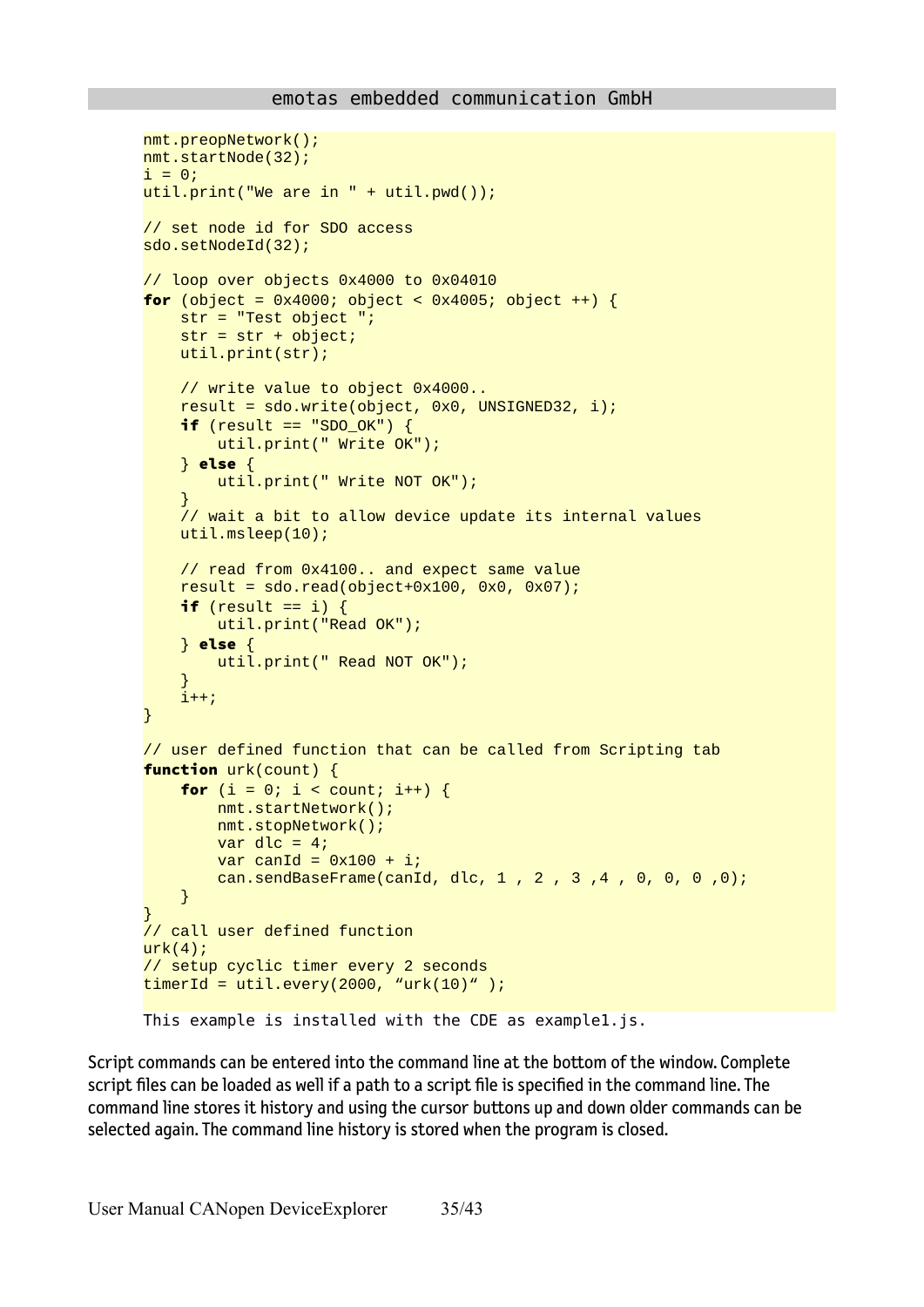### <span id="page-35-1"></span>**10.4**LSS Master (optional)

The LSS Master PlugIn provides Layer Setting Services (LSS) according to CiA-305. All LSS commands can be send in the expert view, so that device developers can test their LSS implementations. The Basic View provides an automatic node ID assignment for CANopen devices.

| Global Commands                                                         |                                                                           |                               | Node Commands                       |                                          |  |  |  |  |
|-------------------------------------------------------------------------|---------------------------------------------------------------------------|-------------------------------|-------------------------------------|------------------------------------------|--|--|--|--|
|                                                                         | Switch Mode Global: Configuration                                         |                               | Switch Mode Selective               |                                          |  |  |  |  |
|                                                                         | Switch Mode Global: Normal                                                |                               | <b>Store Configuration</b>          |                                          |  |  |  |  |
|                                                                         | Identify Non-Configured Slave                                             |                               | Configure Node Id                   |                                          |  |  |  |  |
|                                                                         | Scan for unconfigured devices (Fast Scan)<br>Scan for devices (Classical) |                               | Configure Bit Timing<br>1000 kBit/s |                                          |  |  |  |  |
| Scan timeout:                                                           | $70$ ms                                                                   | ▲<br>$\overline{\phantom{a}}$ | <b>Activate Bit Timing</b>          | ┻<br>1000 ms<br>$\overline{\phantom{a}}$ |  |  |  |  |
|                                                                         | Inform about unconfigured slaves                                          |                               | Inquire Node-ID                     |                                          |  |  |  |  |
| Node                                                                    |                                                                           |                               |                                     |                                          |  |  |  |  |
| <b>NodeId</b>                                                           | <b>VendorId</b>                                                           | <b>ProductCode</b>            | <b>RevisionNumber</b>               | <b>SerialNumber</b>                      |  |  |  |  |
| 0                                                                       | 0x319                                                                     | 12                            | 0x00020001                          | 10094                                    |  |  |  |  |
| Log                                                                     |                                                                           |                               |                                     |                                          |  |  |  |  |
| ┻<br>SwitchModeGlobal(Configuration)sent<br>ConfigureBitTiming(0,4)sent |                                                                           |                               |                                     |                                          |  |  |  |  |

### <span id="page-35-0"></span>**10.5**Process Data Linker (optional)

The Process Data Linker is a powerful extension to define connection between process data of different devices. CANopen-PLCs according to CiA 405 are supported and besides DCF files a PLC variable definition according to IEC 61131 is generated. The Process Data Linker is explained in the section Process Data Linker in detail.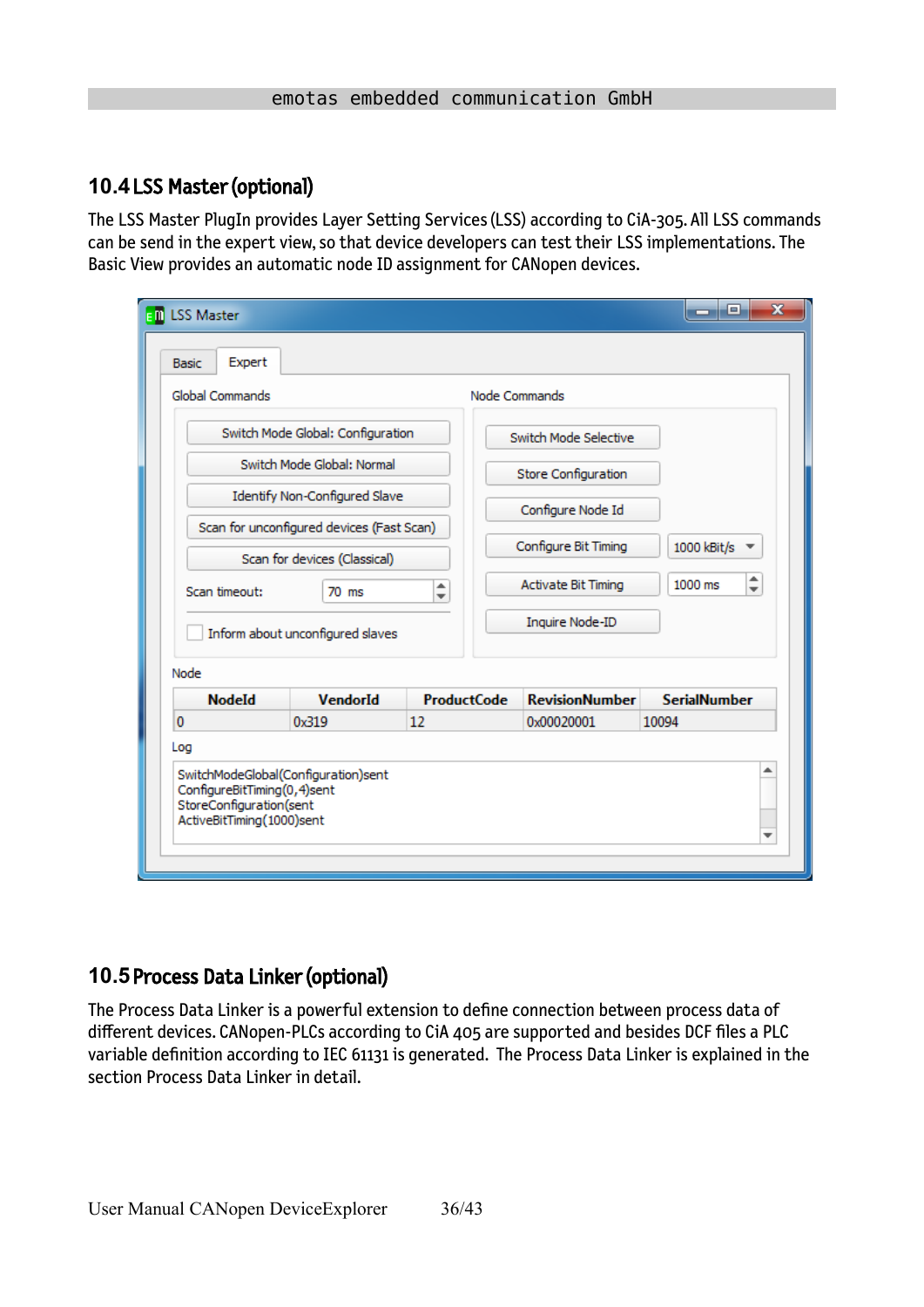## <span id="page-36-2"></span>**11** Process Data Linker (optional)

Using the Process Data Linker connections between process data of different CANopen devices can be established automatically. After the definition of the connections the Process Data Linker automatically generates a configuration of all PDOs in the CANopen network, which is called PDO Linking.

### <span id="page-36-1"></span>**11.1** Overview

In order to use the Process Data Linker PlugIn all EDS files of the device have to be loaded in the object browser and assigned to the individual node-IDs. An active CAN connection to the devices is only required if the devices shall be configured directly by the CANopen DeviceExplorer, otherwise no CAN connection is necessary to use the Process Data Linker.

If a valid license for the Process Data Linker is available, it can be activate via PlugIns  $\rightarrow$  Process Data Linker. It will open a window with its own menu and 4 tabs.

### <span id="page-36-0"></span>**11.2**Menu of Process Data Linker

### Object Linker

### Generate Linking

Generation of PDO configuration based on settings in object matrix and linking overview. After that, the configured PDOs are shown in the "Configured PDOs" tab.

#### • Generate Linking & DCF Files

Generation of PDO configuration based on settings in object matrix and linking overview. After that, the configured PDOs are shown in the "Configured PDOs" tab. Additionally, the DCF file for each node are generated.

#### • Download Configuration

Open dialog to configure all connected CANopen devices directly.

#### • Close

Close Process Data Linker. All settings will remain valid until the CANopen DeviceExplorer is closed.

#### **Settings**

### • PLC Configuration

Configuration of network variables of CANopen-PLCs, if there are any in the project.

### • Linking Configuration

Configuration of various settings that configure the linking algorithm.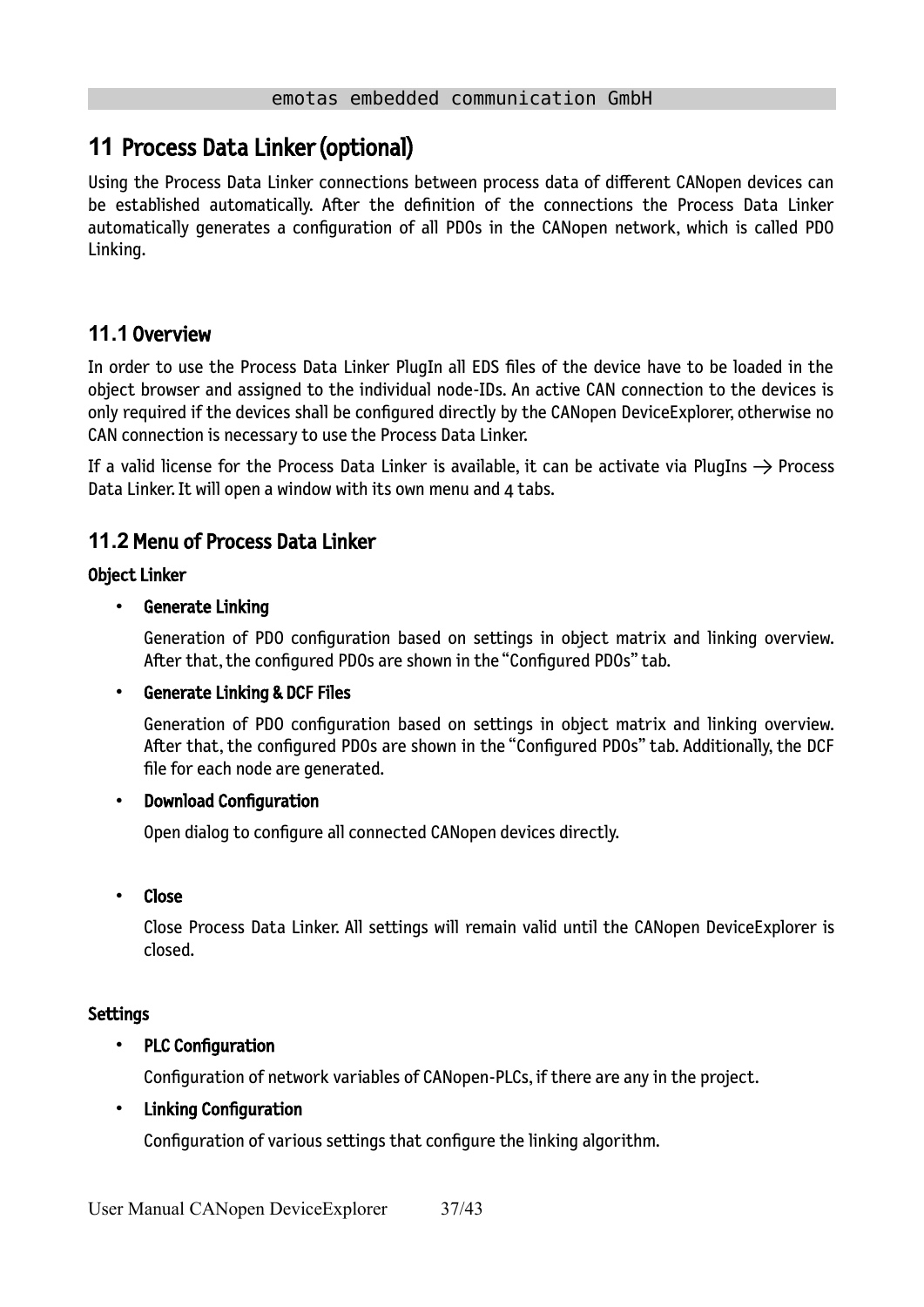#### File Viewer

#### • HTML Project Documentation

Open browser to show HTML project documentation.

• DCF Files

Show generated DCF files in text viewer.

#### • PLC Variable Definition

Show generated IEC61131 variable definitions in text viewer.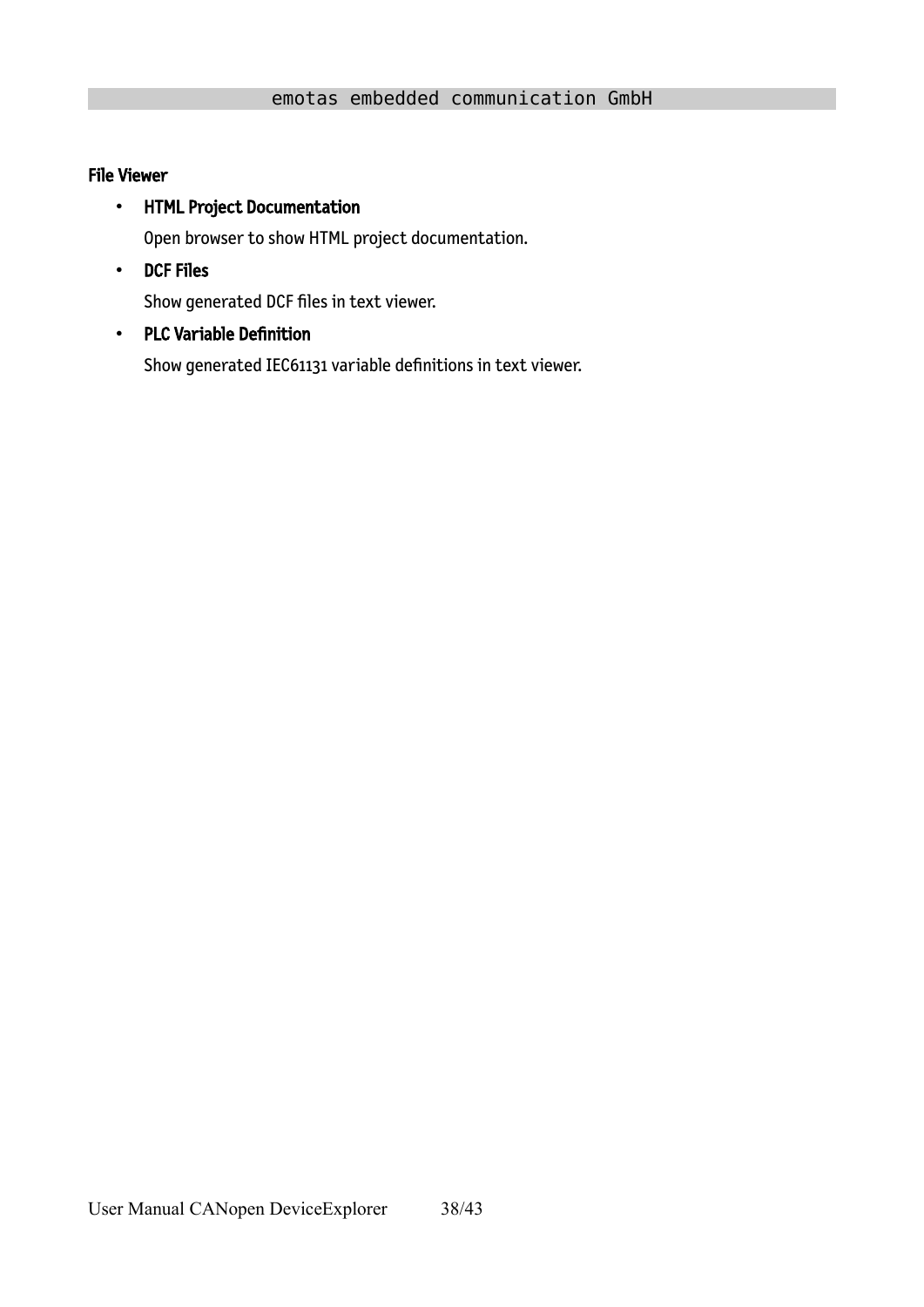### <span id="page-38-0"></span>**11.3** Object Matrix

All communication connections are defined in the object matrix as communication pairs between a producer(source, sender) and a consumer(drain, receiver). To configure it, a pair of producer and consumer has to be selected. After that the matrix shows all linkable objects of both devices for the given direction.

If the intersection is white with a green border  $\Box$  a connection between both objects is possible. If the fields are gray no connection is possible. An active connection is marked by a  $\boxed{\checkmark}$  and an intersection which is partly filled with light gray  $\Box$  indicates that the object at the consumer is already linked with another object. Anyway this connection can be changed by a single click.

| <b>Object Matrix</b><br>Configured PDOs<br><b>Network Settings</b><br>Linking Overview<br>Node Settings                                              |
|------------------------------------------------------------------------------------------------------------------------------------------------------|
| v<br>Clear Table<br>Clear All<br>6 - device according CiA 4 $\blacktriangledown$<br>与<br>2 - CANopen IO-Box<br>Producer:<br>Consumer:<br>W<br>г<br>▼ |
|                                                                                                                                                      |
| δõ                                                                                                                                                   |
| $\frac{50}{2}$<br>ÅÕ,<br>A <sub>C1</sub>                                                                                                             |
| Dial left                                                                                                                                            |
| Dial right                                                                                                                                           |
| Slider left                                                                                                                                          |
| Slider right                                                                                                                                         |
| DigInput8                                                                                                                                            |
|                                                                                                                                                      |

Object Matrix with connected objects

The button "Clear All" deletes all connections in a network and the button "Clear Table" only deletes the connections between the current producer-consumer-pair. A filtering by data types is possible via the filter button  $\mathbf{V}$  or by a text filter next to it. In addition to that objects can be renamed. This new name will be used in all following masks and it will be written as denotation into the DCF file.

| Object Data              |            |           |                 |  |  |  |  |  |
|--------------------------|------------|-----------|-----------------|--|--|--|--|--|
| Index                    | <b>Sub</b> | DataType  | <b>EDS Name</b> |  |  |  |  |  |
| 0x6000                   |            | UNSIGNED8 | DigInput8       |  |  |  |  |  |
| Object Name (Denotation) |            |           |                 |  |  |  |  |  |
| SENS_HALL                |            |           |                 |  |  |  |  |  |
|                          |            | ОК        | Cancel          |  |  |  |  |  |

Dialog to rename an object

Additional information are shown as tool tip over an object or an intersection.



User Manual CANopTooltip at an object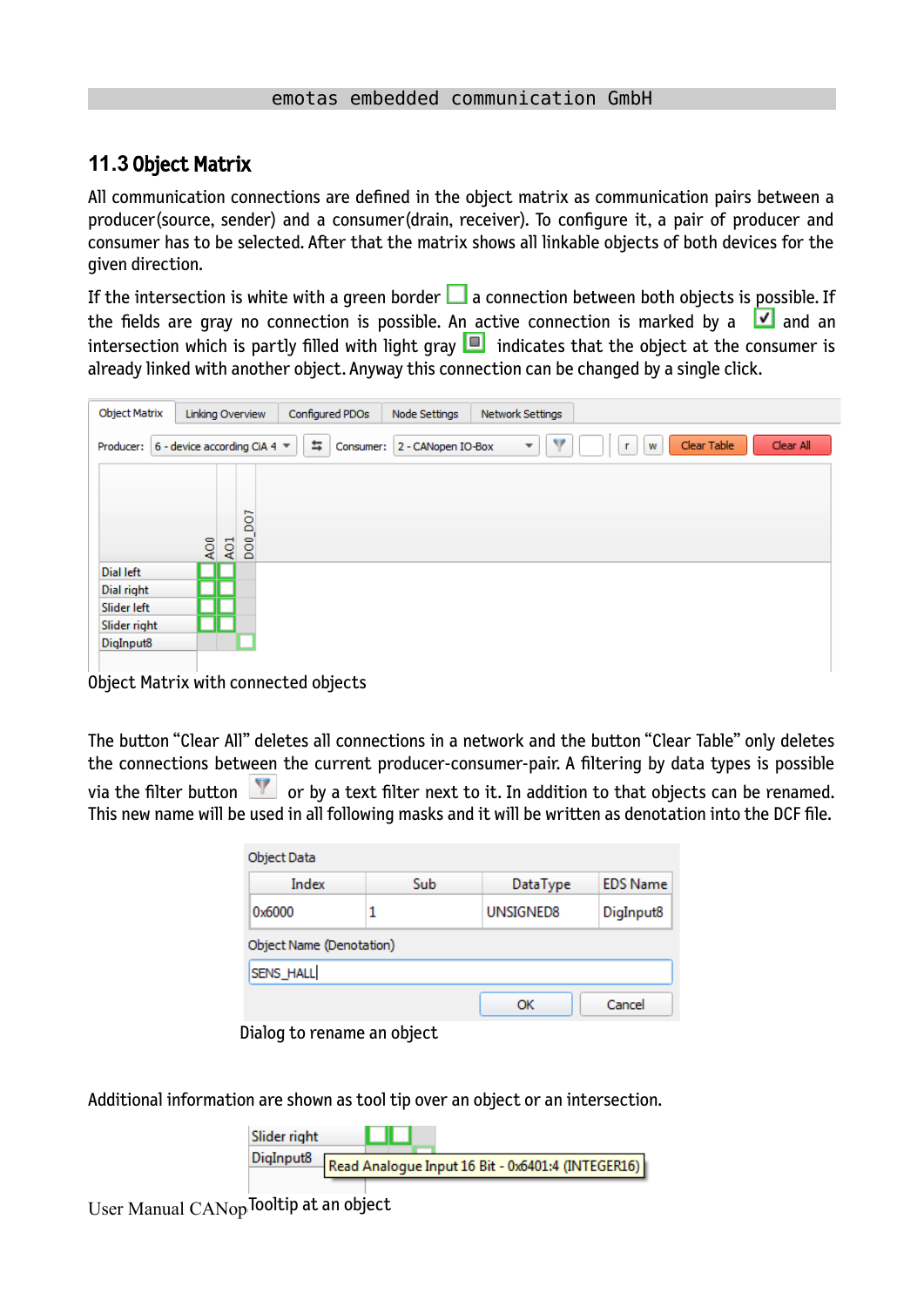

Tooltip at an intersection

### <span id="page-39-1"></span>**11.4** Linking Overview

The linking overview shows all connections in a table. The names of the objects and the priorities of the connections can be configured here as well.

| Object Linker<br>Settings<br><b>File Viewer</b> |                                     |                  |                       |               |        |                  |                |          |           |  |
|-------------------------------------------------|-------------------------------------|------------------|-----------------------|---------------|--------|------------------|----------------|----------|-----------|--|
| <b>Object Matrix</b>                            |                                     | Linking Overview | Configured PDOs       | Node Settings |        | Network Settings |                |          |           |  |
|                                                 | Clear All<br><b>Clear Selection</b> |                  |                       |               |        |                  |                |          |           |  |
| Node $\triangle$                                | Index                               | <b>Sub</b>       | Name                  | Node          | Index  | Sub.             | Name           | Priority | Datatype  |  |
| 6                                               | 0x6401                              | 3                | Slider left           |               | 0x6500 |                  | AO1            | 0        | INTEGER16 |  |
| 6                                               | 0x6401                              | 2                | Dial right            |               | 0x6500 |                  | AO0            | 0        | INTEGER16 |  |
| 6                                               | 0x6000                              |                  | DigInput <sub>8</sub> |               | 0x6200 |                  | <b>DO0 DO7</b> | 0        | UNSIGNED8 |  |

Table view for all connected objects

The priorities are only relevant for connections if both nodes support dynamic mapping. 0 is the highest priority and 255 the lowest. The objects are sorted into the Transmit-PDOs of the producer according to the priority. Only objects with the same priority are put into the same PDO. This mechanism can also be used to separate digital and analog data.

### <span id="page-39-0"></span>**11.5** Configured PDOs

 $\mathbf{L}$ 

This tab show the configured PDOs as calculated by the Process Data Linker. Specific properties of the PDOs can be configured additionally. These are the COB-ID, the transmission type, the inhibit time and the event timer.

| Object Linker                                                                                    | Settings<br><b>File Viewer</b> |            |            |                     |                     |                    |                |                                        |  |
|--------------------------------------------------------------------------------------------------|--------------------------------|------------|------------|---------------------|---------------------|--------------------|----------------|----------------------------------------|--|
| Configured PDOs<br>Linking Overview<br>Network Settings<br><b>Object Matrix</b><br>Node Settings |                                |            |            |                     |                     |                    |                |                                        |  |
| all<br>Node-ID<br>$\overline{\phantom{a}}$                                                       |                                |            |            |                     |                     |                    |                |                                        |  |
| Node-ID $\blacktriangledown$                                                                     | Type                           | <b>PDO</b> | COB-ID     | <b>Trans Type</b>   | <b>Inhibit Time</b> | <b>Event Timer</b> | Characteristic | <b>Mappings</b>                        |  |
|                                                                                                  | <b>TPDO</b>                    | $\vert$ 4  | 0x00000481 | $254 - event$ 50 ms |                     | 0 <sub>ms</sub>    | Mapping static | 0x6000:1 (8) - DigInput8               |  |
| 121                                                                                              | $RPOO$ 3                       |            | 0x00000481 | $254 - event$ -     |                     |                    | Mapping static | 0x5105:5 (8) - CodKwkLpCommands        |  |
|                                                                                                  |                                |            |            |                     |                     |                    |                | 0x5105:1 (32) - CodKwkLpTorqueSetValue |  |
|                                                                                                  |                                |            |            |                     |                     |                    |                |                                        |  |

PDO overview

User Manual CANopen DeviceExplorer 40/43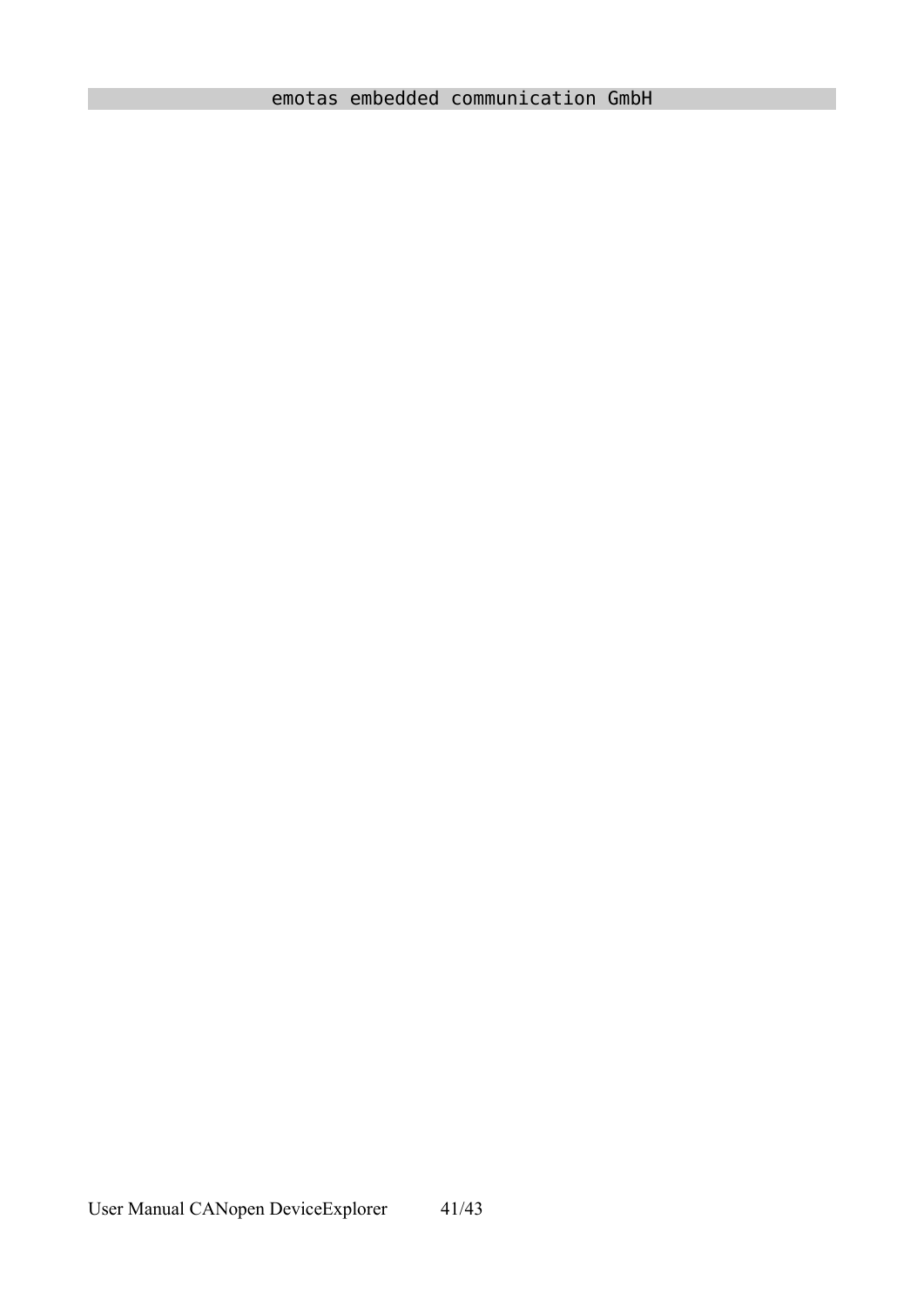### <span id="page-41-0"></span>**11.6** Node Settings

The node properties box allows the configuration of SYNC and heartbeat settings of a device.

All additional nodes settings are only relevant, if a CANopen Manager is present in the network and if its network configuration objects (0x1F80, 0x1F81, 0x1F89) shall be configured. In this case a node has to be assigned ad master. In the fields "Slave Assignment" and "NMT Startup" the objects of the CANopen manager can be configured according to CiA 302.

| o.<br>$\mathbf{x}$<br><b>Em</b> Process Data Linker                                          |                                               |                                                                                                                                          |                                                                                                  |  |  |  |  |  |
|----------------------------------------------------------------------------------------------|-----------------------------------------------|------------------------------------------------------------------------------------------------------------------------------------------|--------------------------------------------------------------------------------------------------|--|--|--|--|--|
| Object Linker Settings File Viewer                                                           |                                               |                                                                                                                                          |                                                                                                  |  |  |  |  |  |
| Configured PDOs<br><b>Object Matrix</b><br>Linking Overview                                  | Node Settings                                 | Network Settings                                                                                                                         |                                                                                                  |  |  |  |  |  |
| 1 - device according $\sqrt{*}$<br>Node-ID<br>Node Properties<br>Node is Master              |                                               |                                                                                                                                          | Slave Assignment (0x1F81)<br>Node is NMT slave                                                   |  |  |  |  |  |
| Node does not use SYNC<br>Node is SYNC consumer<br>• Node is SYNC producer<br>SYNC interval: | A                                             | Node shall be started by NMT Master<br>Node is mandatory<br>Node shall not be reset in Operational<br>Restore factory default before use |                                                                                                  |  |  |  |  |  |
| Heartbeat interval:<br>Boot time (0x1F89):                                                   | 0 <sub>ms</sub><br>1111 ms<br>0 <sub>ms</sub> | $\overline{\phantom{a}}$<br>۸<br>÷<br>A<br>$\overline{\phantom{a}}$                                                                      |                                                                                                  |  |  |  |  |  |
| Heartbeat/Emergency Consumer Settings                                                        |                                               |                                                                                                                                          | NMT Startup (0x1F80)                                                                             |  |  |  |  |  |
| <b>Heartbeat Consumer</b><br><b>Emergency Consumer</b>                                       |                                               |                                                                                                                                          | Device is NMT Master                                                                             |  |  |  |  |  |
| Node-ID                                                                                      | Heartbeat Consumer Time (ms)                  |                                                                                                                                          | Start remote nodes with Node-ID 0<br>Do not switch into Operational                              |  |  |  |  |  |
| 0<br>0                                                                                       |                                               |                                                                                                                                          | Do not start the slaves<br>Reset remote nodes with Node-ID 0<br>Stop remote nodes with Node-ID 0 |  |  |  |  |  |

Knoten- und Mastereinstellungen